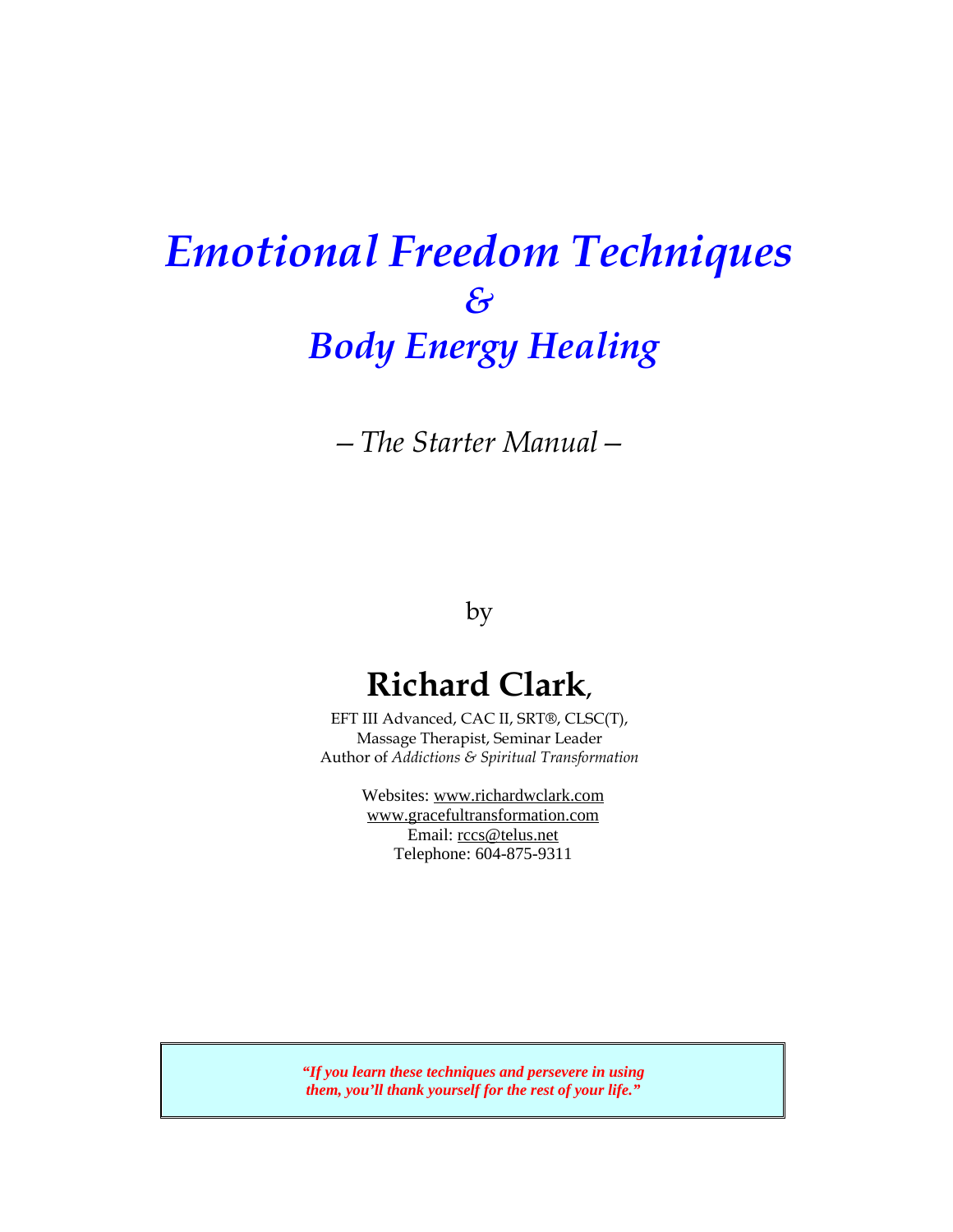*Emotional Freedom Techniques &Energy Psychology— The Starter Manual* 

### *Table of Contents* \*

| What's it<br>all about?                                     | Disclaimer & Copyright, 3 — Introduction, 4<br>Body Energy: A General Overview, 5<br>Philosophy & Theory of Body Energy Healing, 7<br>Treatable Issues, 7<br>Factors in Treatment, 8 — Keep the Brain Focused, 8<br>Nine Reasons Why These Therapies Are Almost Perfect, 9<br>Why Some People Don't Like Body Energy Healing, 11                                                                                                                                                                                                                                    |
|-------------------------------------------------------------|---------------------------------------------------------------------------------------------------------------------------------------------------------------------------------------------------------------------------------------------------------------------------------------------------------------------------------------------------------------------------------------------------------------------------------------------------------------------------------------------------------------------------------------------------------------------|
| <b>The</b><br><b>Tapping</b>                                | The Basic Algorithm & Tapping Protocol, 12<br>Subjective Unit of Discomfort - SUDs Level, p.12<br>Set-up Sentence with a Reminder Phrase & Affirmation, 13<br>The Gamut Sequence, 13<br>Main Tapping Points, 14 - The Tapping Protocol, 15<br>Chasing The Image & New Sensations, 16<br>Taking Notes, 16 - Active Participation, 16<br>Tips on Tapping, 17 — When Tapping Doesn't Work, 18<br>Frequently Asked Questions, 19                                                                                                                                        |
| <b>Complexities</b><br>&<br><b>Practitioners</b>            | Complexities, 22 - Why Pay a Practitioner?, 23<br>Referrals & Seeking Treatment, 23<br>About Richard Clark, 23 - About Ron Jordens, 24                                                                                                                                                                                                                                                                                                                                                                                                                              |
| <b>Health</b><br><b>Supplements</b><br>&<br><b>Pictures</b> | Food & Supplements for Health, 25<br>Organic Crystal Sulfur - OCS, 25<br>Catalyst Altered Water — CAW, 25<br>SON Formula - Master Amino Acid Pattern - MAP, 25<br>Miracle II - Alkaline Green Soap, 26<br>Miracle II - Alkaline Gel, 26<br>Caprin, 26<br>Water & Hydration, 27<br>Catalyst Altered Water — CAW, 27<br>CAW for Burns, 28 — Dehydration, 28<br>Treatment for Dehydration, 29<br>Preventing Dehydration, 29<br>Organic Crystal Sulfur, 30<br>Benefits of OCS, 31<br>Organic Crystal Sulfur — Consumption & Amounts, 34<br>Photographs for Research, 35 |
| <b>The</b><br>End                                           | Disclaimer, 36 — Considerations, 37<br>Is There A Conclusion?, 38<br>Copying & Copyright, 38<br>Glossary, 39 - Testimonials, 42-43<br>Resources & Bibliography, 44 - Subsidized Research Study, 45                                                                                                                                                                                                                                                                                                                                                                  |

\* **Note on the text:** Occasionally a word particular to **energy psychology** appears in **bold**. This indicates it is defined in the glossary.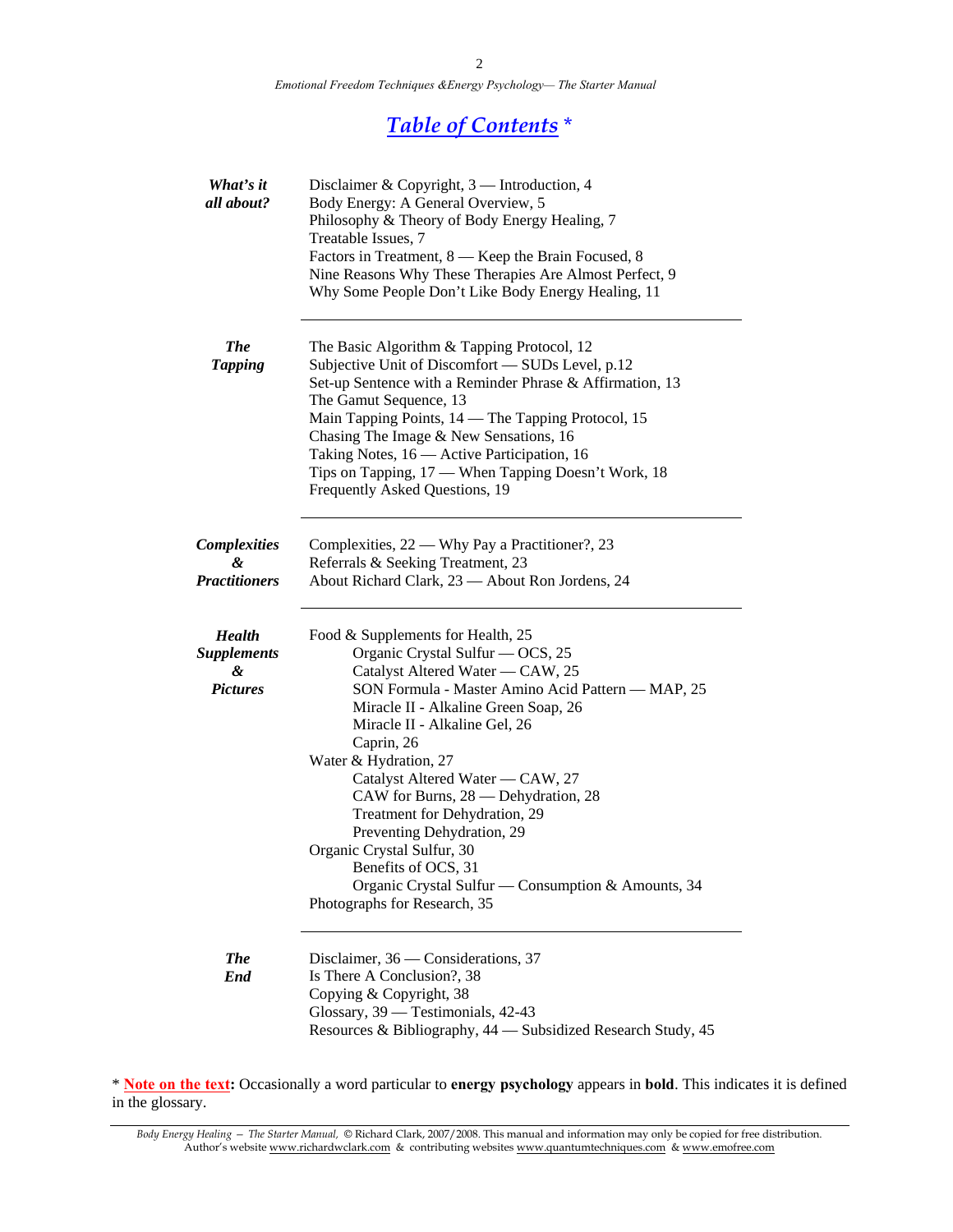*If you think healing is an expensive inconvenience, try chronic pain, addictions, emotional trouble, and illness for the rest of your life.* 

### *Disclaimer & Copyright*

 *These are self-help coaching techniques intended to reduce stress, enhance health, and resolve any dysregulation or dysfunction in the body's energy patterns. None of this is intended to replace or substitute for licensed medical or psychological care. It is not suggested or advised that anyone discontinue, avoid, refuse, or ignore medical or psychological consultations or advice. Because body-energy therapies have been very effective for many people does not guarantee they will be successful or effective for others. Body energy treatments are and must be considered to be in their research stage. Read the full disclaimer on p. 36.* 

 *The information in this booklet is protected by copyright. This cannot be duplicated for profit. If this booklet is copied it must be for personal use and/or for free distribution and education. Read the full copyright notice, p. 38.*

### *Acknowledgements*

 I would like to thank Ron Jordens for his continued support. I am grateful that I have been so generously given permission to use material from *Quantum Techniques* (Stephen & Beth Daniel) and from *Emotional Freedom Techniques* (Gary Craig). Because I use information from various treatment modalities does not mean or imply that the people who founded or developed those techniques agree with or endorse the views I express here. The views expressed are my own.

**\* \*** 

*Emotional Freedom Techniques is the practical application of energy psychology. It is fast, effective, and done without pain or drugs. The recommended foods in this manual are not drugs or vitamins they are elemental foods that are essential to good cellular health.* 

#### *Reduce, Heal, or Eliminate Improve*

- **addictions\*** & craving
- chronic pain from old **trauma**
- back/neck/joint pain
- asthma and allergies
- anxieties
- fears and phobias—heights, dentists, social situations, doctors, dancing, exams, bugs, snakes, flying, etc.
- performance anxiety
- fear of public speaking
- weight concerns
- biting fingernails
- procrastination
- impulsive spending
- anger and rage issues
- body image problems
- blood pressure problems
- diabetes
- some heart conditions
- some cancers
- migraine headaches and headaches in general
- **trauma**, PTSD, and stress
- reduce doctor visits and prescription costs
- depression
- sleep disturbance
- poor bladder control
- compulsive eating
- sex problems and related anxieties
- relationship conflict
- indecision

- performance—sports, golf, tennis, basketball, etc.
- public speaking, leading seminars, creativity
- singing, playing instruments, dancing
- accelerate recovery from illness, injury, surgery
- weight loss plans
- concentration
- sleep
- school marks
- sexual confidence and performance
- skin condition & tone
- general health
- eyesight

\*resolving addictions does not imply an addict/alcoholic will be able to drink or "act out" again / see the glossary.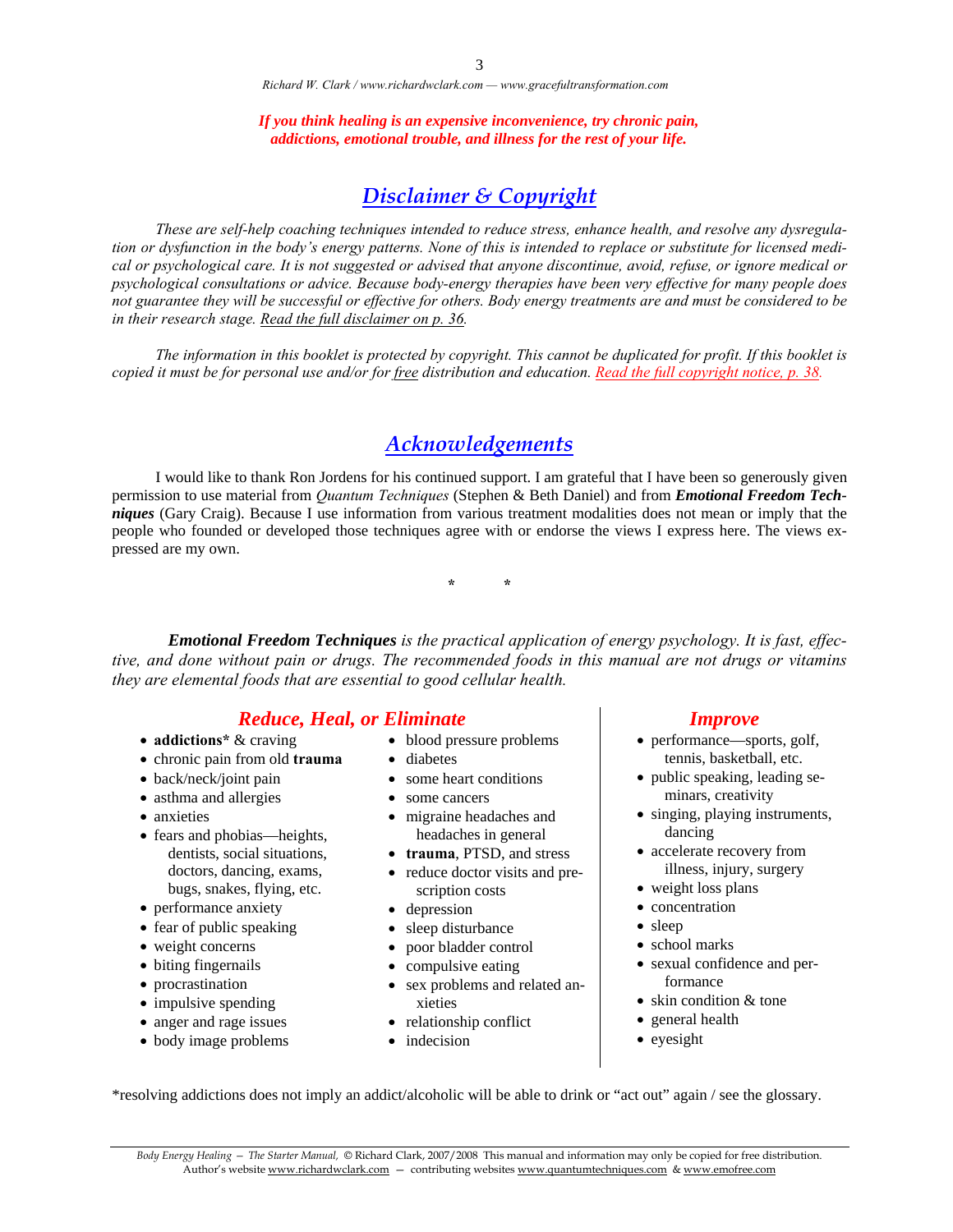*This is a basic introduction to a complex but natural way of healing. It may seem confusing at first, but if you study this material carefully it will make sense and you will make a noticeably positive change in the quality of your life.* 

### *Introduction*

 Although I wasn't clear on it at the time, as early as 1987 I was learning about **body energy** through massage, reflexology, and acupressure. In 1999 I started using specific body energy therapies like *Somatic Experiencing* and *Self Regulating Therapy®*. In 2004 I learned *Emotional Freedom Techniques* (EFT) and used it on myself. In 2005 I began using it with clients. Shortly thereafter, I started learning *Quantum Techniques* (QT).1

I have often been asked to write an introductory manual for energy work. These requests were from people who were familiar with my work, writing, and seminars, and found value in my book *Addictions & Spiritual Trans*formation<sup>2</sup>. They wanted some clarity in how I did energy work because I use techniques from several different body energy disciplines *and* I encourage very specific and uncommon diet changes and detoxification protocols. This is briefly referred to in the Supplements for Health section, p. 25.

 The guidelines for this manual were that it be brief, but with some depth, and about EFT within the broad scope of body energy healing. For the purposes of this starter manual, the name body energy work is, to some extent, interchangeable with the terms energy psychology and energy healing. This contains original material written by myself, with cited quotes from Gary Craig's work (www.emofree.com) and Beth and Stephen Daniel's work (www.quantumtechniques.com). I have made reference to other energy disciplines; however, this is primarily about tapping and EFT.

This is my application of *Emotional Freedom Techniques*. It is the basic EFT protocol with an added change to the tapping points and a new feature called Chasing The Image, sometimes augmented with three related approaches to enhance the already amazing effectiveness of basic EFT. I am not a doctor, psychiatrist or psychologist. I do not offer medical treatments. I am trained as an **addictions** counsellor/therapist, trained in EFT and *Self Regulating Therapy*®, and have studied QT and other body energy techniques like acupressure and body massage.

 People are an incredibly complex system of ever-changing ideas and thoughts, carried in organic flesh, and controlled by energy systems. We are influenced by everything from our past, everything around us, *and* we carry the potential to quickly and profoundly change. To give you an idea of this complexity: *Overall good health requires a dynamic balance of: a non-toxic diet, mild exercise, emotional stability, an appreciation of the mystery of life, an absence of addictions, an absence of toxins, an ability to re-stabilize after trauma, maintaining a consistent homeostasis of body energy, a meaningful organic nutrient balance at a cellular level (which generally fosters proper cell mitosis and cellular gas-balance transfer), and maintaining a generally alkaline body system*. Simple, eh? Actually, it's not nearly as hard to achieve as it may sound.

 Regarding this manual: My goal is to make this a balance between "as simple as possible" but with some depth. Certainly it is complex. There is a lot of information here, but it is still only a very brief introduction to body energy healing. If you can muster some determination, be patient, and regularly apply to yourself what's explained here, you will have the potential to radically and quickly change your life and health.

 My approach to healing is not intended to replace qualified medical health care, nor is it "better" than other approaches. Other practitioners have their own perspectives of energy healing that have been proven successful. I did not write this because I was dissatisfied with anything that is offered elsewhere. And, regardless of whatever I've written, I realize that I am only capable of contributing because of others who have been generous in teaching me. In my immediate memory, these people stand at the head of the line: Peter Levine, Lynne Zettl, Ed Josephs, Beth and Stephen Daniel, Gary Craig, Donna Eden, Patrick Obissier, and Bruce Lipton. My clients have been my greatest teachers. This manual is only, hopefully, a useful response to requests for help, and a small contribution to healing the energy of our universe.

 $\overline{a}$ 

<sup>&</sup>lt;sup>1</sup> Details of these modalities are available at their respective websites or in the publications and DVDs cited at the bibliography. <sup>2</sup> Addictions & Spiritual Transformation, Richard W. Clark, Trafford Publishers—for purchase information: www.trafford.com

*Body Energy Healing — The Starter Manual,* © Richard Clark, 2007/2008. This manual and information may only be copied for free distribution. Author's website www.richardwclark.com & contributing websites www.quantumtechniques.com & www.emofree.com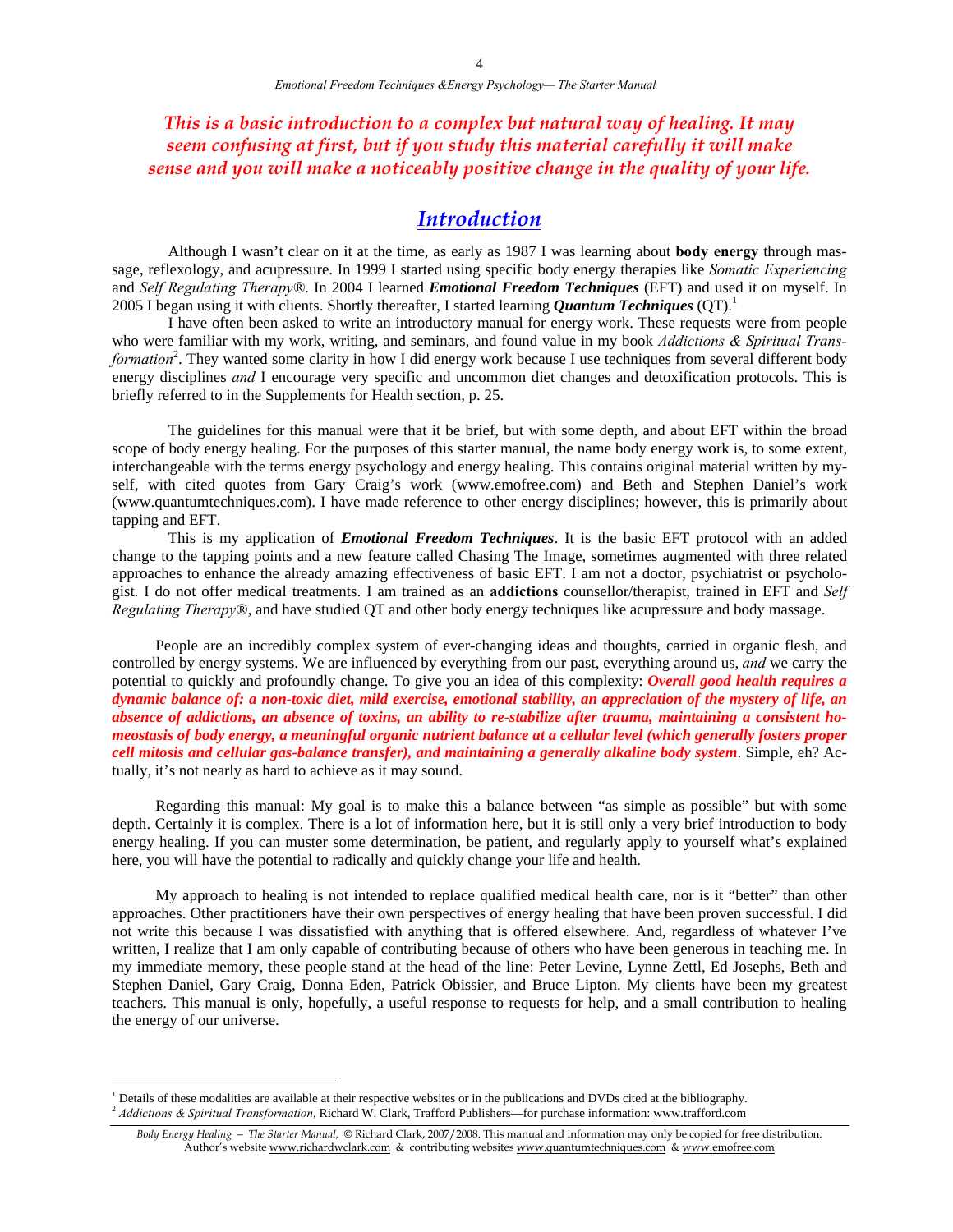### *Body Energy: A General Overview*

People choose between three general options in responding to their health concerns. These are:

 (1) They neglect their spiritual, emotional, and physical health, which neglect is often slyly hidden under specious arguments about freedom, helplessness, entitlement, and personal "choice". In my experience this is most often related to addictions and belligerence, which are much more prevalent than most people realize. Most people subtly disregard the possibility of authentic change by ignoring any evidence that lies outside of their comfort zone (meaning they reject and criticize new information that contradicts their coveted prejudices). This includes righteous victims who blame and otherwise refuse to be responsible, and those who relentlessly search for someone else to pay the bill for their healing. They evade responsibility by avoiding, excusing, quitting, and blaming—ultimately doing nothing. They become a premature or unnecessary burden on their loved ones, their family, their community, and the health care system; or,

 (2) People participate in our traditional medical health care system which addresses only the symptoms, or only covers up or suppresses the symptoms. There is little prevention and people are passive, waiting for the doctor/caregiver to do the work. They change nothing in their own life and expect someone else or some "thing" like drugs to make them better. This passive, look-after-me approach is how our culture has orchestrated health care, and underlies virtually all present-day medical, chiropractic, naturopathic, food supplement, massage, vitamin, and pharmacological treatments. Doctors, and vitamin and drug companies get richer and people get sicker.

With "modern" medicine and technology people are routinely expected to live longer. Doctors are becoming expert at symptom management—yes, we are living longer, but living with ever-increasing illness while doing that. Most of what we call "medical treatments" identify the symptoms, which are only a visible (*mis*)representation of the real problem. Then, medical or naturopathic treatments reduce the symptom's intensity and call it healing by eliminating the symptoms. However, eliminating symptoms does not eliminate the issue, it still exists at a cellular-energy level; or, the most recent option is:

 (3) With recent developments in body energy therapies, like *Emotional Freedom Techniques, Quantum Techniques,* or *Self Regulating Therapy*®, and the ever-growing scientific/clinical evidence proving their effectiveness, people now have a viable alternative. They can resolve the bio-cellular cause of a health problem. This is similarly true where the problem is psychological: being generally neglectful about personal diet, hygiene, or lifestyle because of ignorance, prejudiced education, propaganda, addictions, anxieties, and fears; or because of petulance, a victim attitude, and hopelessness. Where the "cause" of an illness is negligence, addictions, or malignant indifference to personal health, the underlying belligerent defiance or hopelessness (the underlying psychology) is a complex issue of dysregulated body energy and values. This can be largely resolved with energy psychology to achieve optimum health.

 With these energy treatments, the underlying energy issues can, most often, be addressed without years of painful therapy and with a minimum of discomfort. It does take a lot of effort from you; however, with proper support and application, **energy dynamics** change and the body can heal itself at a bio-energetic level. In this way, the actual cause of the problem can be removed and life can become a much more healthy, fulfilling experience.

#### **From Dr. Savely Yurkovsky**:

 "…*from my own personal experience in reviewing the great body of literature that exists in the world today in various countries on the subject of bioenergetic testing, that when properly performed, it is far superior to any diagnostic modality that exists today in the world. It is far superior, in my opinion, to any blood, laboratory, or imaging techniques in the sense of the depth of the penetration that these tests are capable of…"* 

#### **From Dr. Stephen Daniel**:

*"One might have the correct combination of chemicals, vitamins, minerals, water, protein, carbohydrates, fats, etc., but none of these function properly when there is miscommunication within the body's energy field..."* [see glossary for **Energy Field**] *For example, every diabetic has miscommunication about their insulin. Headaches and migraine headaches, and recurring phantom body pain are energy miscommunications about stress and trauma. A client with multiple sclerosis always has miscommunication about their myelin sheath. With chronic PMS and menopausal symptoms, the body has miscommunication, therefore rejection, of its hormones. Body-energy healing reinstitutes proper energy communication within the body."* [see glossary for **Energy Healing** and **Trauma**]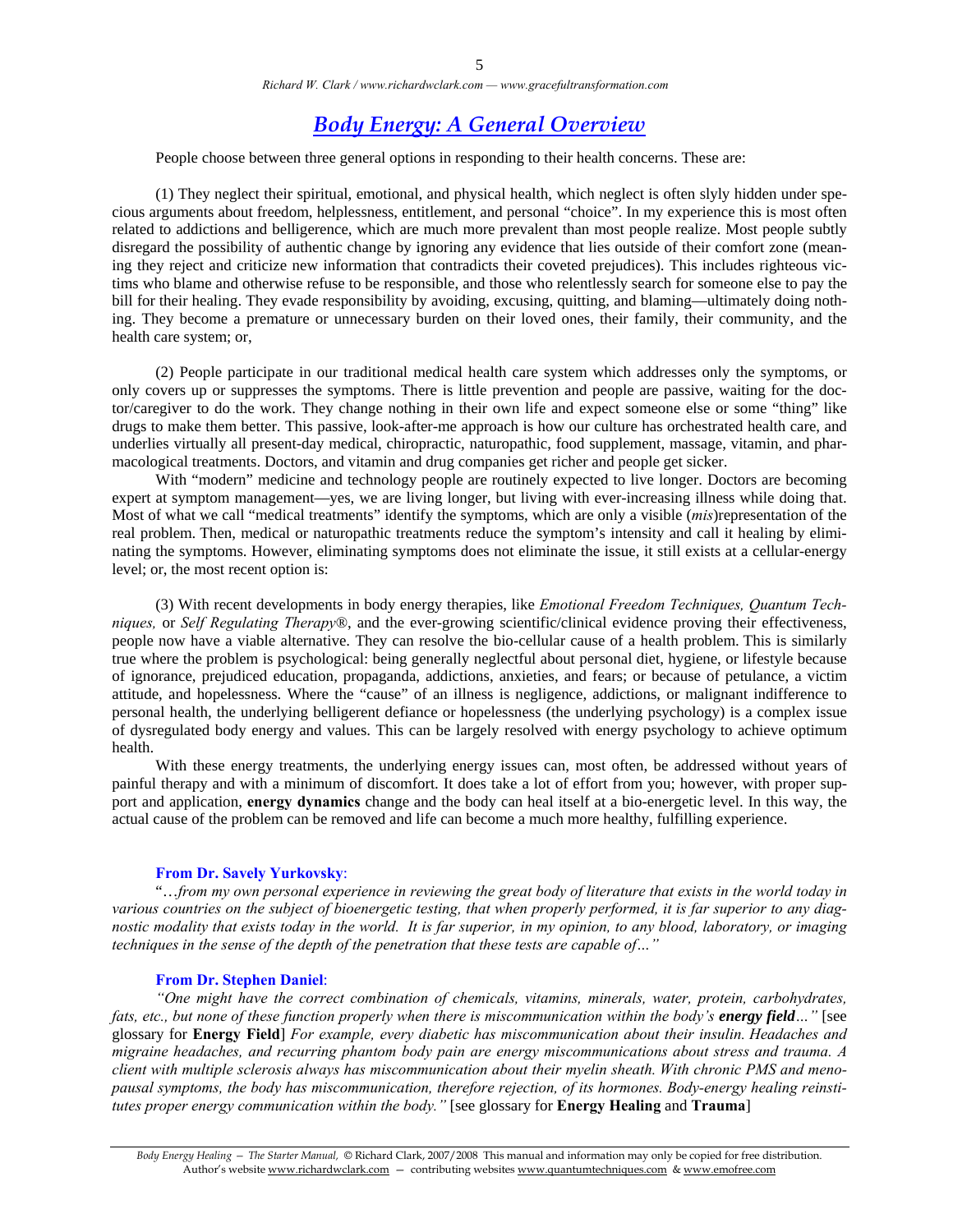*"The body's energy system has been a fundamental part of traditional and alternative medicine for many, many years. For example, an EEG measures the electrical activity of the brain similar to the way in which an EKG measures the electrical properties of the heart. When the paddles are used to revive someone in cardiac arrest, it is with the accepted knowledge that the body and heart run on electricity… In fact, without the use of the body's energy system for assessment purposes, modern traditional medicine would be set back 50 years or more."* 

 *"When working with the body's energy system, one is simply removing barriers to the body healing itself as it was designed to do with miraculous efficiency. All health problems have a toxic or aberrant frequency in the involved cells. A healthy cell has a different frequency than a diseased cell in the same person. If the unhealthy frequency can be changed to a healthy frequency and maintained, the cell will heal and become a positive force to all surrounding cells. This is the goal of energy medicine."* 

#### **From Manly P. Hall**:

 *"The philosophers of all ages have taught that the visible universe was but a fractional part of the whole, and that by analogy the physical body of man is in reality the least important part of his composite constitution. Most of the medical systems of today almost entirely ignore the superphysical man… and Paracelsus [1493-1541], noted the same proclivity on the part of physicians during his day… Disease is unnatural. Permanent health cannot be regained until harmony is restored. The outstanding virtue of Hermetic medicine was its recognition of spiritual and psychophysical derangements as being largely responsible for the condition which is called physical disease."*

> Manly P. Hall, *The Secret Teachings of All Ages* Tarcher/Penguin Books, 2003, p. 354 (edited here) [Originally published by The Philosophical Research Society, 1928.]

"Eastern" medicine has taught a variety of energy techniques for a few thousand years. One of the more commonly known ones is acupuncture; others are Tai Chi and Qi Gong, which are ways to adjust body energy. Various modern scanning technologies like MRI measure body energy frequencies (your body's electrical energy), which is what **muscle testing** does. Muscle testing is quicker, less expensive, and often more accurate after you learn how to do it.

 In short: The rebalancing of body energy is done by **toxin** testing and toxin removal, by correcting **polarity reversal**, and gently tapping on specific **tapping points** on the body—all non-invasive. EFT corrects body-energy problems. If this is augmented with uniquely specific foods like Organic Crystal Sulfur and high pH (**alkaline**) water, a body heals at a cellular energy level. Puzzling and often "incurable" illnesses disappear and emotional problems evaporate, sometimes in a matter of days. Granted this type of treatment isn't well known and is very often held in suspicion as being flakey and *un*scientific. Regardless of these suspicions, it *is* scientific and for those who sincerely try it, its effectiveness cannot be denied.

 Without detoxifying and body energy treatments, any "traditional therapies" by themselves like talk therapy, muscle massage, diet, exercise, surgery, chiropractic, or medications (aside from them being expensive, and often lengthy and painful and often in themselves harmful) are only minimally or sporadically effective, and temporary at best, (see Considerations, p. 37).

*"One might have the correct combination of chemicals, vitamins, minerals, water, protein, carbohydrates, fats, etc., but none of these functions properly when there is miscommunication within the body's energy field."* **Stephen Daniel,** *Quantum Techniques*

 I add to Mr. Daniel's list: one might have the correct combination of exercise programs, diets, surgeries, chiropractic and massage treatments, intellectual commitments, meditation practice, and talk therapies, but all are of no lasting effect when there is dysregulation in the body's energy field.

 In the last twenty years, as holistic approaches to health gain credence and popularity, much of any advanced healing work with people necessarily involves the need for discussion of matters of a spiritual nature. In my book *Addictions & Spiritual Transformation,* one theme I discuss is we are each unique and so must be our paths to healing. Taken altogether (i.e. personal history, values, lifestyle, interests, emotions, physical concerns, toxins, temperament…), an incredibly unique healing treatment plan must be developed that meets the special needs of each person.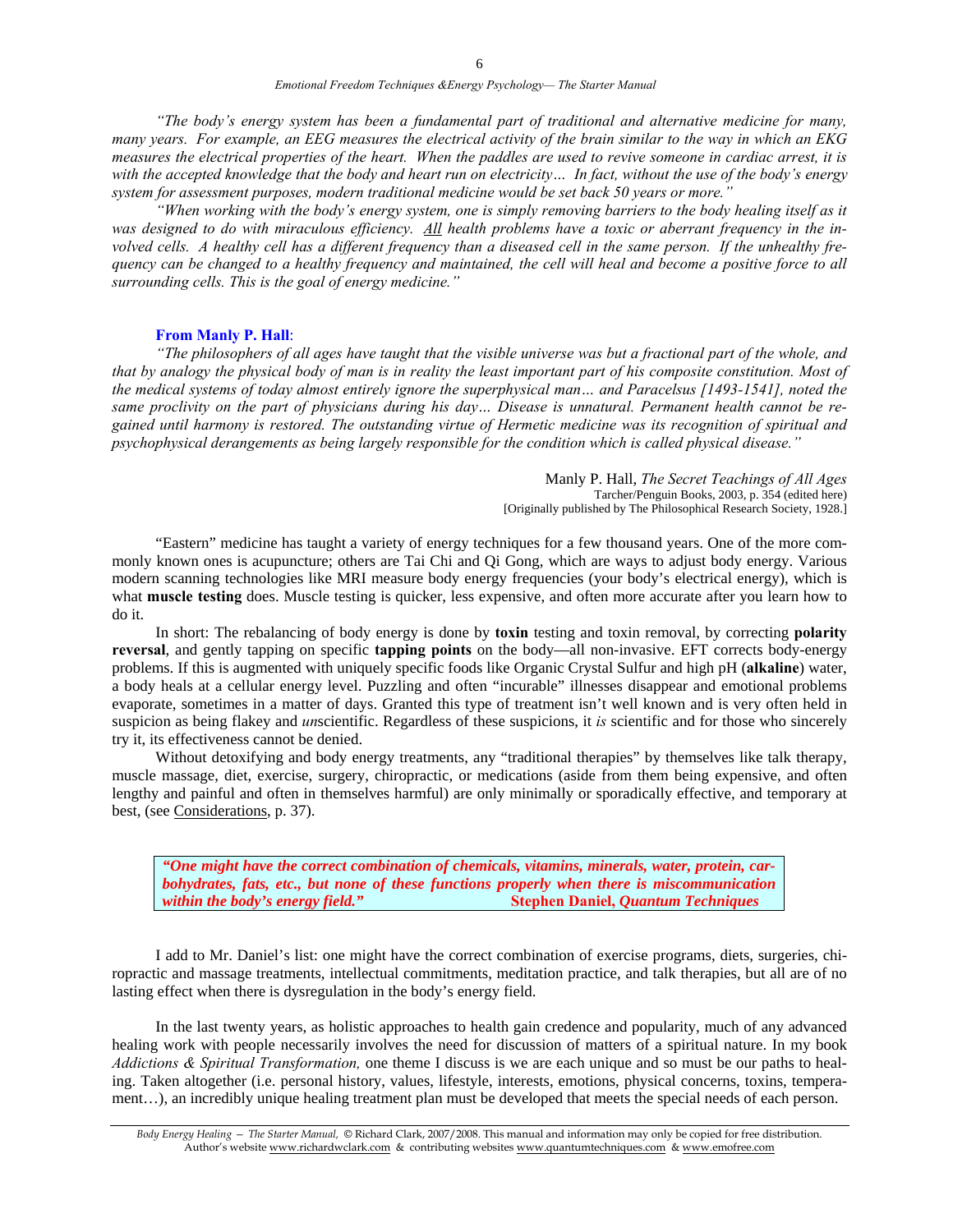**For myself:** *After fifteen years of investigation and training in several body energy disciplines the most effective by far are EFT and QT when combined with appropriate and sometimes minor adjustments to diet. They have an amazing record of resolving emotional and physical pain, eliminating anxieties and phobias, healing illness, improving performance, and accelerating healing from injuries and surgery.*

### *Philosophy & Theory of Body Energy Healing*

*Everything in the universe is comprised of energy*. Energy is dynamic and moves in patterns. Our body requires a certain healthy pattern of energy, but when that healthy pattern is disrupted by **trauma**, pain, injury, **toxins**, fears, constant negative thinking, addictions, vows, or emotional violence, and left disrupted for a significant period of time, illness and emotional problems are the result. This can be a recurring, temporary illness like a cold or the flu, or a chronic, serious one like cancer, HIV, hepatitis, MS, arthritis, or asthma. It can be an emotional problem like a phobia or a chronic state of anger, fear, or anxiety. *All conditions of poor health are related to body energy*.

 Body **energy healing** is a dynamic process wherein people learn how to heal themselves by adjusting their own body's energy. There are fourteen **energy meridians**. These meridians are the main pathways of body energy. For tapping, there are thirty-nine specific points on the energy meridians which are close to the skin (chart, p. 14). When some of these spots are tapped on in a certain pattern, while the mind is focused on a specific issue, body and brain energy patterns are harmonized and balanced.

This is a style of self-care that is a little like acupuncture but without needles or pain. By tapping on specific body points, in a manner that adjusts the body's energy flow, and altering certain bio-cellular concerns, natural healing occurs. In my work this includes the suggested use of certain elemental foods and high pH (alkaline) water.

When this energy harmony is constantly maintained over a long enough period of time, the body can then heal itself, which is what it is designed to do. Adjusting and correcting the dysregulated energy pattern resolves the underlying biological health concern. After training and instruction the client continues the energy adjustments on their own.

### *Treatable Issues*

 Be mindful of the disclaimer, but even with that, with high client commitment, at least 95% of my consultations in energy psychology has resulted in people achieving lasting and remarkable results for these issues:

- **addictions** and cravings (alcohol, drugs, inappropriate sex, chocolate, sugar, salt, junk food, tobacco, gambling, pornography, religion);
- back pain and chronic/lingering pain from old injuries and surgery; phantom and transient pain;
- migraines and other headaches;
- relief to colicky infants (and their parents);
- irritating and recurring health concerns like yeast infections, colds, and flu;
- weight loss without harsh diets or exercise routines;
- fears, anxieties, or phobias regarding public speaking, sex, medical doctors, heights, flying, body image, dentists/dental work, dating, social situations, dogs, and spiders;
- cervical, breast, and prostate cancer;
- depression, sleep disturbance, poor bladder control, separation anxiety, procrastination and indecision, high blood pressure, sexual problems, asthma, arthritis, skin conditions, PMS and menopause symptoms, impulsive spending;
- chronic and overwhelming grief; anguish, pain, and anger from relationship breakups;
- relationship conflict in family / career / friendship / love / romance;
- performance anxiety regarding public speaking, leading seminars, school exams, playing musical instruments, stage/film acting, sales performance and other work-related concerns;
- athletic performance (golf and tennis noticeably improved);
- accelerated healing from injuries, illness, and surgery; and,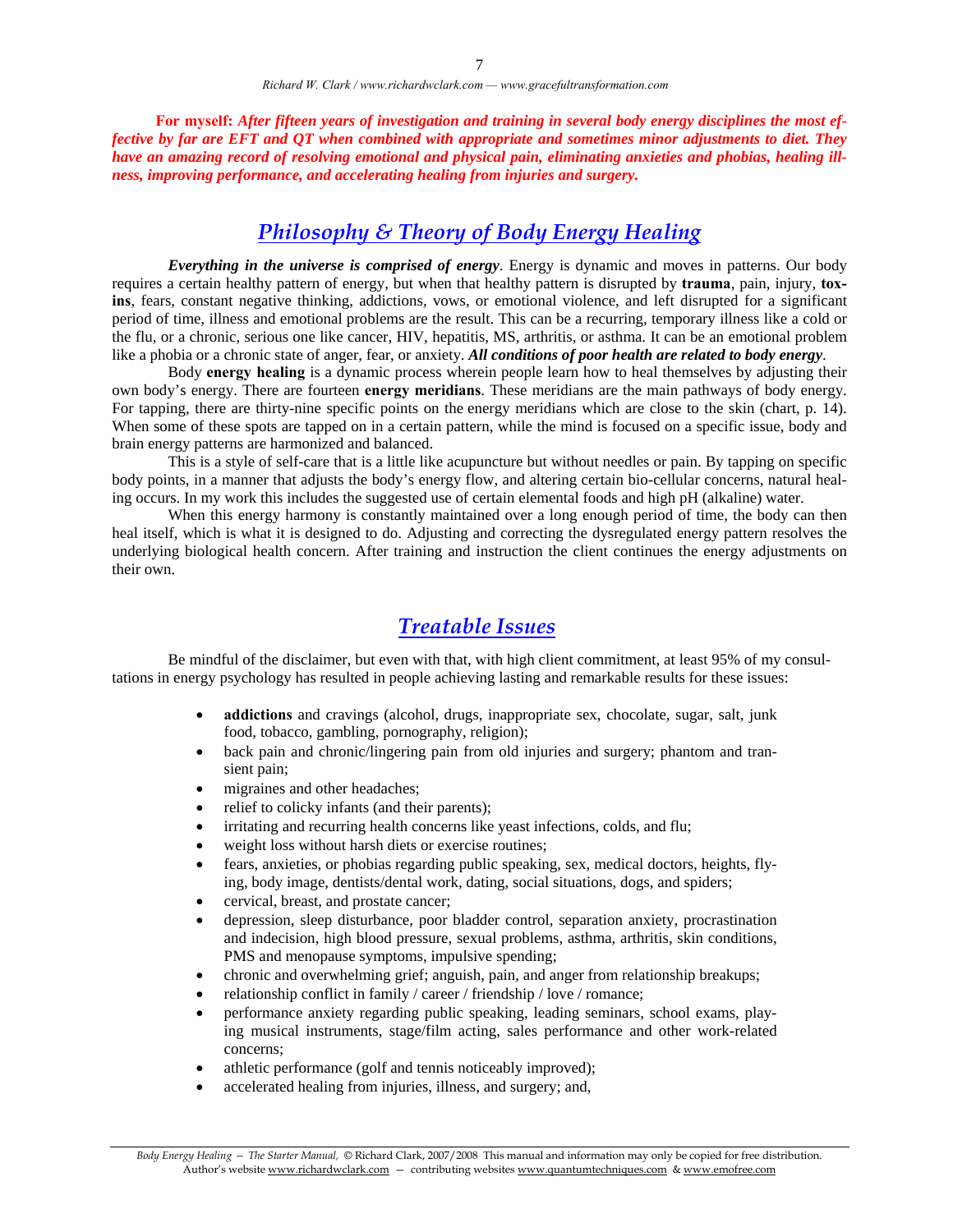#### *Emotional Freedom Techniques &Energy Psychology— The Starter Manual*

• improved eye sight (in one case glasses were no longer necessary for routine vision), and reduced scarring from retinal surgery.<sup>3</sup>

 The following list is compiled from the *Emotional Freedom Techniques* and the *Quantum Technique*s websites. These health concerns have been successfully treated by body-energy work. *It is not an exhaustive list*.

| <b>ADD/ADHD</b>             | Child Abuse Trauma           |
|-----------------------------|------------------------------|
| Addiction                   | Children's Issues            |
| Allergies                   | Chronic Fatigue              |
| Anger                       | Chronic Pain                 |
| Anorexia                    | Claustrophobia               |
| <b>Anxiety Attacks</b>      | Dental & Medical Fears       |
| Asthma, Arthritis           | Depression                   |
| <b>Autoimmune Disorders</b> | <b>Diabetes</b>              |
| <b>Bacterial Infection</b>  | Dyslexia                     |
| Blood Pressure (abnormal)   | <b>Eating Disorders</b>      |
| <b>Blood Sugar</b>          | <b>Environmental Illness</b> |
| Bulimia                     | Fibromyalgia                 |
| Cancer                      | Flying/Airplane Fears        |
|                             |                              |

Grief/Guilt Headaches Hormone Imbalances Insomnia Meniere's Disease Tinnitus Migraines Obsessive Compulsive Disorder Pain Management Panic Attacks Performance Blocks Phobias/Fears Public Speaking

Rape Trauma Relationship Conflict Sexual Problems Sports Performance Stress Stuttering Thyroid Problems Trauma Viruses Vision Problems War/Post Traumatic Stress Disorder Weight Loss

### *Factors in Treatment*

There are four main areas that need to be incorporated in any energy psychology treatment.

- Memories of pain, illness, emotions, and **trauma** that are stored in the brain and body as **energy signatures**. (There is increasing evidence that illnesses and health patterns can be passed through several generations at a **biogenealogical** level.);
- The body's **energy meridians** which are concentrated energy freeways. There are fourteen of them and they each serve different parts of the body. Where and how close to the skin they are is what determines each **tapping point**;
- The on-going *active* participation of the person who wants to heal; and,
- The biological, organic condition within the body's cells i.e.: toxins, gas imbalance, rigid cell membrane, pH levels, and elemental nutrients.

Understanding how these interact is crucial in the treatment of chronic illness and auto-immune diseases like cancer, HIV, chronic fatigue syndrome, and herpes; the elimination of recurring, irritating illnesses like yeast infections, colds, and flu; recovery from chronic issues like asthma, anxiety, fears, arthritis, pain, and migraine headaches; and for accelerated recovery from injury or surgery. Different strategies, related to **over-coupling**, **emotional fusion**, and **bio-cellular concerns** are required for each person. We are unique, and so are the root causes of the emotional and physical issues we live with.

### *Keep the Brain Focused*

Albeit over simplified, for our purposes here, there are five main sections of the brain: corpus callosum, left and right cerebral cortex, limbic brain, and brain stem. The brain stores all our experiences, good or bad, as **energy signatures** (specific patterns of energy). These five sections are often in energy conflict, like a traffic jam at a major intersection with the signal lights out. The brain's (and body's) energy patterns need to be smoothed out or regulated. Specific thoughts or memories associated with pain and discomfort need to be focused on when doing the selftreatment of tapping. The focusing of thoughts must happen at the same time as you adjust the brain's and body's energy which then clears up the energy traffic jam.

 $\overline{a}$ 

<sup>&</sup>lt;sup>3</sup> This list was compiled as of March 2007 and since then the range of issues I have treated has broadened.

*Body Energy Healing — The Starter Manual,* © Richard Clark, 2007/2008. This manual and information may only be copied for free distribution. Author's website www.richardwclark.com & contributing websites www.quantumtechniques.com & www.emofree.com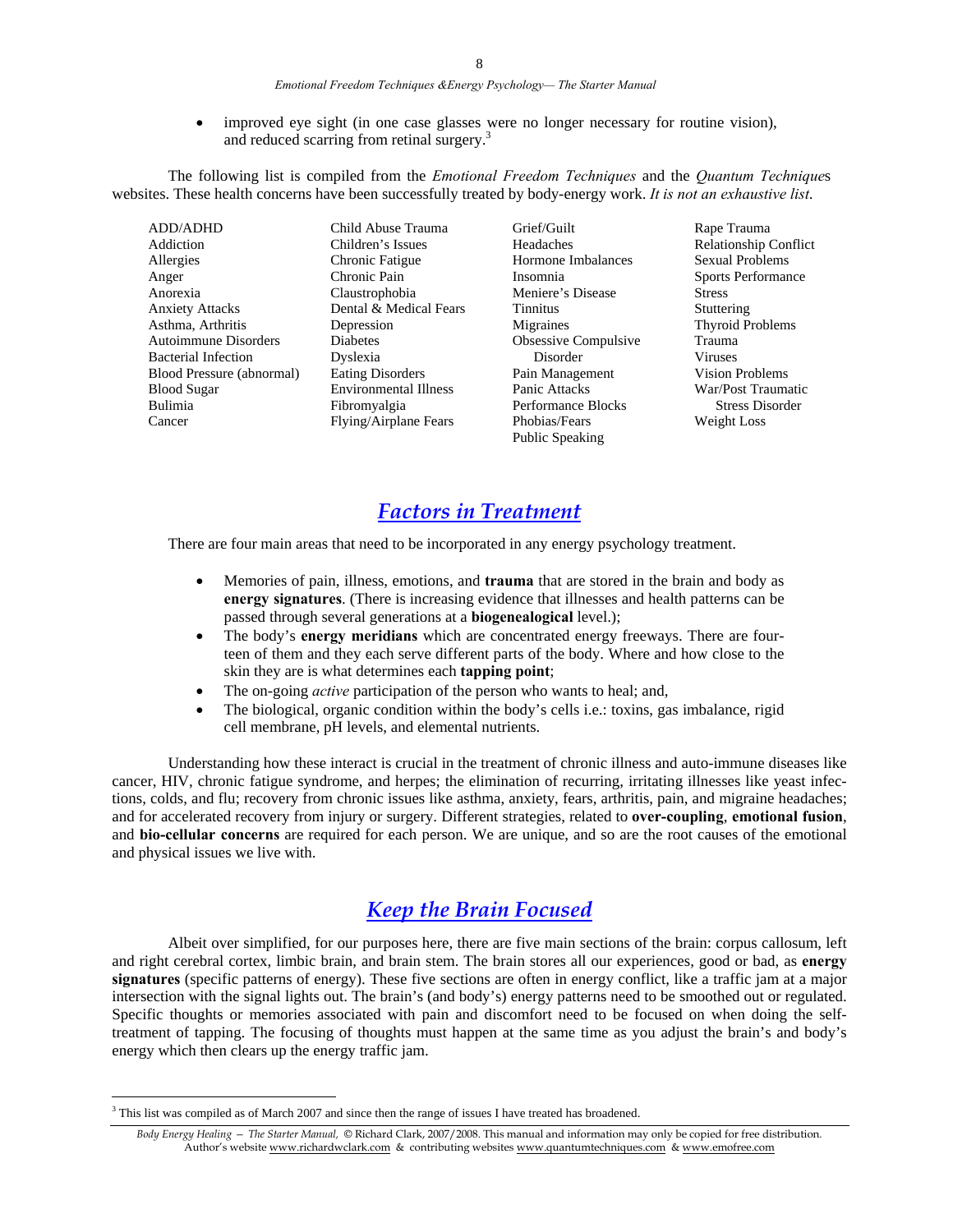From the EFT site: "*Chances are you came here because you have either thrown loads of time and money at your health issues and received very little help... OR... you are a physician, therapist or life coach and you know your profession is missing that 'vital something' that could open new doors."* The EFT site has a search engine and a large archive of reports on actual EFT cases, written by everyday citizens, physicians, and therapists.

 Understanding **toxins**, **aspects** of issues, body **energy dynamics**, and the dynamics of tapping **algorithms**, is complex. There's an artistic, **intuitive expertise** required to receive the maximum benefits, and at the outset, *healing will take a concentrated effort until such time as you detoxify and master the basics*. Because of the complex nature of many health concerns, and the dynamic nature of body energy, it is important to learn these self-applied procedures, if at all possible, with professional support. (See Why Pay A Practitioner, p. 23.)

 One of the unique, permanent benefits of energy psychology treatments is you will immediately self-apply them outside of your professional consultations. You will carry these self-applied procedures into your life and use them to address whatever comes up in your day-to-day world. Yes, there's an initial training period, and I recommended professional guidance when starting, but within a few weeks or months you should no longer have to consult a professional. There may be new, unforeseen concerns that will require professional support—after all, life is unpredictable, but for the most part, self-administered tapping is the end result.

 This does not, for some people, preclude the necessity of on-going talk therapy. The tapping will certainly be self-administered; however, discovering what issues and **aspects** are being overlooked and exploring how values and perspectives may need to be changed, is a part of the healing process. Taking advantage of the expertise of a welltrained professional to discuss these may well be advised (for some people).

> *If you think energy psychology treatment is expensive or inconvenient, try unhappiness and poor health for the rest of your life.*

### *Nine Reasons Why These Therapies Are Almost Perfect*

(1) *Results are evaluated immediately*. Whether the results are rapid, gradual, dramatic, or subtle they are almost immediately, and certainly within twenty-four hours, discernable to you. You can tell through your own senses how energy treatments are working.

(2) *Energy psychology is practiced with a minimum of personal discomfort*. People do not have to dredge up and relive the painful memories, or wade through the trauma and spend months or years weeping over their past. In fact, to do this makes matters worse. With EFT and QT, the concern is resolved without discussing it in any great detail, or in some cases not discussing it at all. Exploring the "depth of your pain" and reliving the past in all its gory detail is not necessary (*and should actually be discouraged*).

(3) *The person healing can retain their dignity during the process*. There's little chance of being ashamed or embarrassed at telling the details (you don't have to). There may be some therapeutic issues which require discussion, but this is conditional to the circumstance. Tapping would *first* be successfully applied to the emotional pain and trauma so any required discussions would be with emotional stability and a noticeable reduction or an absence of pain.4

 $\overline{a}$ 

<sup>&</sup>lt;sup>4</sup> To me, it is only common sense that using tapping or energy psychology to resolve headaches or pain would be in our best interests, as it would to use it to assist in the resolution of any addiction. In some advanced addictions recovery work, especially sex, relationship, or religious addictions, lengthy discussion regarding spirituality, personal history, values, and ethics is often required, but not for the general healing of trauma, emotional pain, and illness.

*Body Energy Healing — The Starter Manual,* © Richard Clark, 2007/2008 This manual and information may only be copied for free distribution. Author's website www.richardwclark.com - contributing websites www.quantumtechniques.com & www.emofree.com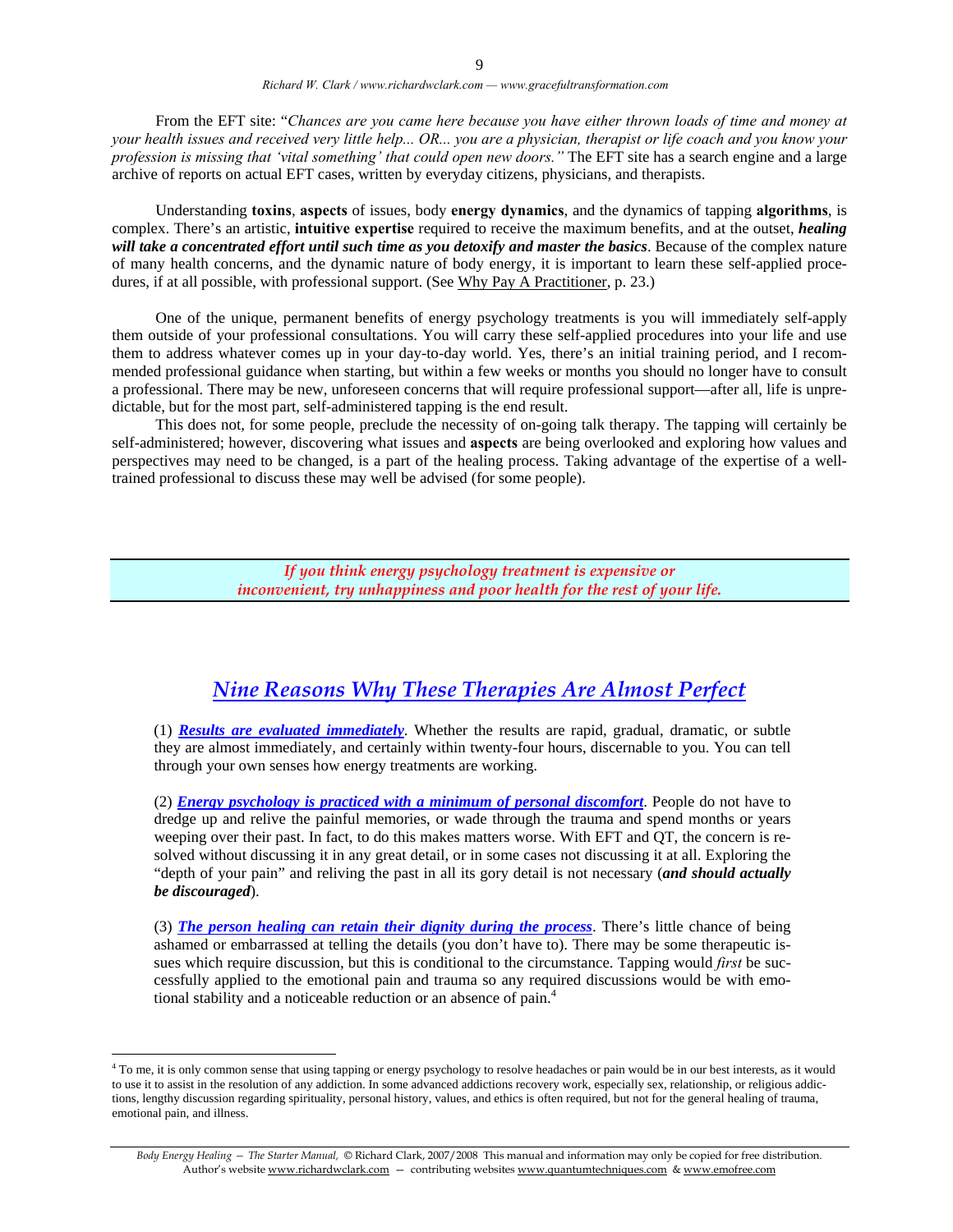(4) *Years of traditional therapy can be reduced to months or weeks—in some cases hours*. Healing is no longer a painful commitment that lasts years and years. Body energy work may be expensive in the short term, but for the vast majority of concerns, recovery can (or may) be quite rapid. This method of treatment is in its research stage and recovery rates vary.

(5) *Energy psychology treatments appear to be effective for just about anything*. This means *anything—from procrastination, anxieties, and impulsive spending, through pain and addictions cravings,* to chronic or life-threatening illnesses like diabetes and cancer. Whether a physical, emotional, or mental concern, these body energy therapies appear to have a decided, positive effect on anything. This eliminates fears about your future health.

(6) *Self-treatment is portable and discreet*. With a little creativity, training, and experience, you can apply the treatments to yourself anywhere, anytime (see item #10, Reading The Algorithm, p. 17). Some professionals offer telephone consultations so expert support is globally portable.

(7) *The results are permanent*. Once resolved, with a little self-care and maintenance, the issues are gone. There's more information on this in Frequently Asked Questions, p. 21.

(8) *Energy psychology is immediately self-empowering*. From the outset, tapping is self-applied. Some health concerns are incredibly complex and the services of an experienced and well trained practitioner are crucial. However, once the toxin and energy issues are unraveled and you learn and persevere in the proper procedures, the paid practitioner soon becomes unnecessary. With good selfmonitoring and wise energy maintenance, you are capable of maintaining your own sense of joy and good health.

(9) *This is incredibly cost effective*. Aside from the obvious benefits of being in better health and the possibility of a longer life with more enjoyment, after the immediate effort and expense of learning and applying these self-help techniques and a few months of dedicated work, you'll then create a relaxed and user-friendly maintenance program. By paying for this now you will:

- avoid the significant expense and daily nuisance of the purchase, monitoring, organizing, and consumption of the dozens of expensive health supplements, prescriptions, and vitamins people purchase. (Without proper energy balance, this too, is another form of symptom management.) This saves hundreds or thousands of dollars each year;
- eliminate expensive dieting schemes, books, and harmful exercise programs that are temporary at best, and are overall more destructive than helpful;
- save thousands of dollars in talk-therapy, workshop, chiropractic, and naturopathic expenses (costs that always continue to increase);
- save thousands of dollars over the course of your life in medical procedures, insurance, prescriptions, examinations, hospital costs, and lost time at work; and,
- eliminate and prevent months or years of "suffering" through physical and emotional ailments, illnesses, pain, missing social engagements, failing exams, being anxious or nervous, repetitive conflict, divorces, and bad relationship choices.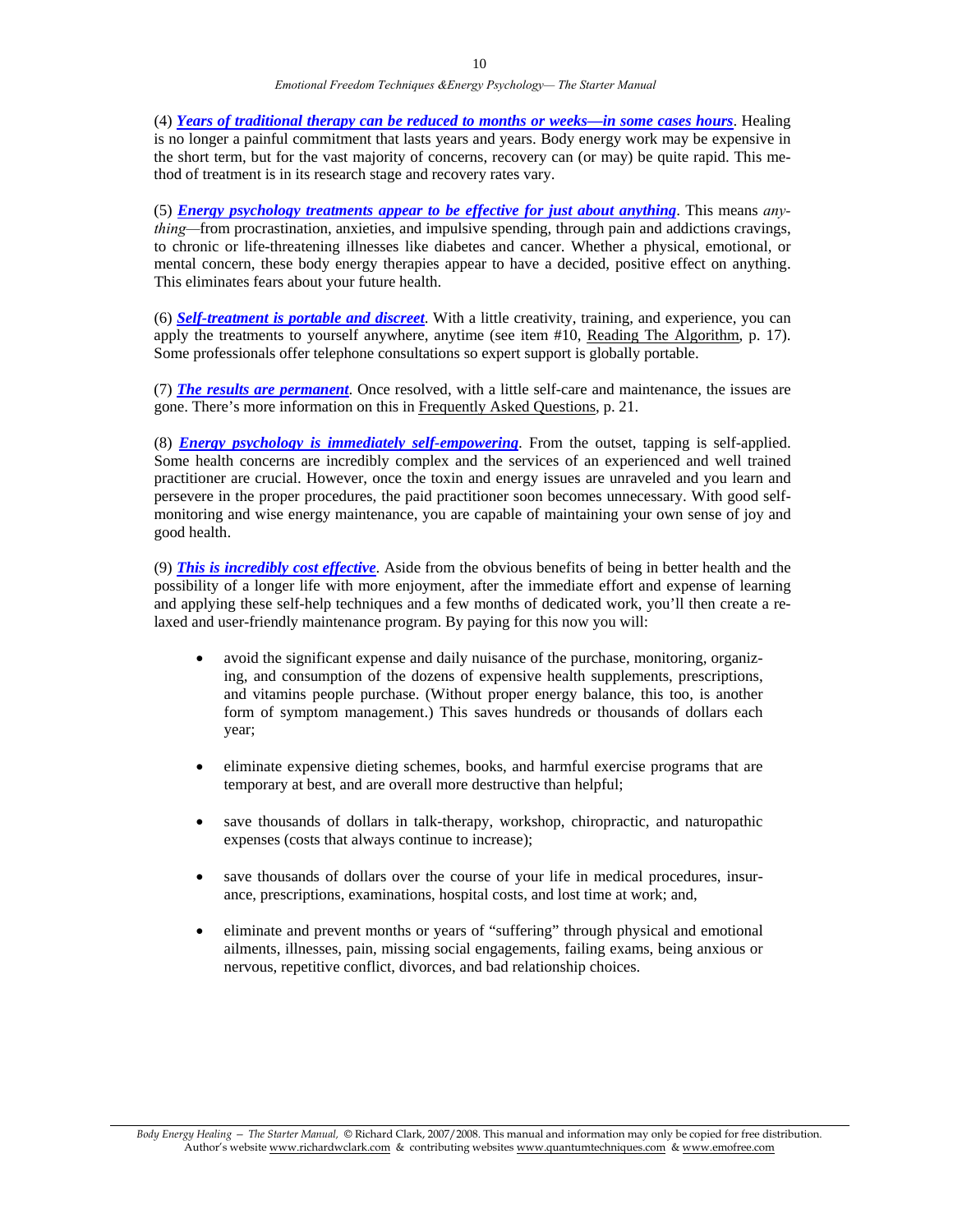### *Why Some People Don't Like Body Energy Healing*

 Of course, there are hundreds of "reasons". I have grouped them into four broad categories. I list them here to forewarn you: You may encounter them, or variations of them, within yourself as you read about body energy work.

#### *Disbelief:*

*Body-energy treatments are too weird*. Body energy treatments challenge most of what we understand as medical care. We're told by doctors and drug companies that illnesses like diabetes and multiple sclerosis (and dozens of other illnesses like HIV and hepatitis) are incurable. Energy treatments appear flakey and unscientific. This is far from the truth of the matter. Recent research is providing incontrovertible truths about body-energy therapies (see Considerations, p. 37);

*Body energy work is far too simple to be believable*. People believe their health concerns are too complicated for a silly-looking tapping procedure. I hear variations of: "I don't believe that detoxifying and tapping on a few spots is going to get rid of \_*my serious illness*\_." Don't let its apparent simplicity fool you; these methods are powerfully effective, as thousands of people are finding out.

I've encountered many professional care-givers who resist this. If they embrace it, clients and patients will quickly and completely heal and they'll soon have no client base and no income. I've encountered a few situations where the professional was angry at me and refused to believe the effectiveness of energy therapy, even though their patients successfully resolved cancers, asthmas, and chronic neck pain.

#### *Apathy*

*It's too much work*. *I've tried everything.* Modern, technological culture is a chaotic mess, to say the least. *Modern culture is designed for poor health*. It is much easier to be sick and go-with-theflow, blame something or someone, and be distracted by TV, shiny things, sex, or junk food; to hunt around for a magic pill so you don't have to change anything about yourself.

At the outset, self-applied energy therapies do require a noticeable investment of time and effort. There is also a considerable learning curve in self-application, self-monitoring, and responsibility. In my experience, *the real "work" is in unlearning our old ideas and adopting new ideas and values* about responsibility and health.

#### *Innocent Victim*

 $\overline{a}$ 

*This is not my fault*. *I'm helpless*. *It is not my job*. There are a thousand variations of these. We are a victim-culture and cherish having "bad people and things" to blame. We proclaim our innocent helplessness and embrace a fantasy: the doctor, the naturopath, the chiropractor, the therapist, will provide a magic potion and it'll all go away. Personal responsibility is a requirement that many people refuse to embrace.<sup>5</sup> My book *Addictions & Spiritual Transformation* challenges this irresponsibility regarding addictions.

From Jerry Satinover, M.D. (Psychiatry, William James Lecturer, Harvard University): *"Modern materialism strips people of the need to feel responsible… but I think if you take Quantum Mechanics seriously enough it puts responsibility squarely in your lap."* Quantum Mechanics is a theoretical variation of what is under discussion in this manual.

 $<sup>5</sup>$  As an aside: Any medical, health care, law enforcement, education, or judicial system is only as effective as the society that harbors it is respon-</sup> sible. The more we are personally irresponsible the more our social infrastructure is corrupt and inefficient.

*Body Energy Healing — The Starter Manual,* © Richard Clark, 2007/2008 This manual and information may only be copied for free distribution. Author's website www.richardwclark.com - contributing websites www.quantumtechniques.com & www.emofree.com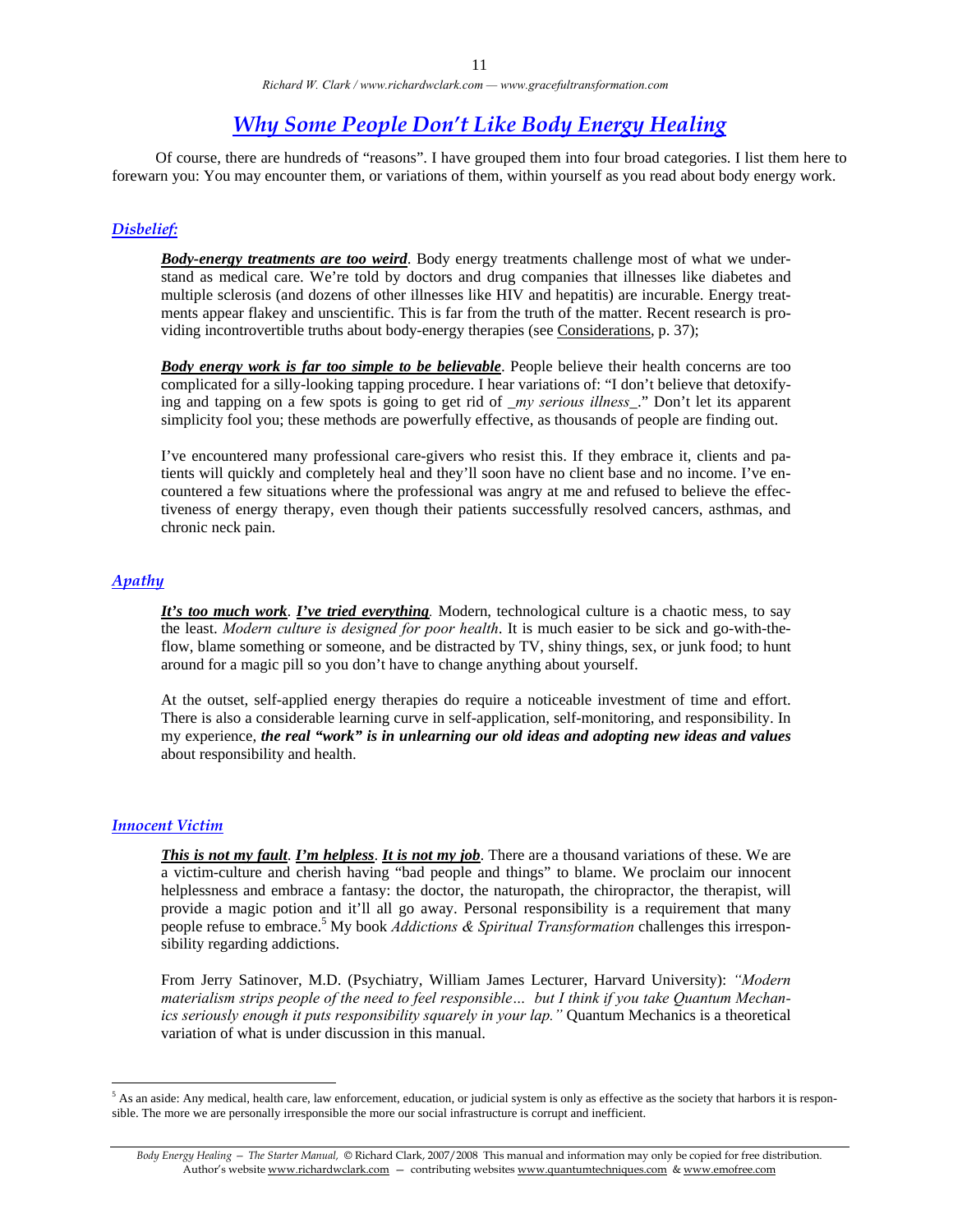Many people do not know about body-energy work, and only for the last five years has there been any reasonable evidence that it is so effective. Regardless of this, we aren't helpless. Often our poor health is from on-going malignant indifference and personal neglect. In the final analysis, our personal health is "our job" and no one else's. This is very empowering because it means we can become much healthier on our own, beginning right *now*, and depend on no one. This is a fundamental prerequisite to a bona fide sense of personal integrity and self respect.

#### *Irresponsible/Miserly*

*I have to pay for this out of my own pocket*. Paying a professional energy practitioner can appear to be expensive. You might have to buy DVDs or pay for workshops. Yes, it may seem expensive in time, money, and (especially) effort—at the start. However, if you see the wisdom of a significant short-term investment now for a life-time of noticeably improved joy and health, it makes sense to commit to learning energy techniques. [It's that simple, but not everyone looks at this the way I do.]

*"Based on impressive new discoveries regarding the body's subtle energies, Emotional Freedom Techniques (EFT) has been proven successful in thousands of clinical cases. It applies to just about every emotional and physical issue you can name and it often works where nothing else will."* **From www.emofree.com**

### *The Basic Algorithm & Tapping Protocol*

The basic *Emotional Freedom Techniques* procedure may be briefly summed up as:

- (i) Estimate the **SUDs** level (see below);
- (ii) Create a **set-up sentence** with a **reminder phrase** (explained on p.13);
- (iii) While repeating the set-up sentence, tap on certain points which corrects **polarity reversal** (explained on p. 15, item #3);
- (iv) Repeat the **reminder phrase** from the set-up sentence (p.13) and tap on other points;
- (v) Complete the Gamut Sequence (explained on p. 13);
- (vi) Repeat the reminder phrase and tap on other points; and,
- (vii) Repeat the set-up sentence and tap on other points.

 Before trying to tap on an issue, take a few minutes to become familiar with the next four sections of the manual: *SUDs Level; Set-up Sentence with a Reminder Phrase & Affirmation;* the *Gamut Sequence;* and the *Main Tapping Points*. If you have not studied these the procedure for tapping (explained on p. 15) will be confusing.

### *Subjective Unit of Discomfort — SUDs Level*

You experience a certain "level" of discomfort regarding any emotional issue (hurt, fears, anger, anxiety, etc.) or a physical issue (pain, discomfort). This is an entirely subjective experience. A Subjective Unit of Discomfort level is the degree of discomfort you feel about any health issue or concern. Rate it on a scale of  $0 - 10$ , where "0" is no discomfort and "10" is as bad as it could get.

When you select a specific issue you wish to address, make a subjective assessment of how bad it is from 0 to 10. This is your SUDs level for that concern.

*Body Energy Healing — The Starter Manual,* © Richard Clark, 2007/2008. This manual and information may only be copied for free distribution. Author's website www.richardwclark.com & contributing websites www.quantumtechniques.com & www.emofree.com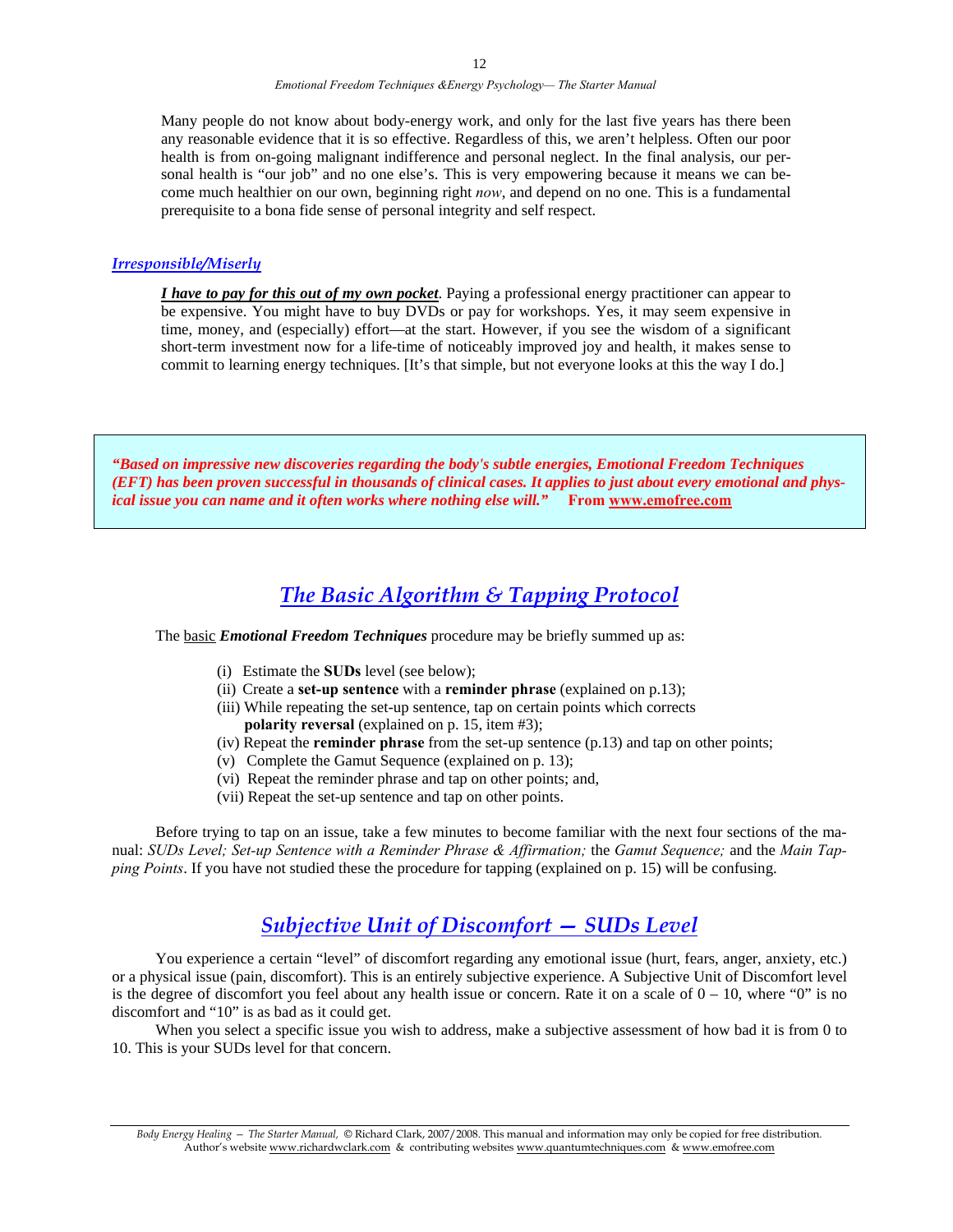### *Set-up Sentence with a Reminder Phrase & Affirmation*

 Create a set-up sentence *specific* to the concern for which you estimated your SUDs level. Various examples of **set-up sentences** with a **reminder phrase** and **affirmation** are given below. The reminder phrase is noted in bold italics—add your specific details. Be very specific.

- "Even though I have this *fear of* \_\_\_\_\_ I deeply and completely accept myself."
- "Even though I'm **angry at because** I deeply and completely accept myself."<br>"Even though I'm **ashamed because** I deeply and completely accept myself."
- "Even though I'm *ashamed because*
- "Even though I'm **sad because** \_\_\_\_\_\_\_ I deeply and completely accept myself."
- "Even though I have this*craving for* \_\_\_\_\_ I deeply and completely accept myself."
- "Even though I'm **suspicious about this tapping** I deeply and completely accept myself."<br>"Even though I have this **pain in my** I deeply and completely accept myself."
- I deeply and completely accept myself."
- "Even though I feel *guilty because* \_\_\_\_\_ I deeply and completely accept myself."
- "Even though I am *angry I have this lump in my \_\_\_\_\_\_* I deeply and completely accept myself."
- "Even though I have this *tightness in my chest* I deeply and completely accept myself."

When tapping the complete sequence (described on page 15):

- (a) The entire set-up sentence is repeated three times at the beginning; then,
- (b) While tapping, only the reminder phrase is repeated frequently to keep your mind focused on the specific issue being resolved; and,
- (c) The entire set-up sentence is repeated once at the end of the tapping sequence.

### *The Gamut Sequence*

 This is one section that comes near the middle of a long tapping sequence. While one hand taps repeatedly on the other hand **ga**, and without moving your head, continuously tap lightly on **ga** and…

- close eyes for 1/2 sec then open eyes (keep tapping the **ga)** don't move your head;
- look down hard to the right  $(1/2 \text{ sec})$  then look down hard to the left  $(1/2 \text{ sec})$ ;
- roll your eyes in a circle in one direction, then roll your eyes in the opposite direction;
- hum two or three notes from a song (like *Happy Birthday* or your favorite song) do not sing or whistle, hum;
- count out loud from one to five fairly quickly; and,
- hum the song again for two or three notes.

#### *[End Gamut Sequence]*

The Gamut Sequence is beneficial for general stress, is helpful for maintaining correct polarity reversal, and is very effective for balancing the energy flow inside your brain. There are times when the gamut sequence can be eliminated from the tapping procedure. Some practitioners don't use it at all. In my experience it is important for some health issues (especially eye sight concerns and headaches).

> *Aspects, emotional fusion, and over-coupling are significant factors in the resolution of any health or emotional concern. (please see the Glossary)*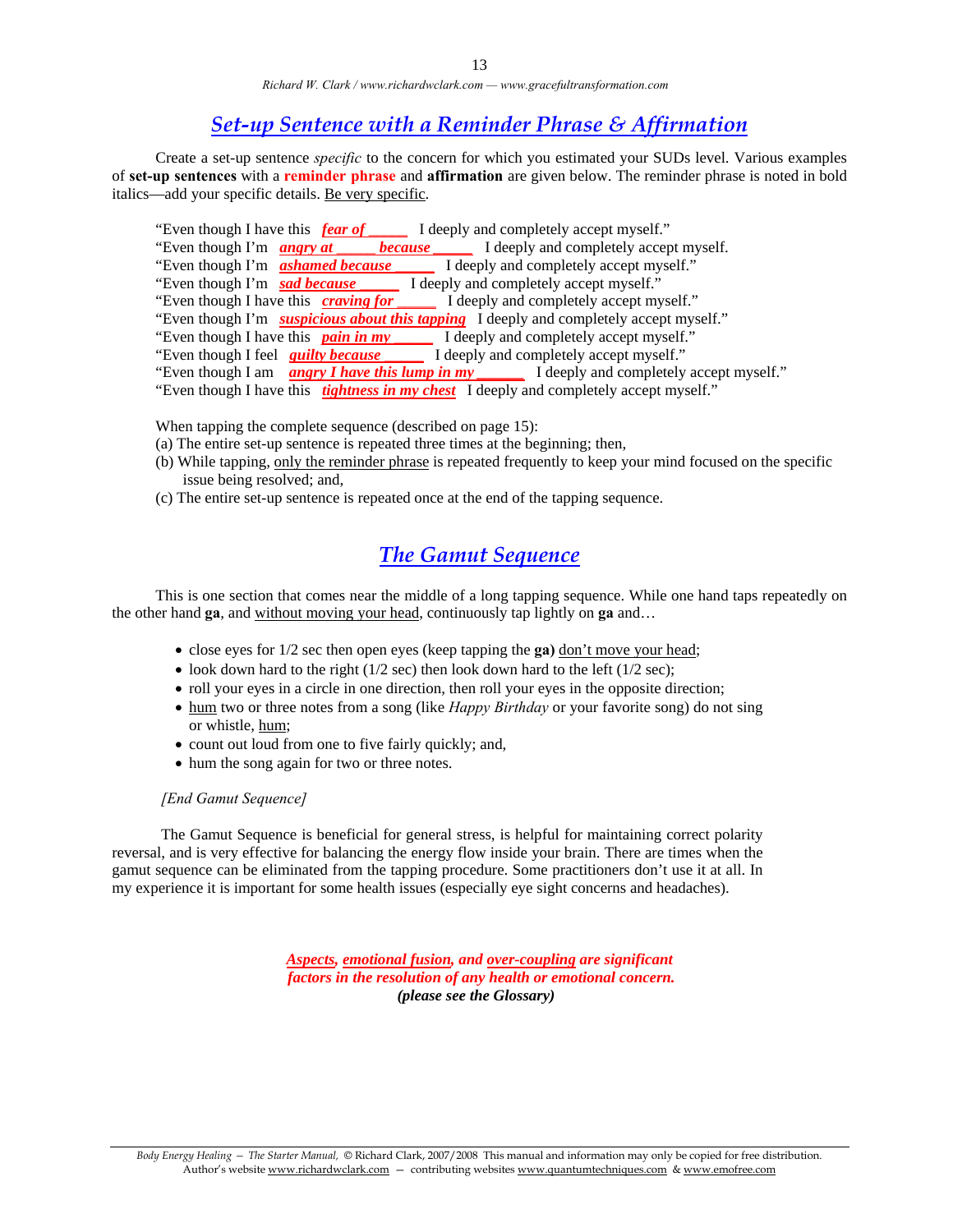*Emotional Freedom Techniques &Energy Psychology— The Starter Manual* 

### *Main Tapping Points*

 As you read the description of tapping points, say the name and gently tap/rub the corresponding spot a few times. This registers the tapping points in your **body-mind**/memory and repetition embeds the tapping in muscle memory. Do this several times for each of the thirty nine (39) points. They are given in an approximate sequence of top to bottom on the body. The measurements are approximate.

| acr                    | 6" above crown of head                                                                                                   |     |
|------------------------|--------------------------------------------------------------------------------------------------------------------------|-----|
| cr                     | crown of head / top center                                                                                               |     |
| 3 <sup>rd</sup><br>eye | between eyebrows and 1" up on<br>forehead                                                                                |     |
| eb                     | eyebrow beginning point—1"<br>above inside corner of eye                                                                 |     |
| <b>oe</b>              | $\frac{1}{2}$ " past outside corner of eye at<br>dent on bone                                                            |     |
| ue                     | $\frac{1}{2}$ " under eye, on the bone                                                                                   |     |
| un                     | under nose / center upper lip                                                                                            |     |
| ch                     | center of chin at the crease below<br>lower lip                                                                          |     |
| cb                     | on the knob end of collar bone or<br>$\frac{1}{2}$ down and $\frac{1}{2}$ to either side<br>from notch at base of throat |     |
| k27                    | 1.5" below the notch at the base<br>of the throat, about 1.5" to either<br>side is a slight indentation                  |     |
| sp                     | sore spot - 3 or 4" down from<br>notch at base of throat and 3 or<br>4" to either side (it shifts, search for<br>it)     | 119 |
| thy                    | thymus $(cv17)$ - center of chest at<br>middle of sternum                                                                |     |
| ua                     | under arm - 4" below center of<br>armpit on side of rib cage                                                             |     |
| liv                    | liver spot - indent about 1" above<br>lowest rib, in-line with nipple                                                    |     |
| ts                     | tummy spot $-\frac{1}{2}$ way between<br>lower sternum notch & belly but-<br>ton                                         |     |
|                        | Finger spots: make a karate chop hand,<br>thumb on top—at the upper edge side of                                         |     |

*finger, at/beside the base of fingernail.* 

|             | thumb                                                                                                                        |
|-------------|------------------------------------------------------------------------------------------------------------------------------|
| if          | index finger                                                                                                                 |
|             | middle finger                                                                                                                |
|             | little finger                                                                                                                |
| kc.         | karate chop spot – fleshy part on<br>outside edge of hand; opposite<br>side from thumb                                       |
| tra         | trauma point - underside of either<br>wrist 2" up from pulse point                                                           |
| ga<br>(G50) | gamut spot – back of hand, $\frac{1}{2}$ "<br>back from spot between knuckles<br>of $3^{\text{rd}}$ & $4^{\text{th}}$ finger |
| 1c          | lower calf $-3$ " above the inside<br>ankle bone, 1" to rear of leg *not<br>to be used during pregnancy                      |

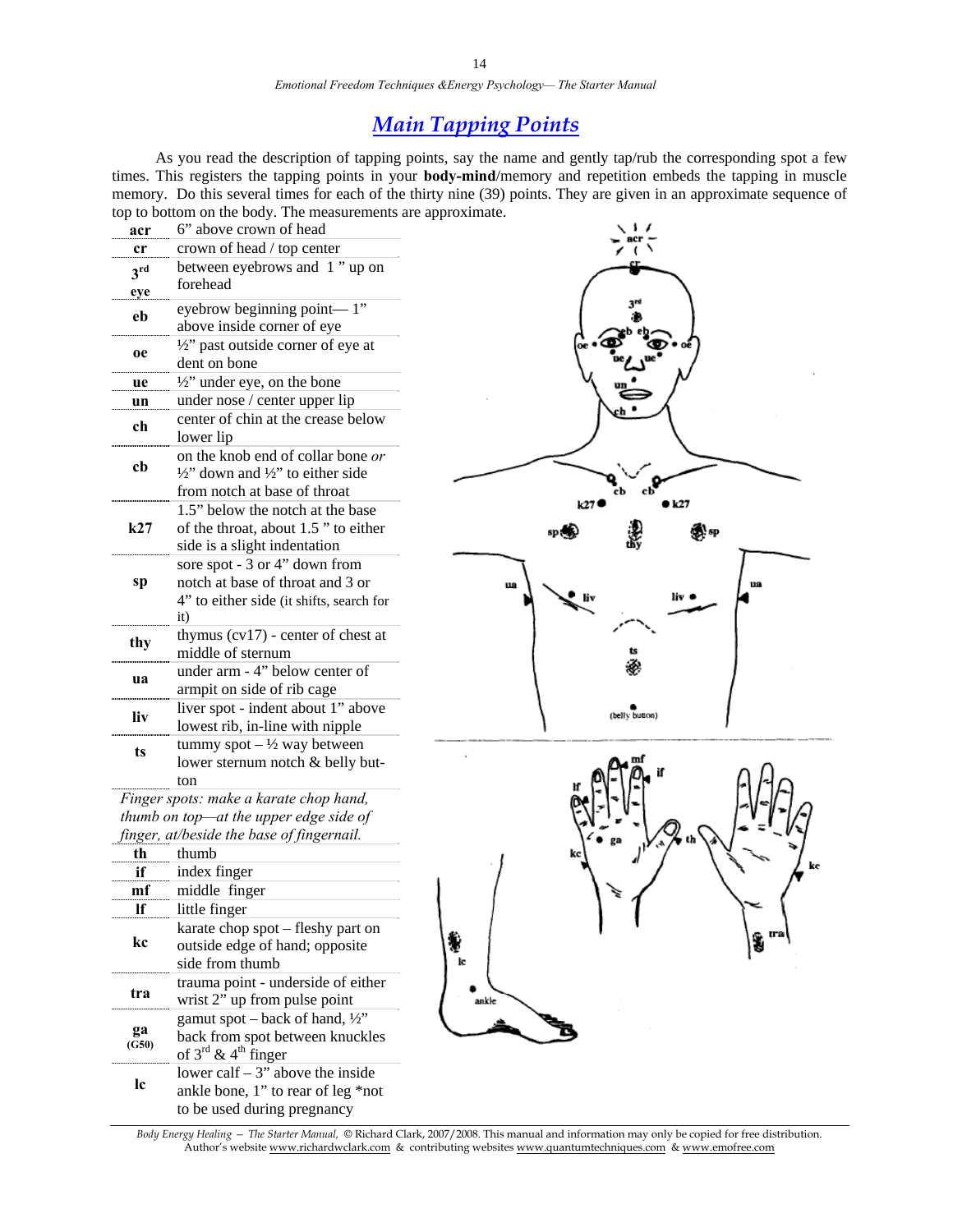### *The Tapping Protocol*

What follows is the primary EFT protocol. This sequence is the general foundation for all tapping. Certainly it varies from practitioner to practitioner. Different approaches are as much experience as they are artistic style, related training, intuition, creativity, and your special needs. Practice steps 1 to 6, one after the other, until it is easy for you to complete from memory. *Start slow and take your time*.

(1) **Decide on an issue** and notice your **SUDs Level** — rate it 0 - 10. This is the "before" **SUDs** level.

(2) **Create a Set-up Sentence with a Reminder Phrase** (explained on p. 13) regarding that issue. It is only effective

if you are specific to an emotion and an issue i.e.: "Even though I feel *angry at for lying* to me *this morning* I deeply and completely accept myself."

(3) **Correct Polarity Reversal** (PR) To correct polarity reversal do 3(a) and then 3(b).

(a) tap repeatedly and continuously with the fingers of one hand on the other hand **kc** while you repeat the entire set-up sentence twice. [Variation: tap the **kc** spots of each hand against each other while repeating the set-up sentence twice.]; then quickly,

(b) find and gently massage the chest **sp** while repeating the entire set-up sentence a third time.

Note: It is especially important to always correct PR *before* **muscle testing** or tapping. For major or chronic illness concerns, and with addictions and weight loss, it is beneficial to repeat the set-up sentence four times—two repetitions while doing (a) and two repetitions while doing (b); then quickly,

(4) **While continuously repeating** *only* **the short reminder phrase** from your set-up sentence, tap 5 - 7 times on each of the following points (Note: for some people, **liv** can be awkward to find and tap on. Pass over this spot if it is too awkward.) Tap on these spots in this sequence:

- (a)  $eb oe ue un ch cb liv ua th if mf If kc$  (repeat the reminder phrase)...
- (b) complete the **Gamut Sequence**…
- (c) repeat the reminder phrase and tap: **eb oe ue un ch cb liv ua…**

(5) **While repeating the** *complete* **set-up sentence one last time**…

- (a) cross your forearms so the inside of your wrists face each other, and tap **tra** spots against each other 5 or 6 times; then quickly, in mid-sentence,
- (b) with one hand at **cr** and the other at **thy**, finish saying the set-up sentence and tap on both spots simultaneously 5 or 6 times.
- (c) Take a deep breath.

(6) **Check your SUDs level and compare this with what it was at Step 1**. In most cases you will notice a reduced SUDs level regarding the issue you were addressing.

#### *[Basic algorithm ends.]*

 Now, working with a new, lower SUDs level, repeat and tap the basic algorithm again (Steps 2, 3, 4, 5, 6) for the same issue—do more rounds of tapping on the same issue. As the discomfort decreases, alter the set-up sentence if necessary, i.e.: "Even though I still have *some anger at*  $\blacksquare$ , I deeply and completely accept myself." Be very specific in your descriptions and don't switch issues in mid-tapping.

 Do two or three rounds of tapping on a specific issue. The SUDs level will decrease. Pick another specific issue of discomfort and tap on that for two or three rounds. Decide on another issue… and so on.

 In the original EFT manual, one complete tapping algorithm is Steps 1, 2, 3, 4, and 6. I have found it very helpful to add Step 5 which embeds a corrective response to trauma **myelination**. With well-trained and experienced practitioners there are other spots to tap and longer or shorter algorithms. This, of course, is up to the practitioner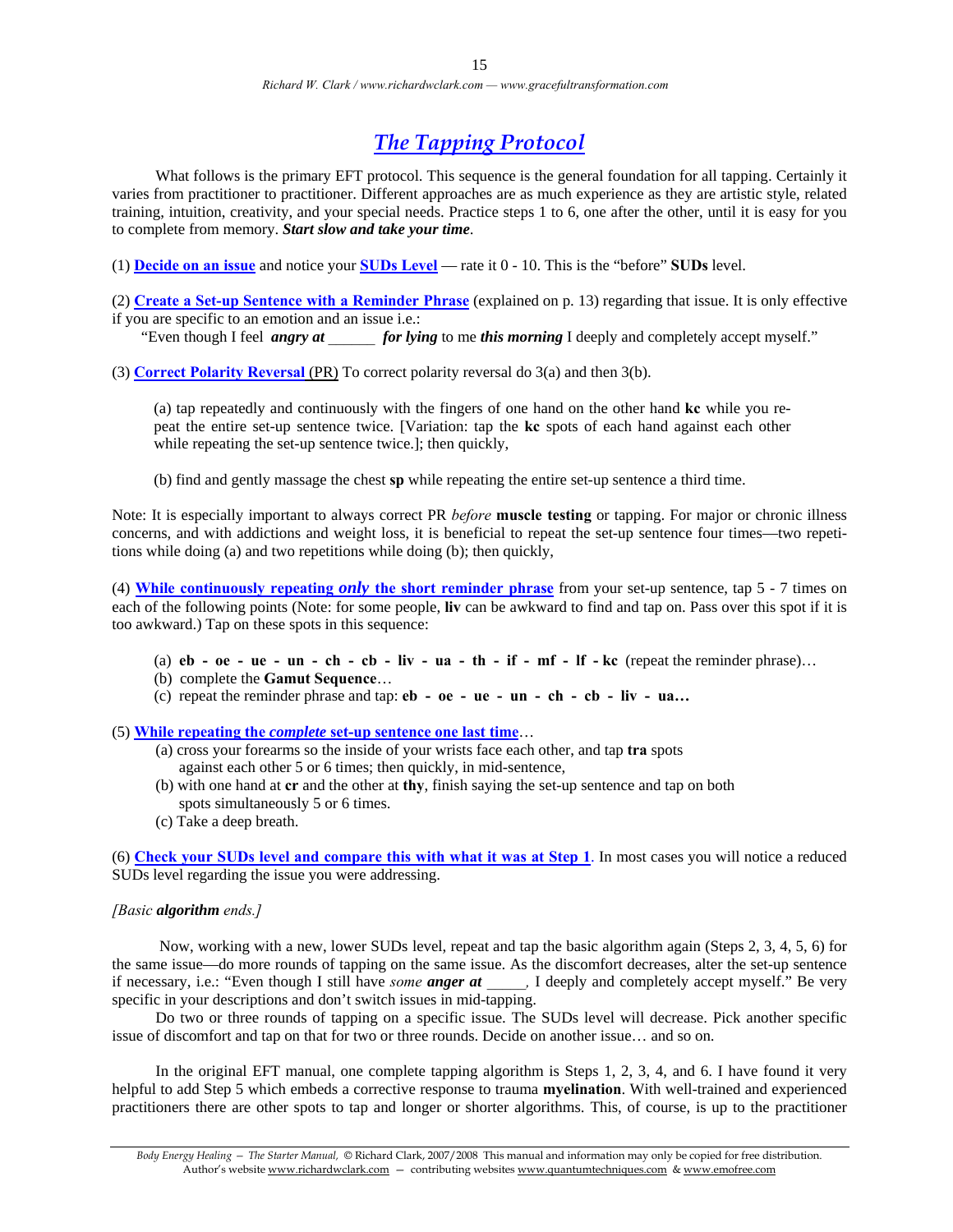with whom you consult and what works for you. What I have described here is the main (entire) basic EFT tapping algorithm, with my addition of Step 5.

 Note that any SUDs change, or how the symptom itself has otherwise modified, to an experienced practitioner, will be interpreted as progress. Be patient and persistent. Remember: The facts are always friendly.

### *Chasing the Image & New Sensations*

 During the tapping you may surprise yourself with unexpected forgotten memories—mental snapshots of people or incidents. You may also experience disconnected images that don't seem to make "logical" sense. You may also experience new body sensations like shifting pain or new tension. These may be fairly strange images and sensations you don't understand, which often occur during Step #4 of the tapping protocol.

 Even though (sometimes) you may not understand the connection, these sudden new images or experiences indicate two things: (i) the presence of **energy signatures** that represent **over-coupling** or **emotional fusion**; *and* (ii), other aspects to the issue you are addressing. These new images, memories, or sensations are important. Creating a new tapping sequence for them will take you closer to resolving the core issue.

### *Taking Notes*

 Sometimes it is wise to have pencil and paper close to hand while tapping. The new images and sensations that appear, as I explained above, may be quite fleeting. As you notice them, interrupt the tapping to make a quick, brief note of it and then finish the tapping on the issue your started on. This list will be a good source of **aspects** to tap about. Create a set-up sentence and tap on the fleeting image. These apparently disconnected images or shifting sensations are meaningful.

 The sub-conscious energy truths you live with will be expressed by your body regardless of whether you understand them or not. *Our bodies can't lie*.

### *Active Participation*

 Energy Psychology is quite different from other approaches to healing. In Western medicine the client is not *actively* involved in their treatment. The patient goes to the doctor, sits and listens, takes pills (forever), or lays still while needles are inserted, or undergoes surgery, or their joints are adjusted (week after month after year). *They are not really an active and responsible participant in their own healing*. The client depends on the doctor or the practitioner.

 **In energy psychology the client is taught how, and required, to actively participate in their own treatment. This is essential, and is a dramatic departure from what we presently accept as "medical" treatment. The client is taught the rudiments of "body energy": how to tap, where to tap, how to identify and isolate the issues, and (over the course of a few days or weeks) to self-apply the treatment. This active and regular participation is crucial to the success of body energy healing. The therapist has special knowledge and teaches and guides the client through the basic procedure so they can apply the tapping procedures to themselves. This generates a strong sense of client confidence and they take active responsibility for their health.** 

 I must stress again: the client's general health, personal commitment, and the severity and number of conditions are factors. Cancer isn't just an issue of a virus, or a migraine headache is never only an issue of a pounding head. All emotional and physical issues have many aspects to their creation. *There is no single-thing cause*. This is one reason why healing rates vary.

Examples are: one case of cervical cancer resolved in three weeks, another case in two months; one case of chronic asthma resolved in six hours of instruction, another case fourteen hours of instruction; one case of high blood pressure resolved in one month (eight one-hour sessions), another case in six months (about thirty one-hour sessions). Comments and testimonials may be found at www.emofree.com and www.quantumtechniques.com.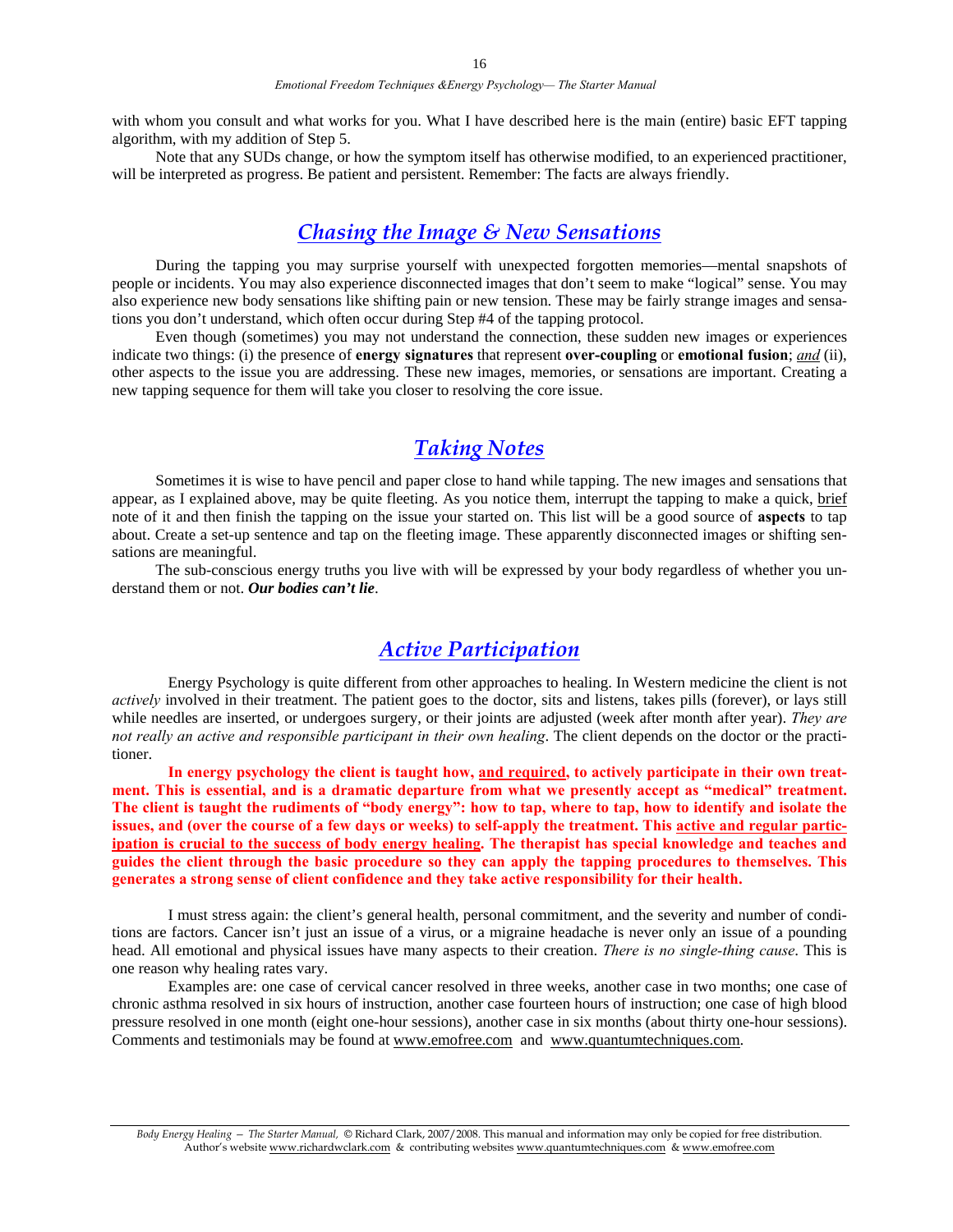### *Tips On Tapping*

(1) This is a forgiving procedure. Being "very close" to the spot is sufficient. Try and be accurate, but it isn't necessary to be exactly on the point.

(2) It is okay to miss or forget a spot occasionally; it will still work.

(3) Re: Hand Points—the fourth/ring finger is skipped over because the **ga** spot (back of the hand) is on the same **energy meridian** that is in the fourth finger. In some tapping protocols the Gamut Sequence is skipped. If you want to tap on the fourth finger, do it, but it isn't necessary.

(4) How To Tap: Tap gently but firmly and fairly rapidly—about three or four taps per second. Use the tips of at least the first and second finger. Use either hand.

(5) For **cb**, do the usual finger-tip tapping—one or both sides. It is also fine to use the flat side of a soft fist and lightly thump or knock on both **cb** spots at the same time.

(6) Use either hand to tap. For **cr**, **thy**, and **lc** use all finger tips bunched together or the flat side of a soft fist for more coverage. Do not use **lc** when pregnant.

(7) Regarding the number of taps on each spot, practitioners usually recommend between 5 and 7 taps. For some special issues or advanced work I may recommend only two or three taps per spot.

(8) For any of the bilateral spots like **eb** or **ua**, it is alright to tap on one side, or both sides at the same time, or to alternate sides with different rounds of tapping.

(9) Regarding **ts**: (i) If you hold a light, pleasant pressure with the tips of bunched fingers on **ts** (push into your belly about 1"), in this sequence: (i) hold 10 sec, (ii) pause 2-3 sec, (iii) hold 10 sec, you'll enhance the correction of **polarity reversal**. This will help to harmonize the major long-body energy meridians. (ii) When declaring affirmations without tapping, hold light pressure on **ts**. This corrects **PR** and makes the affirmation more effective. (iii) When you're muscle testing or tapping algorithms and you suspect quickly recurring polarity reversal, hold light pressure on **ts** with the finger tips of one hand while tapping or muscle testing with the other hand.

(10) Reading the Algorithm: Once you and your body are quite familiar with this, and have done it dozens of times, it is possible to have a positive affect by simply holding your left hand over your heart (and/or) your right hand lightly touching **ts** and then just read or concentrate on the tapping algorithm and set-up sentence and reminder phrase. "Think" yourself through the tapping sequence. Your **body-mind** will respond to the code as if you were tapping.

(11) For **acr** (the halo chakra): Hold one hand at **acr** and wiggle your fingers 5 - 6 sec, pause, then repeat. This unsettles the crown energy path and helps reestablish a smoother flow of energy.

(12) For addressing throat/neck illness, or concerns with words "getting caught in your throat", or with assertiveness misconnections between intellect and emotion: One hand tap continuously on **thy** while the other hand taps  $5 - 6$  times simultaneously and alternates between  $cr$ , **3rd eye**, and **un** three or four times. Declare "I am confident," or "I speak clearly," while tapping. This aligns energy streams through the throat chakra while embedding affirmations that correct negative myelination.

(13) Tapping alternately many times between **kc**, **tra**, and **un** (tapping 5 - 6 times each spot) will often reduce major emotional shock, hysteria, allergic reactions, and out of control weeping (severe reactions).

(14) To help clear muddled body awareness and a sense of over-all mild agitation: Sit with one leg crossed and resting on your knee. While one hand lightly touches and holds **ts**, the other hand will tap **lc**, **thy**, **3rd eye**, and **cr** each spot five or six times and alternate several times between them. This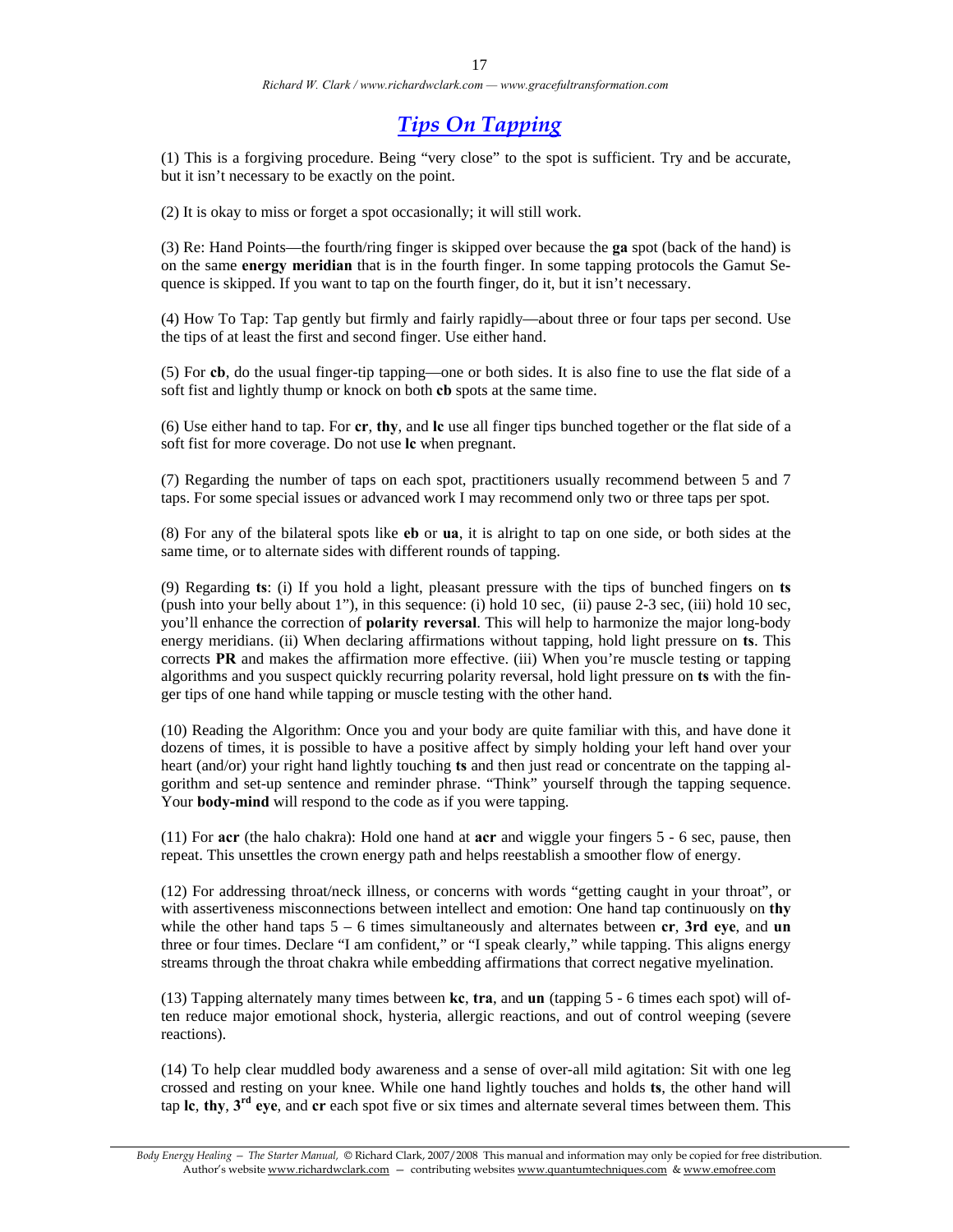aligns and harmonizes long-body energy meridians. (Avoid **lc** when pregnant.)

(15) Once you become comfortable and graceful with the basic algorithm (p. 15) and are *quite sure* you do not have PR, it is okay to shorten the main algorithm to steps 1, 2, 3, 4(a), 5, 6, [eliminating Steps 4(b) and (c)]. However, with major/chronic issues, eye issues, self-insight concerns, and anytime you suspect there's PR, do the full sequence at least twice in major tapping sessions.

(16) *As soon as possible after any traumatic event resolve PR and trauma with tapping*. Don't wait. This makes resolution easier. It prevents the new issue from becoming too deeply emotionally fused or over-coupled to older unresolved issues.

(17) For preventive maintenance: A quick way to enhance general well-being, separately from tapping about anything specific, is to repeat this or a similar affirmation: *"I am confident and capable," and* correct PR at the same time [item 3(a) or (b), p. 15]. It is *very* helpful to correct PR before and occasionally during long exercise sessions, long walks and bike rides, during a stressful occasion (social or business), during difficult discussions, or when undertaking unpleasant chores.

(18) For everyday maintenance conduct this **grounding** exercise: Stand with your feet shoulderwidth apart. Flex your knees a bit and feel balanced. Gently sense your center of gravity in the midlow center of your abdomen, approximately 7 or 8 cm (3") behind your belly button. Slowly and rhythmically sway your hips in a small figure-eight, **∞** . The intent is to move your body's center of gravity in a small infinity curve, not more than about 3" across. This stabilizes your connection to the earth and harmonizes long-body energy meridians into a smooth flow. Do this for 1 or 2 minutes several times a day—while talking on the phone, waiting in line, riding in the elevator, waiting at the bus stop, while cooking. It's a subtle and powerful energy-maintenance exercise. Once you become practiced at this your body will sometimes start grounding you while you are unaware of needing it.

### *When Tapping Doesn't Work*

 After tapping, if the SUDs level isn't lower—if there's no change, that doesn't mean tapping is ineffective. There are many possible hindrances like other **aspects** to the issues that impede a corrective energy shift, multiple toxins, bio-cellular concerns, interference by PR, **myelination**, or the organic presence of **emotional fusion** or **overcoupling** (which is part of aspects).

 Strong or belligerent disbelief regarding energy psychology can render any tapping ineffective. Suspicion and moderate or mild disbelief can be lessened—with the right approach. Having an open mind to the possibility, or having some degree of willingness to try it, is enough. There are interventions using muscle testing and set-up sequences that can be valuable in identifying and overcoming reluctance and reducing suspicion. Certainly, it requires some determination in making a sincere effort. With skillful guidance, creativity, and effort, I've never seen "tapping" not work.

When you don't experience a lower SUDs level, or (over time) there is no healing, the issues could be too complex for your level of personal awareness and understanding. Consider these possibilities:

- You are using an ineffective set up and/or aren't being specific enough;
- You are taking too many short cuts. Return to the full sequence, and include the Gamut Sequence;
- Polarity Reversal is not being corrected thoroughly enough;
- You are switching aspects too quickly or prematurely;
- A core issue is interfering (a major related issue is unaddressed) through emotional fusion or over-coupling, which will often include unaddressed defeating **vows** and **beliefs**;
- There are interfering ingested, contact, or proximity toxins;
- There are global, biological concerns like amino acid deficiencies, cellular fungal infection, a non-alkaline pH balance, dehydration, or organic sulfur deficiency; and/or,
- There is insufficient frequency of tapping sequences to maintain healthy energy flow.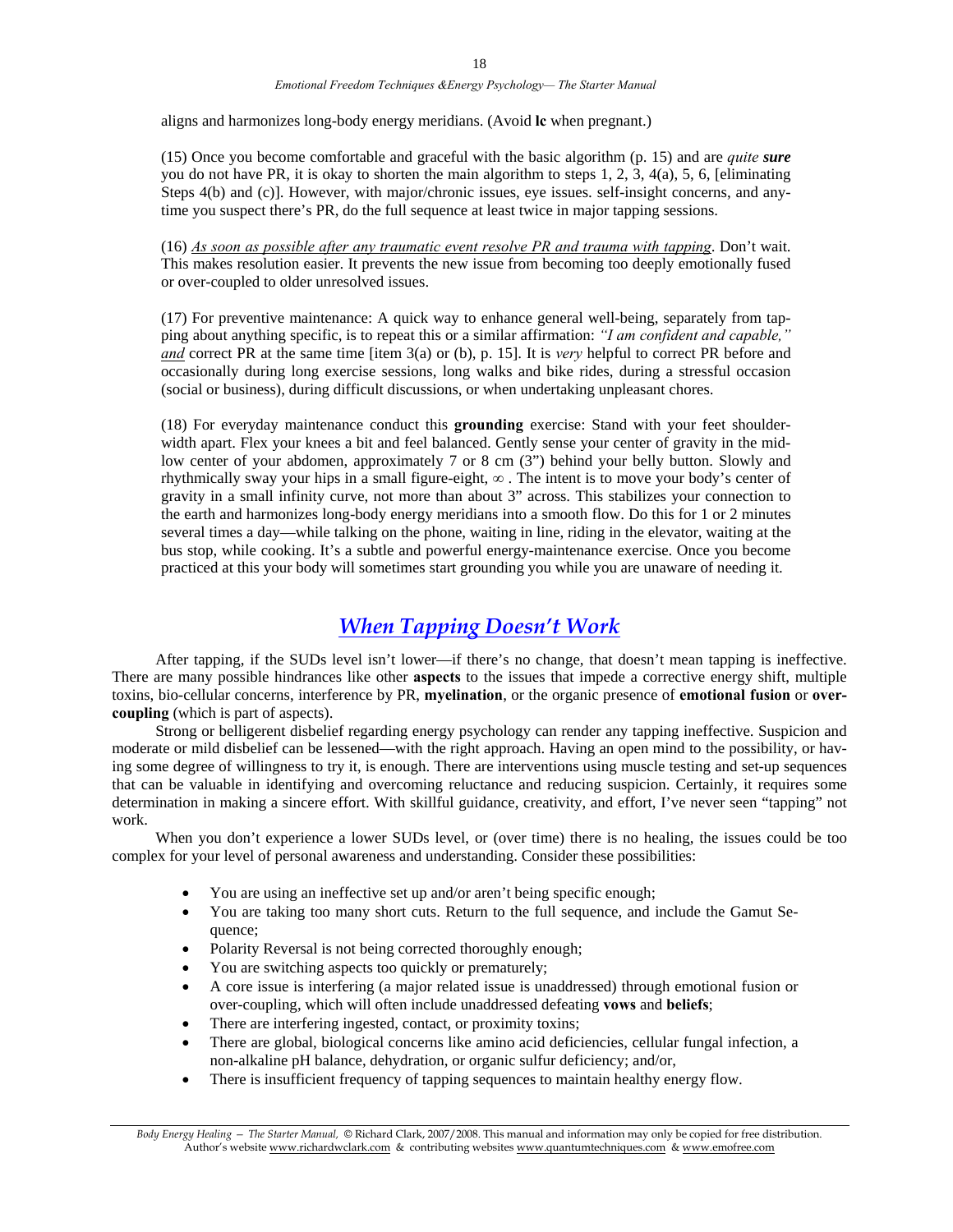Altogether, this can be incredibly complex. And of course, even with the anecdotal and research evidence of amazing recoveries, in a common-sense world a person at the threshold of death should not expect tapping to be a guaranteed life-saver (it may, but no expectations or guarantees).

 To the uninitiated this may seem overwhelming or unbelievable, and to the desperate it may prompt unrealistic expectations. To the insecure who associate their identity with their illness, it's very threatening. To the cynical, it may provoke sarcasm and disparaging comments.

 Instant salvation from all ailments is not available. However, when approached with expertise, time, and commitment, your body will heal itself; that is what it's designed to do, but we are human and there are limitations. From my experience, the hardest work is in the transitions: (i) changing your attitude from irresponsible to responsible; (ii) changing your effort from passive to active; and (iii), challenging yourself (your **vows** and **beliefs**) not the world or whoever is in it. Consult with an experienced and well-trained practitioner who can guide you through this and in a few weeks or months you will be doing it on your own.<sup>6</sup>

### *Frequently Asked Questions*

#### **How does body energy healing work?**

 Everything in the world has an energy frequency. Water, plants, living tissue, gasses, rocks, illness, emotions, pain… *everything has a certain energy frequency*. All sentient beings are some manifestation of an energy pattern. It appears that the universe created a healthy energy pattern for all living tissue; the body was made to be self-healing which can only occur by maintaining the "right" energy frequency.

 Trauma, toxins, heavy metals, bacteria, violence, viruses, chronic anger, stress, chronic fear, chemicals, prescription drugs, street drugs, alcohol, injury, surgery, food without nutrients, and **biogenealogical** issues block or change the body's ability to access a healthy energy code.

 When energy patterns remain disrupted for a long enough period of time, health problems occur. *Any* health problem is the body's attempt to bring harmony to an unbalanced system (a system without healthy **homeostasis**). In other words: *Illnesses and emotional trouble are how the body tries to bring harmony to a dysregulated energy system*. *Illnesses (mental or otherwise), tumors, headaches, panic attacks, anxieties, depression, etc., are a response to an already preexisting energy problem.* 

 From Stephen Daniel: "*A healthy cell has a different frequency than a diseased cell in the same person. If the unhealthy frequency can be changed to a healthy frequency and maintained, the cell will heal and become a positive force to all surrounding cells. This is the goal of energy medicine."* Through detoxifying, effective diet and pH levels (see **alkaline**), and completing tapping algorithms we reestablish and maintain healthy energy patterns. With an ongoing healthy **energy field** the body can heal itself at a cellular level.

#### **Is Muscle Testing important?**

 $\overline{a}$ 

 Yes. This is a crucial technique that offers significant information about toxins, foods, relationships, and our environment. It is a way to quickly determine the "energetic" truth of any situation you find yourself in. i.e. Should you eat this? Can you wear this fabric? Is this make-up okay? Is this soap okay? Are they being honest with me? Should you date someone? Muscle testing is effective for evaluating social situations. Muscle testing reveals energytruths, and truths (the facts) are always friendly.

*"Your truth will be expressed in your life whether you are aware of it or not. For people who have chronic illness, the illness and the symptoms are expressing a truth in their life that they cannot access."* **Beth Daniel,** *Quantum Techniques* 

I add to Beth Daniel's quote: Your physical illnesses, anxieties, and fears; your resentments; your weight or

<sup>&</sup>lt;sup>6</sup> In my view: An *inexperienced care-giver should regularly consult with an experienced supervisor, and any professional would otherwise have a* bona fide resource network. Ask the professional with whom you work who it is *they* would seek guidance from if the need arises. They should offer, without hesitation, a clear and believable answer. Without this, care-givers are not acting responsibly towards themselves or their clients.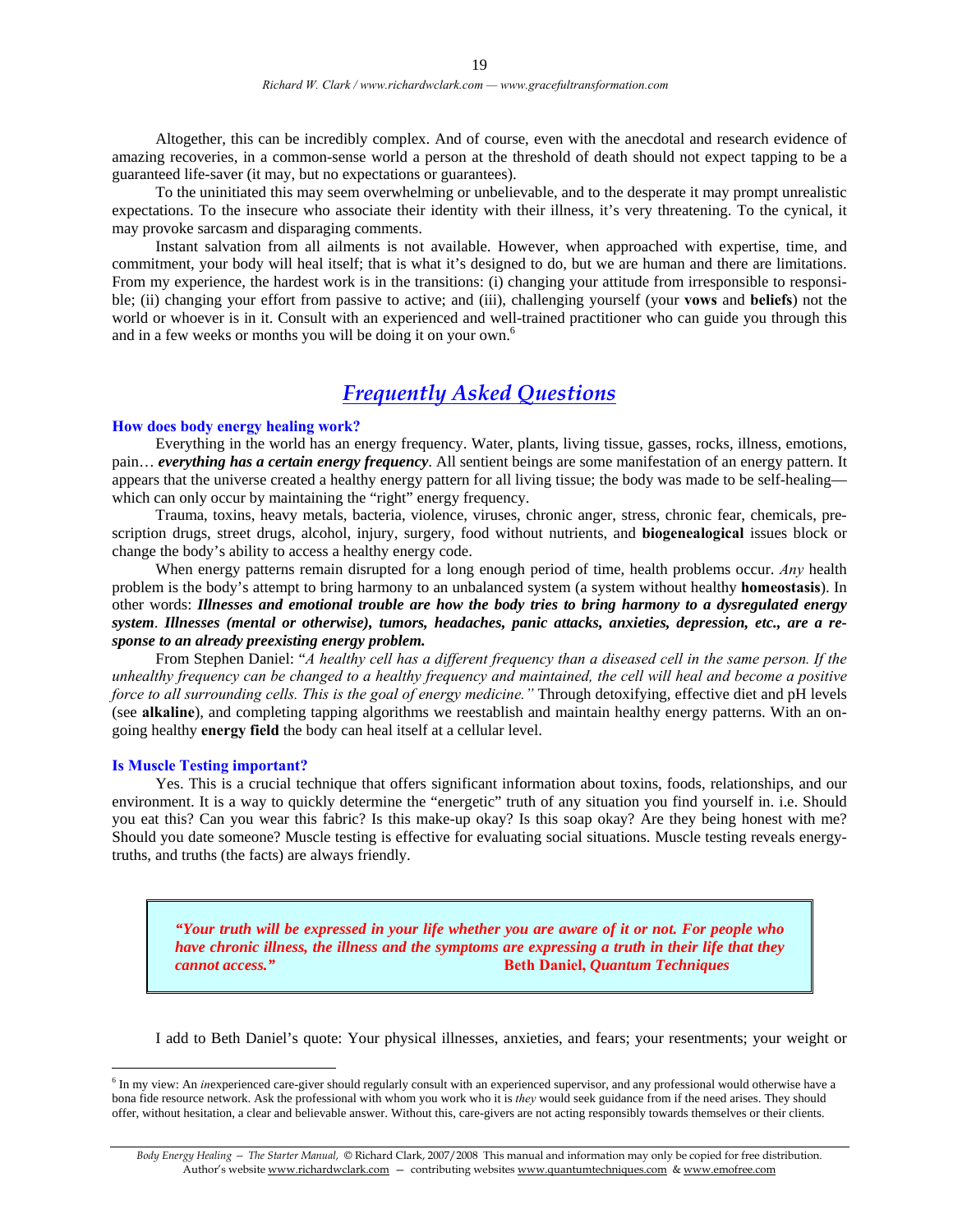sex problems and mental illnesses; your depressions and rage, are all your body's expression of this truth: there is a fundamental energy problem that is not being addressed.

#### **What emotional or physical issues can I treat?**

*Energy is the fundamental nature of our existence and stands at the root of all health, emotion, and illness.* Gary Craig, who is responsible for developing EFT, encourages people to *try it on anything*. With perseverance, creativity, and an open attitude to aspects, I believe energy psychology will have a positive effect on anything that is "wrong". The crucial issues are to identify the energy problem and restore energy harmony.

 When beginning seek out expert guidance, be personally responsible, gently detoxify, and become competent at self-applying tapping sequences. As for myself, both personally and professionally, with appropriate investigation and approach, I'll try it on anything and as of this writing, have never failed to achieve noticeable improvement.

#### **Who can I treat?**

 Yourself and (with some limitations) any other person. There is also noticeable success in treating animals and plants with energy work; see **surrogate tapping** in the glossary.

#### **Can I tap on myself and heal others who are at a distance from me? Does it work with people who are incapable of tapping on themselves?**

 Yes. These are done by **surrogate tapping**. With proper preparation, you need only to concentrate on the other person while completing the appropriate tapping algorithm on yourself on their behalf. How receptive the other person is to receiving the tapping is a factor and the ethics of getting permission must be considered.

#### **Do I need others' permission to do surrogate tapping?**

 The ethics of getting another person's permission to help them heal is worthy of discussion. People who believe in healing prayer will pray for another and I haven't (yet) heard of them seeking permission. In Washington, DC, in 1993, there was a peace/meditation project designed to lower the violence/murder rate. It was successful and affected the lives of thousands of people. There was no plebiscite or referendum to learn if it was acceptable to heal the community by meditating on their behalf without their permission. Those interested in doing the meditation project just went ahead and did it.

 The ethics of certain procedures like cloning, blood transfusions, and completely cosmetic surgery are timeworn sources of argument and antagonism. Energy psychology techniques, even though still in their research phase, are forms of self-treatment for illness, emotional disturbance, and pain/trauma. Accepted medical practice requires permission from the patient and it may logically follow, to "treat" other people with energy psychology it is necessary to first receive their permission. And, certainly some people will claim permission is not necessary because surrogate tapping is a non-intrusive, altruistic venture (like praying) with an element of self-care. And, of course, a prominent consideration in this discussion is the personal consciousness and intent on the part of the person offering the surrogate tapping.

 In our concept of modern democracy (the "it's a free country" syndrome), yes, it is our "right" to be angry or sick if we so choose; although, that sounds inane or foolish to people who take it for granted that everyone wants to be happy and healthy. Not everyone does. By the same token of "it's a free country"—if someone wants to surrogate tap a healing algorithm for someone else, they have an equal right to do this if they choose. Freedom is a doubleedged sword *and* we live in a litigious society. I don't know the answer regarding getting permission for surrogate tapping. Personally and as a professional, I always get permission to surrogate tap for someone. If you disagree and believe you need not get permission to tap for (or on behalf of) others, at least keep it secret to avoid controversy.

#### **Does someone else have to tap on me during a treatment?**

 In the vast majority of cases this isn't necessary; the answer is no. In some unique or emergent circumstances, it may be effective for one person to tap on another but this is situational. In some training situations or workshops, or during sessions for complex issues with a practitioner, it may be more effective if the practitioner/instructor taps on someone or touches them to identify points and demonstrate technique. As a person tapping on another, always first get permission to touch and tap upon them. Use common sense and be clear and respectful.

#### **What about EFT by telephone?**

There are many practitioners, myself included, who offer EFT by telephone. QT services are almost exclusively offered by phone. This has proven to be very effective.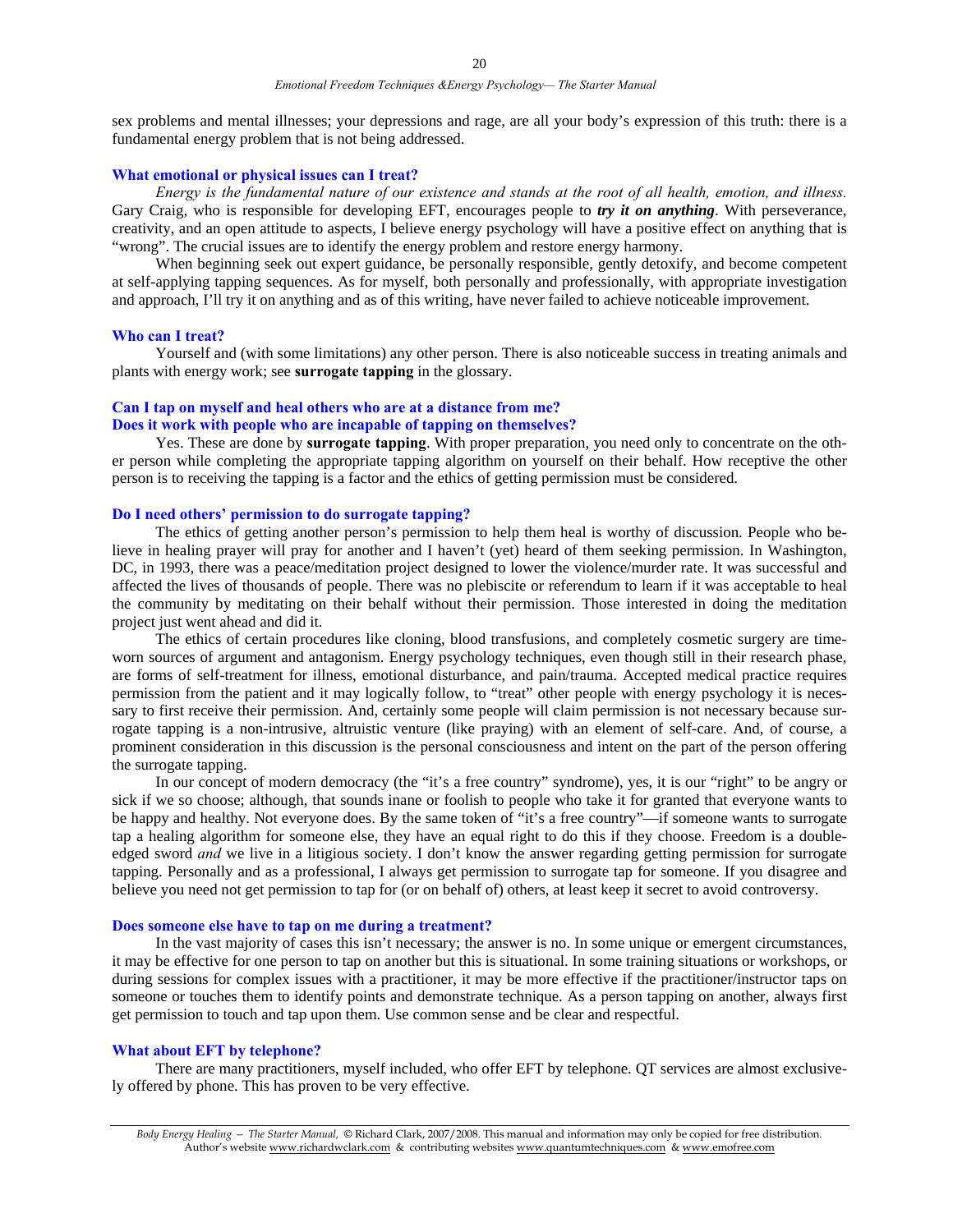#### **Are there any restrictions on clothing or where I have to be when I tap?**

There are no restrictions on wearing clothing. As long as your body-mind registers the tapping sequence it will work. In some circumstances, however, the tapping may be minimally effective because of disruptive energy patterns and toxins from various sources (see Complexities, p. 22). Because of toxic influences, it may be suggested to tap on yourself when you're in the shower, or without clothes in the safety and privacy of your own home. With those considerations, what you wear or where you are, doesn't matter.

#### **Are there age restrictions?**

 No. Body energy treatments work on anyone regardless of their age—including pregnant women doing tapping and thereby having a positive effect on fetal development. From infants to seniors—it is universal. Young children, infants, and animals often respond much more quickly than adults. From Stephen Daniel: "*We usually have very quick and dramatic responses* [with children]*. Animals and infants do not typically have the toxin load that adults with chronic health problems have. Therefore, the treatments are generally much shorter."* 

#### **What about treating animals?**

 There is notable success treating illness and dysregulation in animals. *Quantum Techniques* has an instructional package for sale regarding treatment for animals. If someone approaches me and requests this service, with appropriate preparation, I'll teach the procedure.

#### **Can the tapping cause harm?**

No. The body will ignore the tapping algorithm if it doesn't need it.

#### **What if a person isn't open to this "tapping stuff"? It does sound weird. Do I have to believe strongly in this for it to work?**

 Bear in mind that at some distant point in the past all the intelligent thinkers believed the world was flat; physicians believed that bleeding people would cure them of fever and melancholia; and soaking "crazy" people in ice water until they almost froze would cure mental illness. How many other "absolute" truths have been proven wrong?

 Western culture is deeply entrenched in hard science and dysfunction. We live with a very warped perception of the "power" of medicine. All I can say, is believe what you want to, but have regard for the possibility that energy psychology, with its successes, offers great potential.

 Having a *strong* belief is not crucial, but it can be a powerful factor in quickly getting positive healing results. Skepticism is common prior to a person's first few healing experiences with body energy. There only has to be a part of you that is curious or willing to invest in this healing process, even if you do not sincerely believe that bodyenergy treatments work. There are tapping algorithms and set ups to reduce skepticism, cynicism, and suspicion.

#### **What results should I expect?**

 With proper guidance and work on aspects, for most issues, you will probably, quickly experience a noticeable decrease in your SUDs level. Sometimes the SUDs decrease is dramatic; other times it is subtle and gradual. With many issues, such as pain, fear, anxiety, and some cravings, there's often a quick and noticeable response. For sports performance and playing instruments there's often a positive result fairly soon. With severe or chronic issues (i.e. depression, autoimmune illness, skin conditions, etc.) there are many aspects to the issue. It is unrealistic to expect to resolve everything in a few sessions. A chronic condition will not resolve completely until you've addressed various aspects and toxins (which may include unraveling detrimental vows or beliefs) to a degree that the body can heal itself. Get expert help and persevere. It may take many sessions over a period of weeks or even months, but (in my view) that's better than being sick forever; see When Tapping Doesn't Work, p. 18.

 I have always experienced positive results. Tapping and energy psychology may require persistence and professional expertise, but (for me) they have never not worked. If my clients are not satisfied during the first session or within twenty-four hours of the first session, I'll refund any money paid (see p. 24 for details). In four years of regular and frequent clinical use I have never had anyone ask for a refund.

#### **Are the effects permanent?**

 Yes. A graceful tapping **algorithm** for long-term maintenance will be required because there are various aspects, from over-coupling and emotional fusion, that may reactivate some issues. However, this would be like pleasant, regular exercise or using a daily, healthy life supplement. New events may upset the body's energy and these would be treated as they become apparent. With these common sense provisos, yes, the results are permanent.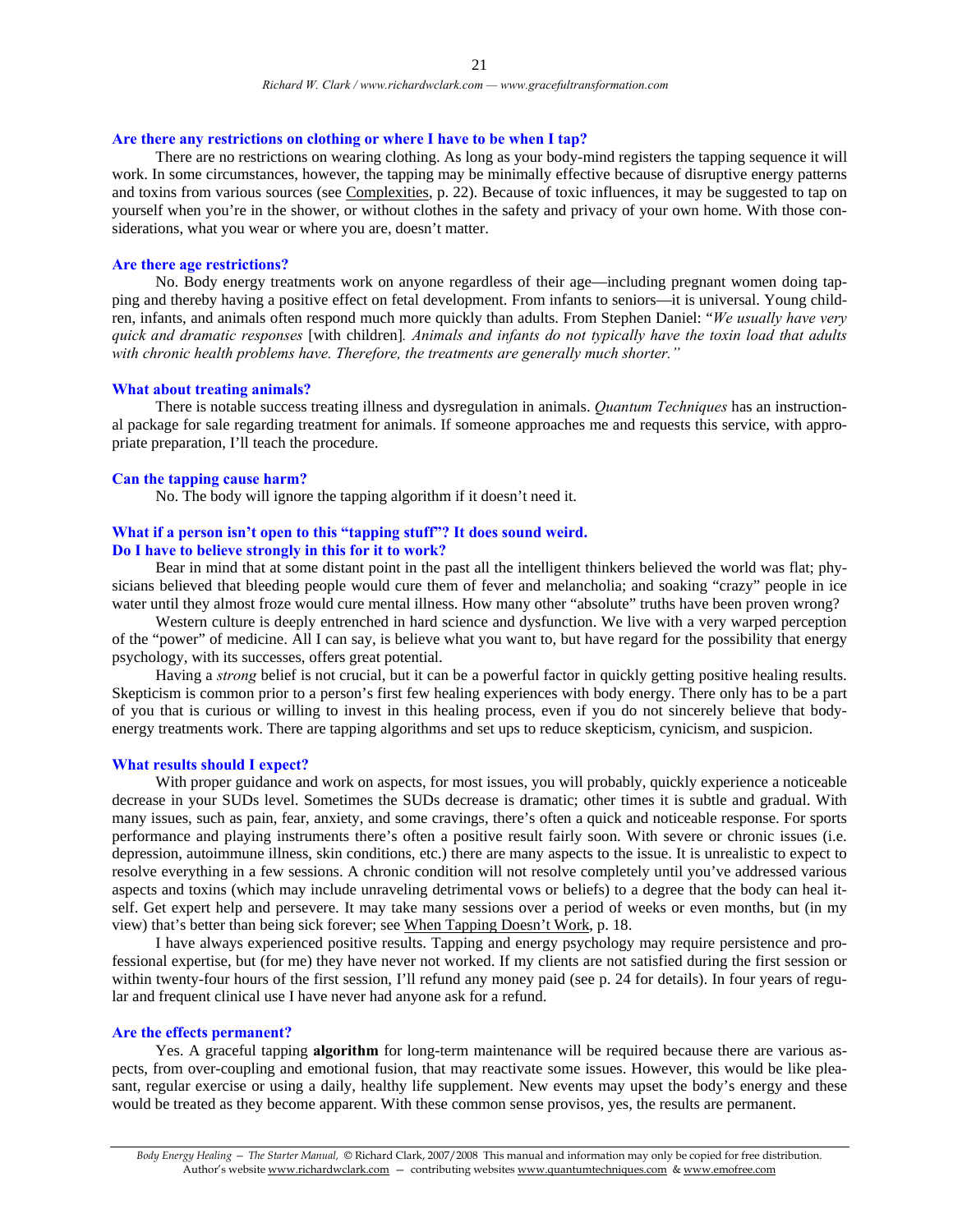#### **Will I have side-effects, such as when taking some medications?**

 In my experience: No. On *very rare* occasions there may be mildly uncomfortable, new body-awareness's. Shifting pain is sometimes present, or short-term tingling or very mild muscle twitching. These soon disappear or are resolved with tapping. These "side effects" actually represent other aspects to the issue being treated.

 In resolving one strong anger concern a client uncovered an unknown significant fear about something apparently unrelated (this was from over-coupling and emotional fusion). The new fear was quickly, successfully eliminated. In my work, in early treatment for long-standing chronic issues, a sense of tiredness is a common "side effect"; so is yawning. These are natural and only occur in the early phase of the healing a major issue.

### *Complexities*

**Energy Patterns**: These are primarily established and embedded from (a) **biogenealogical** energy issues; (b), during fetal development through the mother and her environment; and (c), are further established and embedded during a person's first five years of life. Certainly, as life progresses beyond five years, they are modified, overcoupled, fused, heightened, or otherwise rearranged, but by five years old the principle energy patterns are established and embedded (see **myelination**).

Regarding body organ transplants, there are many recorded instances of significant personality changes in the recipients of transplanted organs. There are documented radical changes in preferred music, clothing styles, love and relationships, careers, and sexual orientation, especially with heart transplants. (source information: www.mercola.com/AMA)

**Toxins**: Tapping algorithms and body energy are adversely affected by toxins from eating and breathing (*ingested toxins*); toxins close to or on the body like clothes and hygiene products (*contact toxins*); and from toxic energy sources near the body like appliances, high voltage wires, and computers (*proximity toxins*). People with poor energy stability, strong PR, or an otherwise high toxin load, will be easily "energy-drained" or dysregulated by close proximity to people who are manipulative, dangerous, extremely needy, or very ill/chronically sick.

**Detoxify:** There are numerous protocols for this—some are financially expensive; some fairly inconvenient (like mud body-baths); some require intrusive blood transfusions; some involve radiation; some detoxifying agents are taken orally while others are externally applied; and of course, some are more effective than others. Detoxification is important but the range of choices and cost makes detoxification confusing. There are some detoxifying protocols that I recommend which are user-friendly, efficient, non-invasive, and relatively inexpensive.

**Relationships**: People with chronic illness, chronic headaches, never-ending chiropractic concerns, etc., who are also in long-term relationships, live with a relationship dynamic that enables the illness. There is *always* derivative gain for being sick, but what that gain is isn't always easily understood. Often, being sick in a relationship makes the world safer. If that relationship dynamic is not resolved any treatment will go on forever. Also: In recycling through unfulfilling, conflict-laden romances or marriages, there is always a secondary gain *and* destructive **beliefs** or **vows** that are in play. These too must be resolved. Ongoing serenity and good health are always an "inside job".

**Addictions** i.e.: prescription drugs, over-the-counter non-prescription drugs, street/illegal drugs, tobacco, alcohol, and naturopathic "non-drug" medications all have a significant and intrusive affect on body energy. The distractive addictions like sex, shopping, television, gambling, adrenaline, romance, etc., also disrupt energy patterns, as do the attitude addictions like righteousness and anger/rage. Tapping algorithms can and will significantly reduce cravings and promote body healing; however, *be advised*: continuing to participate in addictions will make tapping algorithms and cellular-level healing minimally effective. If substance misuse is a concern for you, or there is longterm dependence on a substance like naturopathic/vitamin remedies, or other distractive behavior addictions, tapping exercises can help with achieving abstinence.

**Responsibility**: *We are a culture deeply entrenched in blame and we are adept at finger-pointing—we hunt for magic pills, gurus to make it easy, and subtle ways to blame or make someone else "pay".* Taking complete personal responsibility for your health is a crucial requirement and a touchy subject for many people. Taking personal responsibility is especially crucial in body-energy healing and addictions recovery. My position about this makes my book *Addictions & Spiritual Transformation* a difficult read for some people.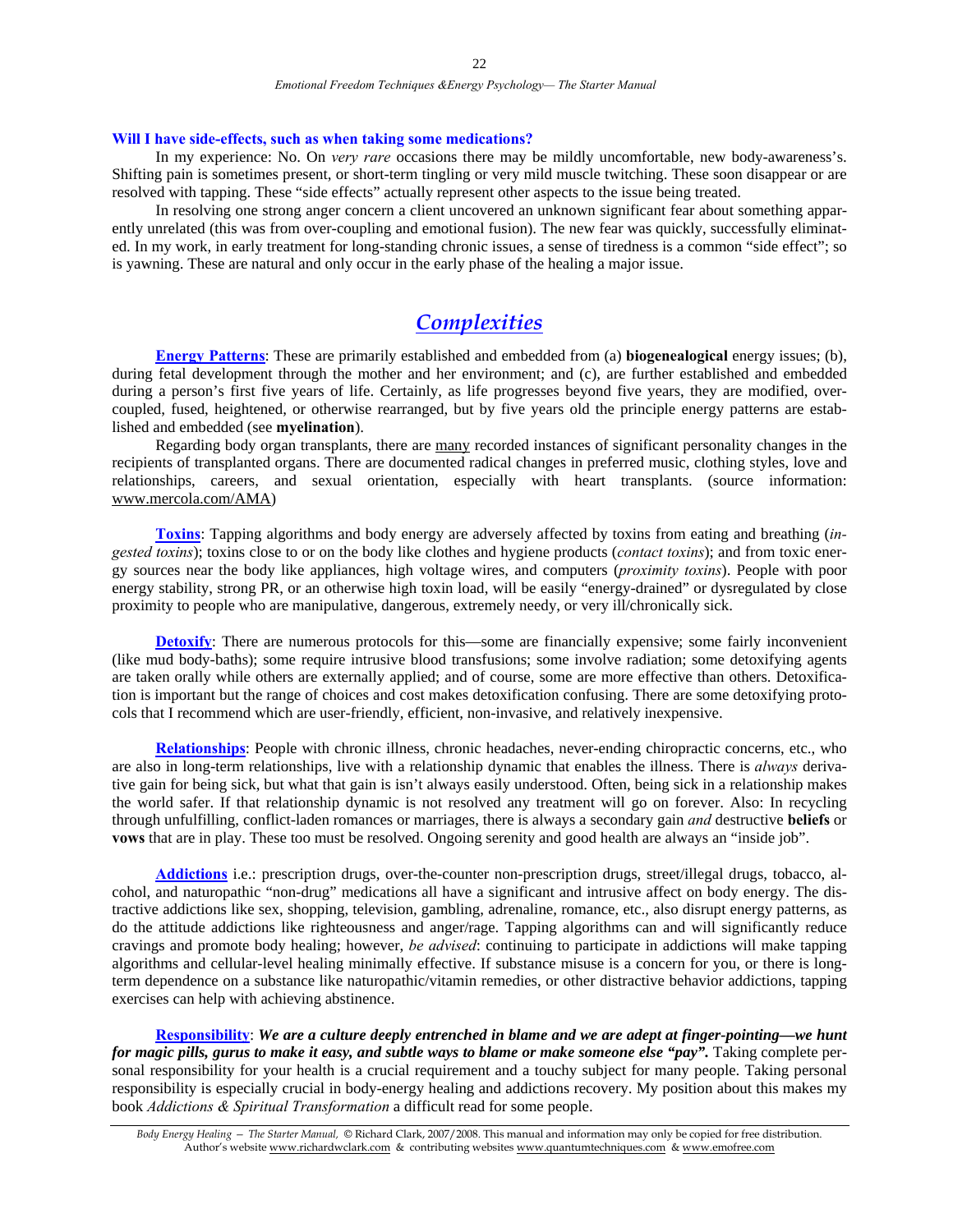If you think your physical health and emotional recovery are someone else's responsibility; or that you can't heal until someone else owns up to some transgression against you; or you can't heal unless the doctor finds a magic pill (which often means finds a solution that allows you to get better and to continue being self-destructively negligent), you are doomed to remain "sick". The tremendous advantage for taking *complete* personal responsibility is you don't have to "wait"—you can create a healthy, wonderful life, on your own, starting right now.

### *Why Pay A Practitioner?*

 This manual and the *Emotional Freedom Techniques* manual are free. There's a free manual available through *Quantum Techniques*. In these manuals (and on various, related websites), there is a lot of free information: You are told all the basics you need to make a noticeable improvement in your health and emotional well-being. So, why pay a professional practitioner?

 These free manuals just barely scratch the surface of what's afoot here. *Healing by body-energy techniques is a complex art.* Addressing life-threatening, serious, and chronic health conditions and long-standing emotional concerns is incredibly complex. An experienced energy practitioner will hopefully bring advanced training, expertise, artistry, compassion, a resource network, and creativity to your healing process. Yes, you can learn enough to make progress by yourself and the tapping procedure is certainly "simple", but the aspects and interfering issues can be convoluted and complicated.

 I have been fortunate in this regard. The professionals I have met and paid for body energy training have cared and offered sincere compassion, it seems more than I have received from other health-care providers. I believe compassion and sincerity—ordinary, simple kindness and caring, are crucial in body-energy work where the energy of the practitioner has a definite influence on the outcome. *Practitioners must "get themselves out of the way"*, meaning they must be non-interfering, never punitive, and on the "healthy" end of the spectrum, themselves.

 Regarding myself: I have a very severe and seriously extensive personal history of "family dysfunction", addictions, injury, trauma, violence, stress disorders, and hospitalizations. I started my personal recovery in 1980 and have participated regularly in various healing therapies and spiritual disciplines since then. When I discovered tapping techniques in 2004 I was fortunate to be in comparatively good health. I have since resolved much more than I ever dreamed was possible. Those lingering concerns I thought I could never resolve—those subtle ones that various doctors, therapists, and chiropractors told me I'd "just have to live with" are gone. *I no longer feel helpless about any aspect of my health*.

 Even though a lot of what I needed was in the free manuals, I still bought DVDs, flew to other cities, rented cars, stayed in hotels, and enjoyed paying whatever professional fees were asked. As an experienced therapist I sought out and paid for guidance in energy healing. The benefits are worth far more than the money I paid. By taking courses and paying for expert guidance, I hastened my recovery, avoided marginal success, learned more, healed faster, met some very interesting and wonderful people, made friends, prevented myself from wasting time tapping on things I didn't need to, and learned that the world is a safer place than I had ever imagined. If you can, pay to get expert help. Within a few weeks or months you'll be doing it quite effectively on your own.

### *Referrals & Seeking Treatment*

 This manual is for general information and offers the very briefest introduction to a complex and very powerful avenue to personal healing. If you're interested in pursuing body energy healing you must use common sense and, I recommend: In the beginning, pay the cost and seek out trained and experienced EFT or QT body-energy practitioners. A good place to start would be through the practitioners or websites listed here:

### *Richard Clark — www.richardwclark.com or www.gracefultransformation.com*

I'm a Vancouver therapist and author, and have been a therapist and educator since 1986. I am…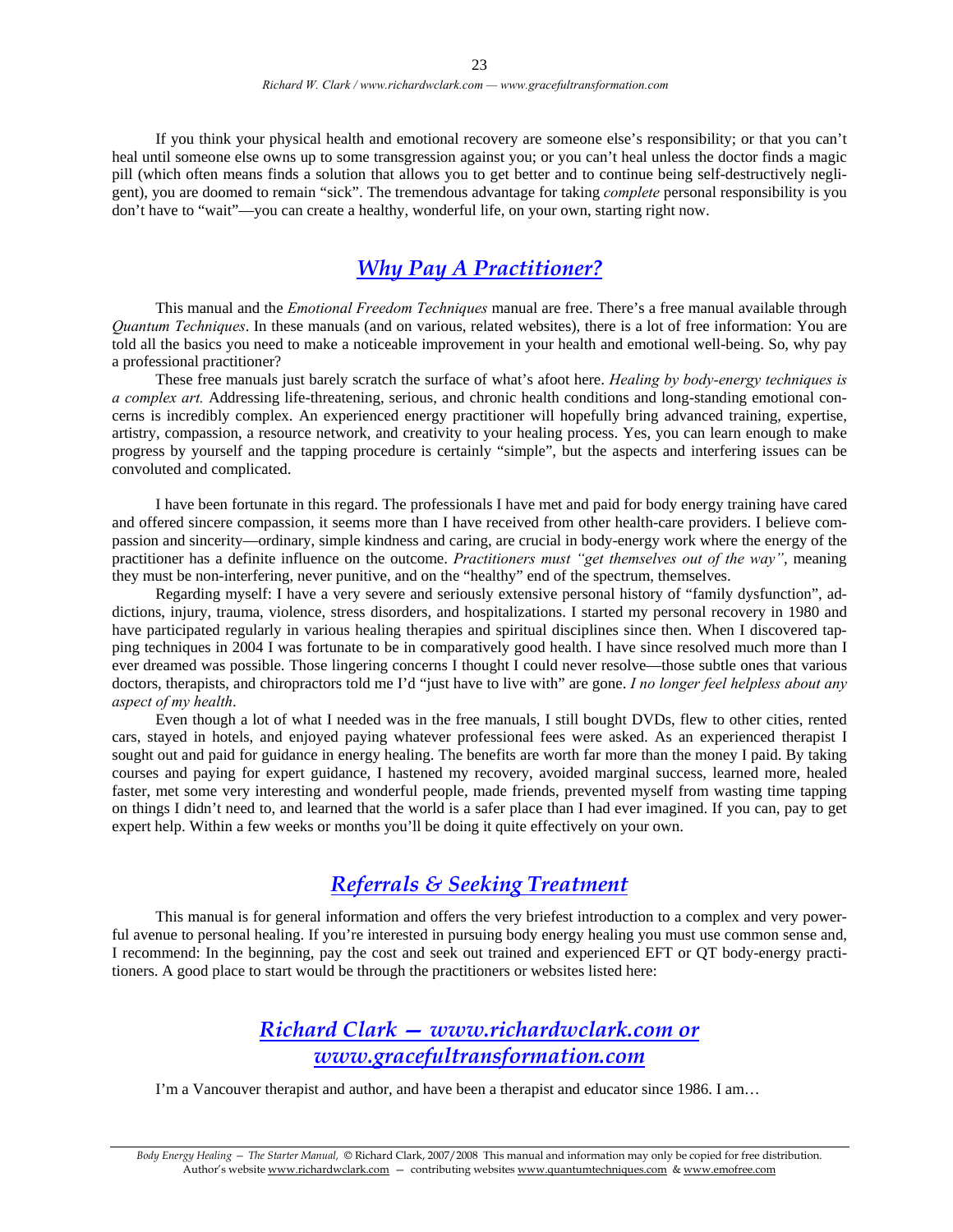*Emotional Freedom Techniques &Energy Psychology— The Starter Manual* 

- certified in *Emotional Freedom Techniques* (advanced practitioner);
- in Canada, a nationally certified addictions counsellor by the *Canadian Council of Professional Certification* (CAC II), and a member of the Association for the Advancement of Meridian Energy Techniques (AAMET);
- an associate clinician to the *International Live Blood & Cellular Matrix Study,* Director Patrick McGean, Utah, USA;
- certified in *Self Regulating Therapy*® (SRT) by the *Canadian Foundation for Trauma Research and Education*; and certified in Swedish Body-Massage Therapy;
- certified in talk, group, private therapy; *Grant MacEwan College*, *Wild Rose Private College,* and *The Justice Institute of BC*;
- a certified life-skills performance coach trainer from *Grant MacEwan College;* certified in Adult Education, *University of Alberta*, *Department of Extension*; and have a college diploma in engineering technology.

 As a therapist and seminar leader, since 1985, I have taught in colleges, First Nations' communities, in corporations, in prisons in Canada and the USA, monasteries, and addictions treatment centers. I've studied other body energy modalities like EMDR, NLP, and Somatic Experiencing. I've lectured and led seminars in Canada, the USA, Russia, and China. About 95% of my clients have reported significant healing within one week to three months regarding the health concerns listed earlier.

 I am a published author. My book, *Addictions & Spiritual Transformation,* is an in-depth discussion about twelve-step programs and healing from addictions. Feedback from readers advises me this is a valuable aide for people who work with addicts, and those who try and cope with addictions and seek recovery. My next book, *Facets of Personal Transformation*, is scheduled for publication in 2009.

I'll work to resolve any emotional, health, relationship, or performance concern you have. I will work with any group to develop a special body energy seminar for their unique concerns. For families and professionals I will present energy training in your home or office (evenings and weekends are available). Rates vary.

**First Session Guarantee**: If after the first private session, or within twenty-four hours of the first session, you do not notice enough of a change to continue—if you are not satisfied—there is no charge for the consultation. Any fees paid are refunded and the work is terminated. *This is a first-time only—one-time only offer*. If a person decides to continue with consultations there are no other refunds.

For seminars, if at the end of the first break you do not notice enough value to continue participating in the seminar, I'll refund your entire seminar fee. Of course, if you ask for a refund you'll be expected to leave the seminar, but certainly I'll refund your money—no tricks, no fine print. Bear in mind other practitioners have different policies. Go to www.richardwclark.com or telephone 604-875-9311 (Vancouver, BC).

### *Ron Jordens — www.gracefultransformation.com*

EFT Practitioner, Level III, BASc, PEng

 Ron is an EFT practitioner in Vancouver, BC. He worked as an engineer for over thirty-five years and has a private engineering consulting business. He is qualified EFT Level III practitioner and has been practicing EFT for two years. He is a member of AAMET. Ron works with Richard as an assistant/associate at larger seminars and trainings and is developing his own private practice.

Go to www.gracefultransformation.com or telephone 604-874-7855 (Vancouver, BC).

 **Gary Craig's** EFT website www.emofree.com has a free training manual. There's information on certification, an accessible archive of articles, DVDs to purchase, and a listing of EFT practitioners.

 **Stephen** & **Beth Daniel** (Quantum Techniques) at www.quantumtechniques.com there is information about body energy healing, tapping information, a free manual, and instructions on how to arrange a telephone consultation. QT practitioners have an amazing record of success.

**Association for the Advancement of Meridian Energy Techniques** provides resource information about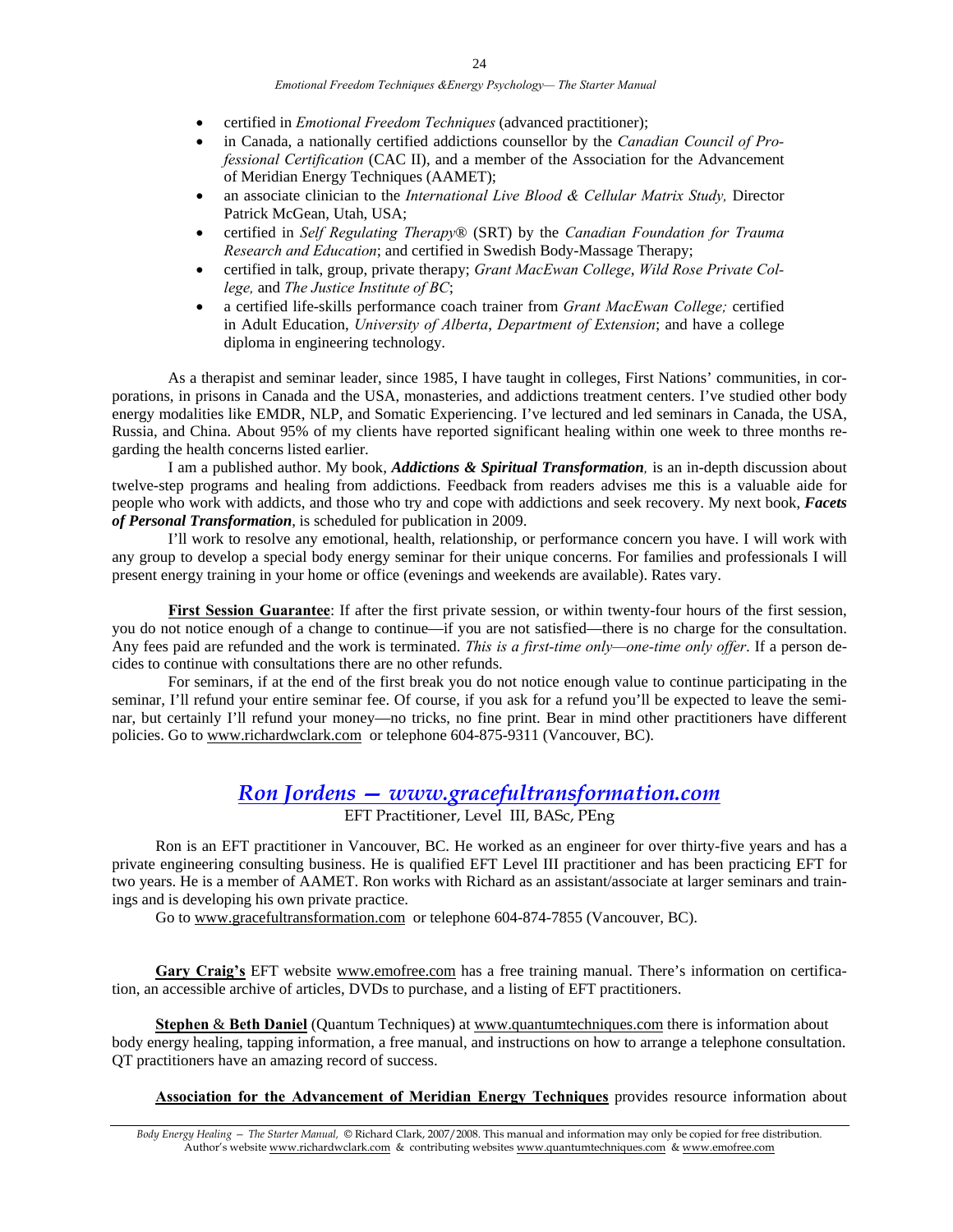practitioners and body-energy techniques for the professional and lay person — website www.aamet.org.

### *Food & Supplements for Health*

**Regardless of any dietary protocols undertaken, remember: The primary intervention for healing is**  *Emotional Freedom Techniques.* **Without resolving energy dysregulation and maintaining energy harmony any "supplements" are symptom management.** 

For addressing chronic illness, recovery from illness, accelerated recovery from injury or surgery, losing weight, and to improve general health, there are six products (food supplements and soap) that may be crucial to promoting health, aiding in eliminating toxins, and facilitating recovery. I have recommended them for years. They are not chemicals, drugs, or vitamins. They are elemental foods and a pH non-toxic soap.

*This information about crystal organic sulfur, water, elemental foods, supplements, and soap is for information only. The author and people connected with Graceful Transformation make no medical claims about rates of recovery, success, or energy treatments. Websites are for information only and do not imply endorsement or commercial relationship. Please read the disclaimer, p. 36.* 

> *The first two products are recommended in all cases of chronic health issues and as a permanent addition to a healthy diet.*



#### **Organic Crystal Sulfur — OCS** (*most* important)

This is the naturally occurring element sulfur in the form of mildly bitter tasting organic crystals which easily dissolve in water. This organic crystal sulfur is crucial to enhance and improve oxygen transfer at a cellular level. It is also crucial to facilitate the flow of blood, promote tissue regeneration, and restore the skin's ability to assist in detoxification. This is food and not a vitamin.



#### **Catalyst Altered Water — CAW** (*most* important)

Catalyst Altered Water (CAW) is natural water that has had it's molecular structure altered. It is water that has changed from short-chain molecules to long-chain molecule. It is strong alkaline, about pH 10.79 – 10.89, and has amazing properties of restoring health; especially in cases of burns. The body functions better and heals faster. This is alkaline pH water (food) and is for long-term use.

*The next three products should be considered as long-term additions to a healthy plan for living.*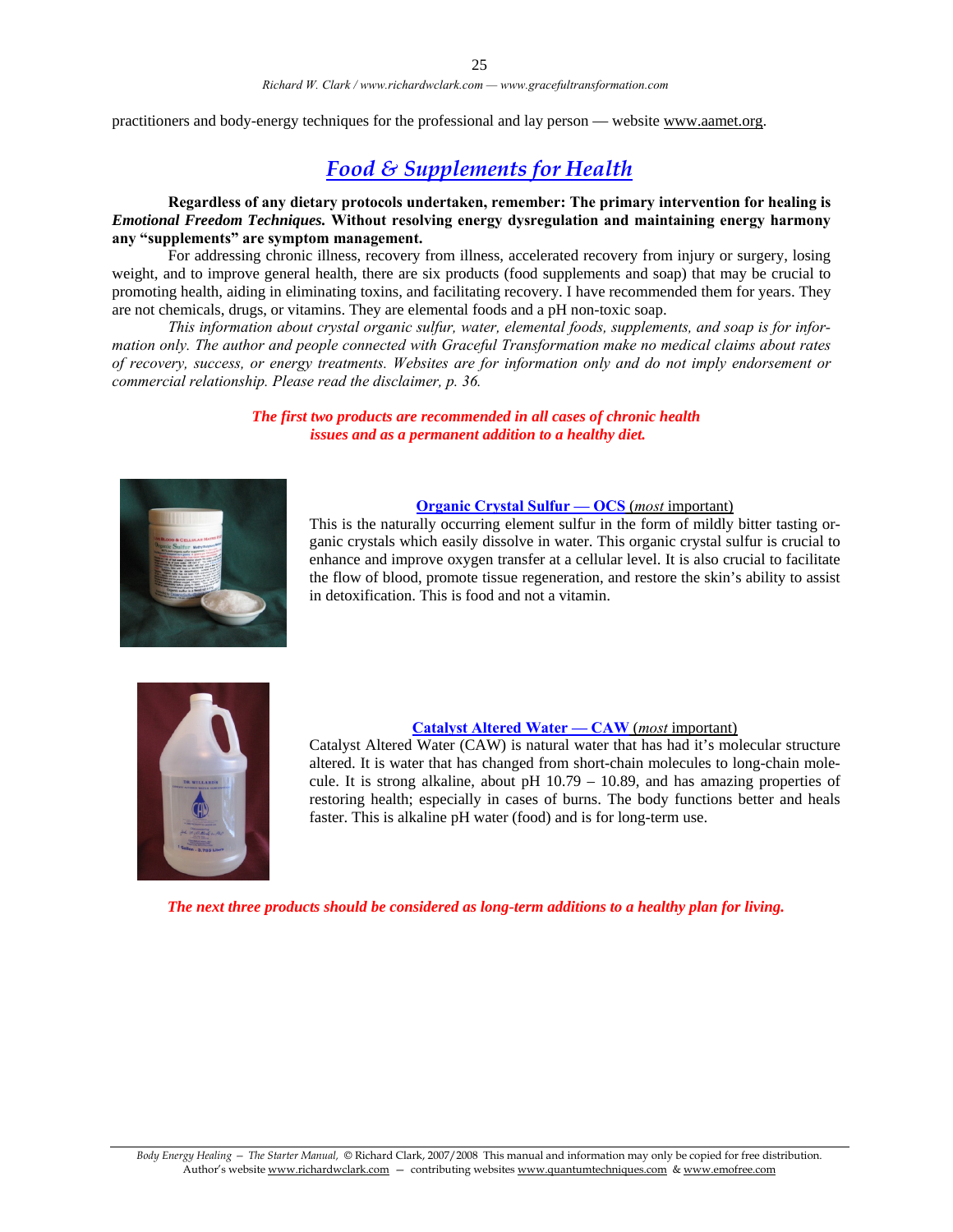#### *Emotional Freedom Techniques &Energy Psychology— The Starter Manual*



#### **SON Formula — Master Amino Acid Pattern** (MAP)

Each tablet contains *only* the eight essential amino acids. These must be ingested and are *crucial* to proper cell **mitosis** and **meiosis**. In this form, the eight essential amino acids are 99% absorbed in the pre-digestive tract. This is important in cases of weight loss and malnutrition; there is no negative effect of calories or increased heart mass pressure from digestion. This is food and not a vitamin. It can be for moderate long-term use or topical. (It can be expensive.)

 http://www.masteraminoacidpattern.com/ http://www.bodyhealth.com/html/bioBuilde/



#### **MIRACLE II — Alkaline Green Soap**

This liquid soap is made of 100% natural non-animal products. It is used for personal hygiene (body, hair, bathing, etc.) and detoxification through soaking in baths, and for laundry. There are other products (i.e. laundry ball) that make the use of retail, highly acidic, toxic laundry soap unnecessary. This soap is gentle, hypo-allergenic, and has a pH value of about 8.5. It is *very* effective for all cleaning.

 http://www.miracle2store.com/gallons.htm http://www.grainmills.com.au/category74\_1.htm



#### **MIRACLE II — Alkaline Gel**

This is a tasteless, clear gel with a pH level of about 8.4. Using the gel as a part of your diet helps change the body's acid-alkaline balance. This makes healing much easier because viruses and bacteria can not survive in a high alkaline pH environment. This is a "food" and for long-term use, and has many important applications in health care like making sulfur-based skin cream and sulfur-based toothpaste.

#### **CAPRICIC ACID and VITAMIN D**

**Caprilic Acid**: For cancers and other auto-immune illnesses, caprilic acid (marketed under various names) is an anti-fungal diet supplement; recommended for the treatment of any auto-immune illness or yeast infection. Caprilic acid (with a change in body-pH balance to alkaline) kills myelin sheath fungus. Myelin sheath fungus cannot be detected in medical tests, and is a significant factor in disrupting healthy body energy. Three retail marketing names I am aware of are: Caprin, CaprilicAcid*plus*, and Capristatin. It is only recommended for critical or severe illness: lupus, crones, multiple sclerosis, cancers, HIV/AIDS, and chronic recurring yeast infections, etc. This is a health supplement for short-term use (usually a maximum of four to six months).

**Vitamin D3**: The recent research on Vitamin D in relation to general health and illness (especially diabetes and MS), for people who live away from the equator, is worthy of serious consideration. There are Vitamin D3 creams which are more efficient than D3 pills. For what it's worth—if you live in a climate with "winter" and/or are generally an inside-person, you should consider taking a Vitamin D3 supplement.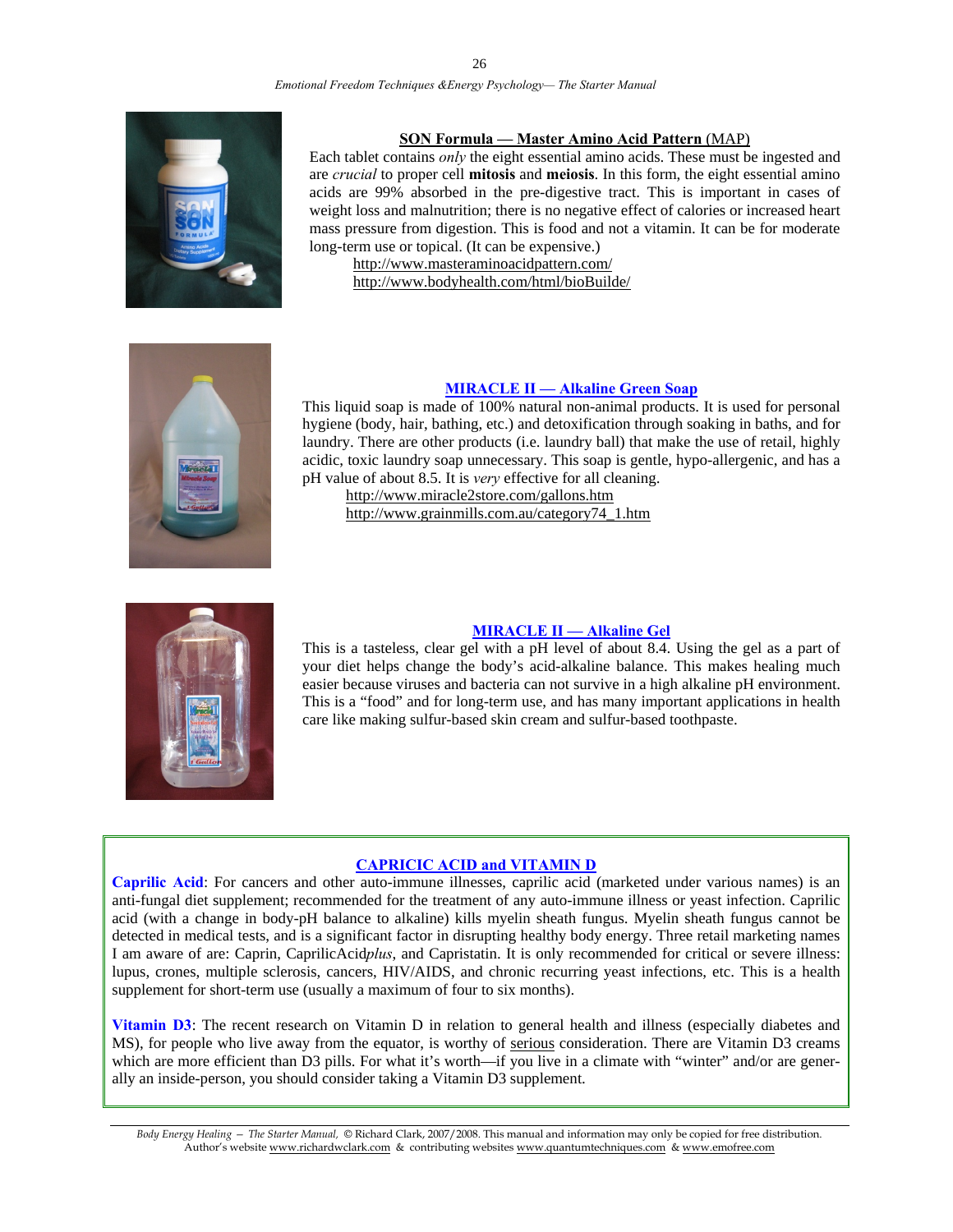*This information about crystal organic sulfur, water, elemental foods, supplements, and soap is for information only. The author and people connected with Graceful Transformation make no medical claims about rates of recovery, success, or energy treatments. Websites are for information only and do not imply endorsement or commercial relationship. Please read the disclaimer, p. 36.* 

 In my experience, *many* of the remedies that are offered as homeopathic prove to be harmful because of substance sensitivities. And, there are many foods that people should avoid because of substance sensitivities. Even though tapping protocols use a somewhat standard approach, each client requires a slightly different procedure. Each client's health issues are unique and as such, they are entitled to a unique strategy of talk-therapy, energy-balancing, tapping, and food/dietary changes. This is why the therapist should be creative and sensitive to the needs of each person they work with.

### *Water & Hydration*

*People must be properly hydrated for their body to function well in relation to digestion, detoxification, and for effective energy treatments.* As a general guideline for proper **hydration**: consume one (1) liter of clear/plain, filtered/non-chlorine water per 50 pounds of body weight per day, e.g. a 150 pound person would drink about three liters of water each day. In addition to this, for as much caffeine-containing liquids as you consume, drink an additional, equal amount of water.

 Buying and using plastic bottled water isn't necessarily healthy. When the water sits in the bottles for months before consumption, chemicals leech out of the plastic into the water. This is also seriously destructive to the environment in the manufacture and after-consumption disposal of billions of plastic bottles. For information on filters and bottled water, go to:

> http://www.home-water-purifiers-and-filters.com/reverse-osmosis-filter.php http://www.waterfiltercomparisons.net/WaterFilter\_Technologies.cfm

A counter-top filtration system like *Auqasana* (www.aquasanacanada.com) delivers excellent quality water, with little environmental damage, and at about 15% or less of the cost of bottled water.

 Regarding high alkaline water (pH level over 8.0)—water filters purify the water of contaminates and additives like chlorine, but that does not make the water alkaline. Purified water must be modified or treated to change it from pH neutral or slightly acidic to high alkaline. That is the purpose of Miracle II products or Catalyst Altered Water.

### *Catalyst Altered Water — CAW*

One of the principle benefits of catalyst altered water is its pH level. There are two types: Dark and Clear. As a concentrate CAW is pH about 12.5. When mixed with purified water the dark CAW is pH 10.79 and the clear CAW is pH 10.87. This has a prohibitive effect on bacteria and viruses. It acts as a powerful anti-oxidant, stabilizes free radicals, and promotes the flow of body energy. CAW is altered at a molecular level so it combines to form water molecule chains rather than molecule dyads. Altogether this greatly improves the water's efficiency in all body processes and it acts as a healing agent.

The *dark* CAW has elemental mineral nutrients added to it. Either the clear or the dark is excellent for personal health. Preparing catalyst altered water mixture:

- 1. put one (1) ounce of CAW *clear* concentrate *(or)* two (2) ounces of CAW *dark* concentrate*—*one
- or the other not both—in an empty, clean 4 liter jug (glass or plastic, preferably plastic);
- 2. "almost" fill the 4 liter jug with filtered, chlorine-free water (leave about ½ cup out); and,
- 3. let stand for thirty minutes

Consumption of CAW (diluted mixture not the concentrate): One glass (10 oz) the first day, then increase to two (2) glasses the second day. After that, drink as much as you want, but the minimum amount would be three (3) large glasses spread out over a day. Personally, I drink at least two liters a day, and have for over twenty years. During the first few days you may experience mild body discomfort as your body adjusts to a healthier water diet. It is wonderful for plants, gardens, and pets. The book *Aqua Vitae* in the bibliography is about catalyst altered water.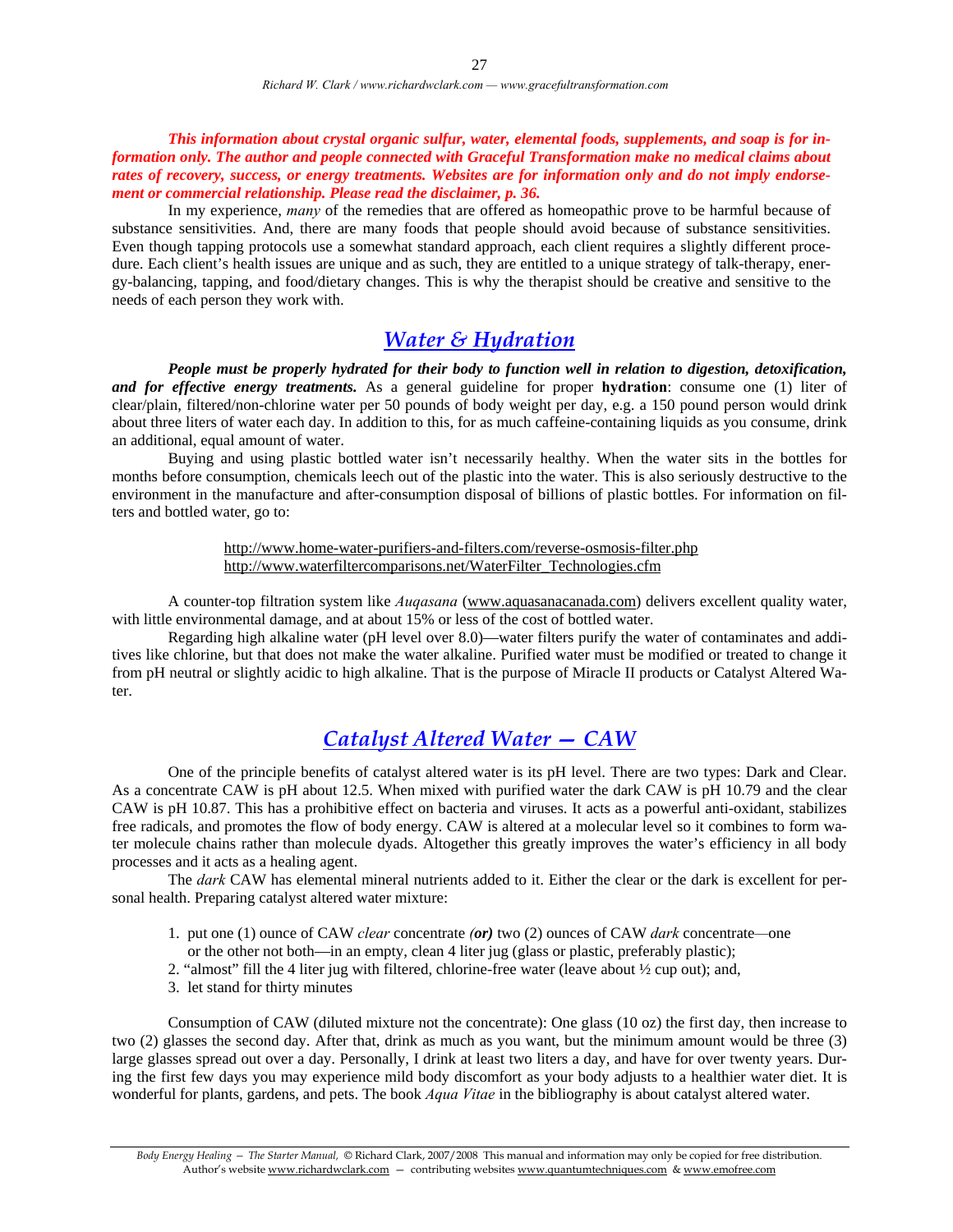#### Info: http://www.cantron.com/html/nutraceuticals/will\_water.html http://www.mtnhigh.com/what-caw.html http://www.dr-willardswater.com/caw.html

CAW is purchased directly from Richard Clark and sold at a wholesale price by the gallon or ½ gallon. The cost is approximately \$135.00 per gallon of *clear* CAW concentrate and about \$90 per gallon of *dark* CAW, plus shipping (price is subject to change). The dark is a little more expensive because you use two ounces instead of one for each gallon. The clear CAW should last one person, on a high water intake, about six months. Contact Richard: 604-875-9311 or email <rccs@telus.net>. (payment is by Visa, M/C, AmEx, debit, or cash; no cheques).

### *CAW for Burns*

Fill a clean atomizer spray bottle with the CAW-neutralized water (not the concentrate, the mixture). Spray the burned areas lightly every thirty to forty-five  $(30 - 45)$  minutes so the burned areas are damp/wet. Don't dry it off, let it air-dry itself, and spray again in 30 minutes. Do this until it is healed.

### *Dehydration*

#### **The Causes of Dehydration**

 There are many things that can cause dehydration, the most common are vomiting, diarrhea, blood loss, malnutrition, and failure to replenish liquids lost from sweating and urination (not drinking enough water). Many illnesses and diseases trigger acute dehydration due to the increased body temperature and sweating that usually occur. This is why your doctor tells you to drink plenty of fluids when you are ill. Your body uses fluids to expel toxins as well as to keep your system flexible, lubricated, and running smoothly.

Dehydration symptoms generally become noticeable after 2% of a person's normal water volume has been lost. Athletes may suffer a loss of performance of up to 30% and experience skin flushing, low endurance, rapid heart rates, elevated body temperatures, and rapid onset of fatigue.

#### **The Signs and Symptoms of Dehydration**

Symptoms of dehydration usually begin with thirst and progress to more obvious manifestations as the body's need for water increases. The initial signs and symptoms of mild dehydration in adults appear when the body has lost about 2% of it's total water. Mild dehydration symptoms are often (but not limited to):

- flushed face
- thirst more than normal
- dry, warm skin
- reduced amounts of, and/or dark, yellow, urine
- dizziness made worse when you are standing (orthostatic hypotension)
- weakness, fatigue, tiredness, cramping in the arms and legs
- crying with few or no tears
- sleepy or irritable
- recurring or lingering mild illness
- headaches, head rushes
- dry mouth, dry tongue, thick saliva
- loss of appetite
- chills
- episodes of visual snow
- decreased blood pressure

In moderate to severe dehydration, 5% - 10% below body's requirements, these consequences become more pronounced. When the body reaches 10% or more fluid loss, immediate medical help is needed. Symptoms of moderate to severe dehydration include:

- low blood pressure; racing pulse mental confusion
	-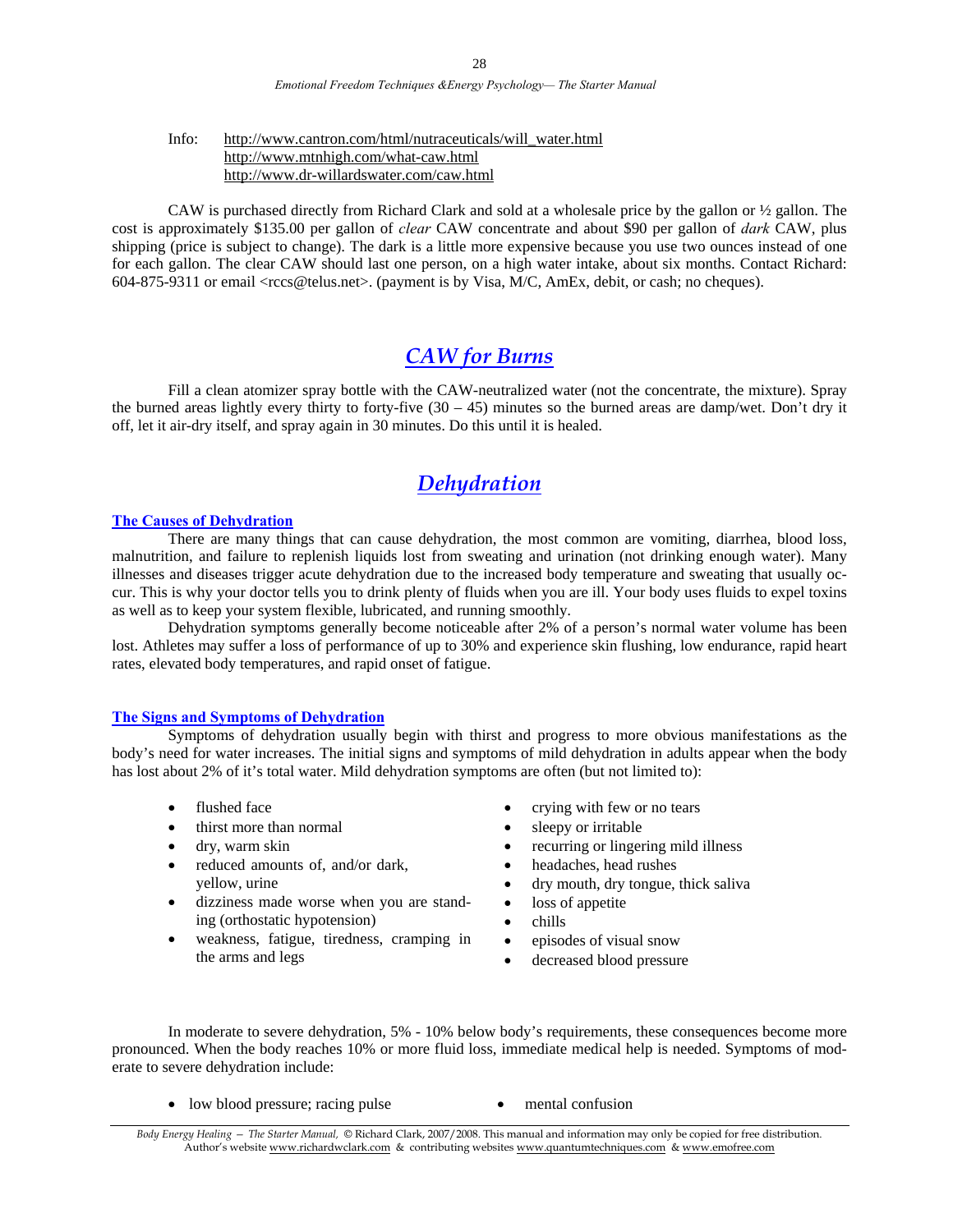- increased heart rate and respiration
- diminished consciousness
- fainting
- peripheral cyanosis (blue tint at finger nails or extremities)
- severe muscle contractions in the arms, legs, stomach, and back
- cool, lightly moist extremities
- (very) low blood pressure
- convulsions; muscle cramps
- a bloated stomach or nausea
- heart failure
- very minimal, often painful urine output
- sunken dry eyes, with few or no tears
- skin loses firmness and looks wrinkled: lack of elasticity (when a bit of skin lifted up stays folded and takes a long time to go back to its normal position)
- rapid and deep breathing
- mild fever, extreme fatigue, lethargy
- paresthesia (tingling of limbs)
- hypovolaemic shock (decrease of blood/plasma volume)
- sunken fontanel

These are not the only symptoms that may manifest in response to dehydration, these are simply the most common. Age also plays a part—symptoms of dehydration in a child will not be the same as those experienced by a teenager, adult, or in the elderly.

### *Treatment for Dehydration:*

The best treatment for minor dehydration is drinking water and stopping fluid loss. Water is always preferable to sport drinks, commercially-sold rehydration fluids, juices, coffee, or tea. To stop fluid loss from vomiting and diarrhea, avoid solid foods and drink only clear liquids. In more severe cases, correction of a dehydrated state is accomplished by the replenishment of necessary water and electrolytes (through oral rehydration therapy or intravenous therapy). In the case of severe lack of fresh water, e.g. at sea or in a desert, drinking seawater or urine does not help, nor does the consumption of alcohol.

When dehydrated, avoid unnecessary sweating. If there is only dry food, it is better not to eat as water is necessary for digestion. A lack of electrolytes in the body can interfere with the chemical reactions needed for healthy cell operation and is known as water intoxication. This can become a serious condition.

If a person is showing minor symptoms give them plenty of water and have them sip it very slowly. Electrolytes are also important to replace and are found in salty foods (preferably natural sea salt). Slowly replenish the body's liquids with water first, and follow that up after symptoms have subsided with a small salty snack or a very light meal. If a person is showing some of the more severe symptoms of dehydration as listed above, seek medical attention. They may be past the point where ingestion of the proper fluids will help.

### *Preventing Dehydration*

For the average medium-build person, in a temperate climate such as Vancouver or the United Kingdom, they lose approximately 2.5 liters of water per day. This is through the lungs as water vapor, through the skin as sweat, or through the kidneys as urine. Some water is also lost through the bowels (a less significant amount, in the absence of diarrhea). Water loss increases or decreases based on the activities a person engages in. Heavy exercise can cause a body to loose more than two liters an hour. To prevent dehydration, replenish the liquids that are lost throughout the day.

In extreme cases, the losses may be great enough to exceed the body's ability to absorb water from the gastrointestinal tract. In these cases, it is not possible to drink enough water to stay hydrated and the only way to avoid dehydration is to reduce perspiration (through rest, and/or move to a cooler environment).

Your body requires water, not soda pop, not juice, not alcohol, tea, coffee, or sugar-drinks. Pay attention to your fluid loss. Replenish it. By the time you feel thirsty you are already dehydrated; you want to avoid becoming thirsty in the first place. If water is being lost through abnormal mechanisms such as vomiting or diarrhea it can quickly develop into a medical emergency. In fact, the main mechanisms through which diseases such as infantile diarrhea and cholera kill their victims are dehydration and loss of electrolytes.

The body cannot tolerate large deficits or excesses of body water. Consumption must be roughly equivalent to loss. Drinking water slightly more than the needs of the body entails no risk, since the kidneys will efficiently re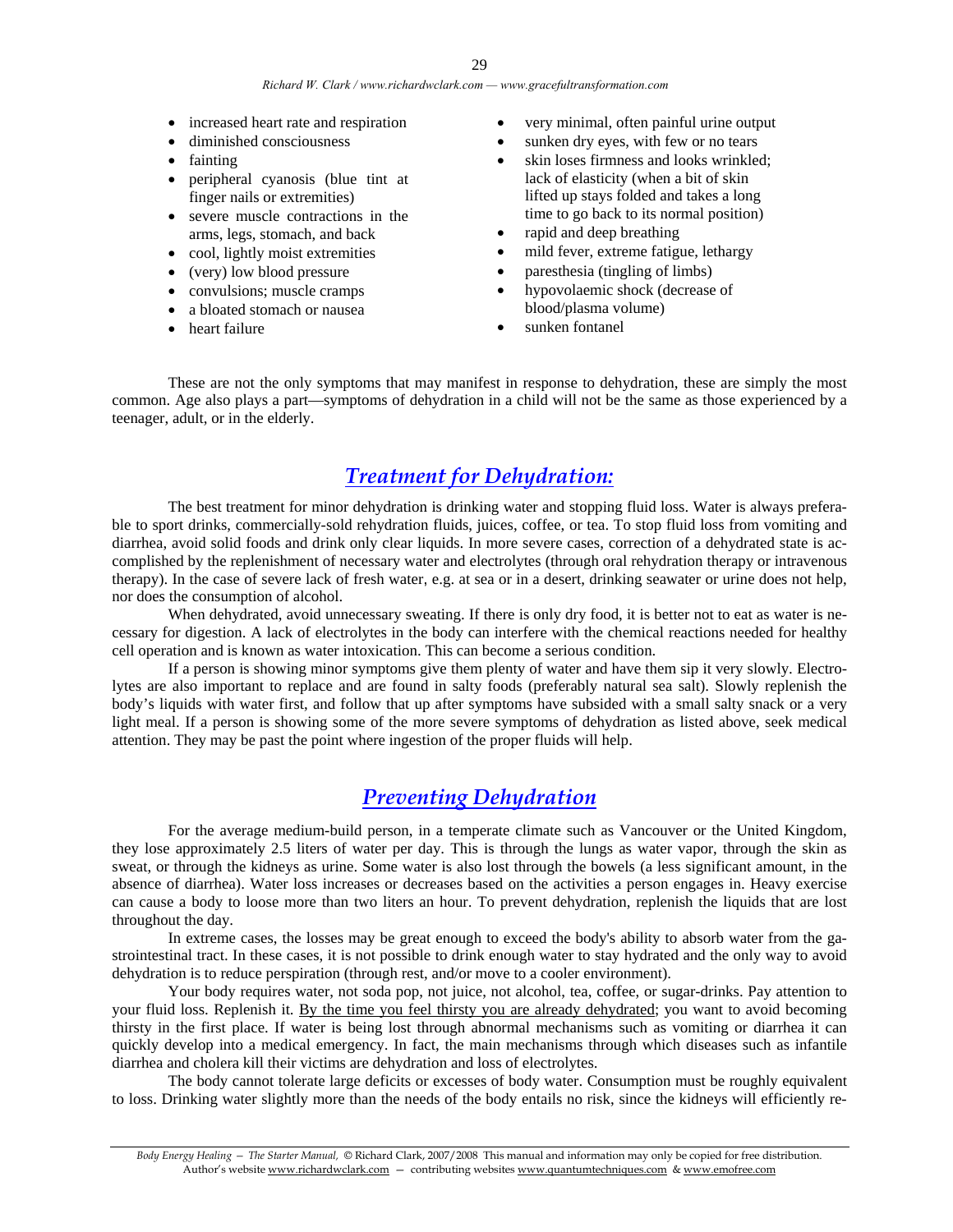move any excess water through the urine with a large margin of safety. Monitor the frequency and character of urination. If one develops a full bladder at least every 4-5 hours and the urine is only lightly colored or colorless, chances are that dehydration is not occurring.

*Disclaimer: This information should not be used for medical assessment, in an emergency, or for the diagnosis or treatment of any medical condition. A licensed physician should be consulted for diagnosis and treatment of any and all medical conditions. No representation or guarantee regarding the accuracy, reliability, or completeness of the content of this information is made or implied.* 

## *Organic Crystal Sulfur — OCS*

### *The Live Blood and Cellular Matrix Study*

The *Live Blood and Cellular Matrix Study* was organized by the director of the Body Human Project in 1999. The study was inspired by a fatal type of breast cancer which had been reported to respond to organic crystal sulfur (OCS). While researching this cancer it appeared that the sulfur cycle played an important role in the regeneration of body cells. That study also discovered that it appeared that the use of chemical fertilizers had effectively broken the sulfur cycle in those countries which use chemical fertilizers.

Diseases we hadn't even heard of have become typical; cancer has grown at an unprecedented rate; and the quality of our food has been greatly diminished. In 1954 chemical fertilizers. such as ammonium nitrates and sulfates, which lack bio-available sulfur, were mandated by the government and appear to have broken the sulfur cycle. This appears to have contributed to the decline of our health, mental acuity, and quality of life. Since 1954 and the mandating of chemical fertilizers, all disease rates in the US have gone up approximately 4,000%. We believe when this study has completed its work that it will clearly demonstrate the connection between the lack of sulfur and the inability of cells to regenerate in a healthy manner *and* the related increase in disease.

Linus Pauling, best known for vitamin C, has been quoted that all of our modern diseases can be attributed to a mineral deficiency. Most researchers say that sulfur is one of the most important of the trace minerals, anywhere from 4<sup>th</sup> to 6<sup>th</sup> most important. The key point is what sulfur does: *Sulfur, and specifically organic crystal sulfur, enables the transport of oxygen across the cell membrane*. Oxygen in mammals is necessary for healthy cellular regeneration *and* maintaining a healthy cellular gas-transfer balance. For humans the problem is we cannot store sulfur; therefore, ingesting sulfur in a bio-usable form on a regular basis is a part of the sulfur cycle; it symbiotic and vital for life as we know it.

 MDs, Ph.D.s, NDs, and other medical professionals, when asked about sulfur, stated (as if reading a cue card): "We get all the sulfur we need from the food we eat." That was true until governments decided to change the way we grow our food and change the fertilizers used (which began in earnest in 1954).

Some history: In 1860, I.G. Farben first produced chemical fertilizers from coal tar. This resulted later in Nelson Rockefeller and Prescott Bush contracting with Farben to develop ammonium nitrate and ammonium sulfate from crude oil in 1938. This requires heat, and sulfur is one of the most temperature-sensitive of all the elements. When Farben began its chemical fertilizer production from coal tar and crude oil, temperatures 100 degrees over the vaporization point of sulfur were necessary to produce these chemical plant foods. Sulfur evaporated in the process. The chemists ignored the elimination of this elemental food.

Sulfur exists in both mineral and organic forms. Yellow "dirt" is mineral sulfur. Organic crystal sulfur is produced by similar volcanic activity as the yellow mineral sulfur, but when the sulfur is released into the ocean through volcanic activity that allows the release of sulfur directly into the water. This, in turn, installs organic, bioavailable sulfur in ocean water to initiate the beginning of the sulfur cycle for all living organisms.

In 1920 Otto Warburg began his study of cancer in both plants and man, for which he received a Noble Prize in 1931. He proved that cancer in man is anaerobic. [Anaerobic, by definition, is cellular metabolism without oxygen.]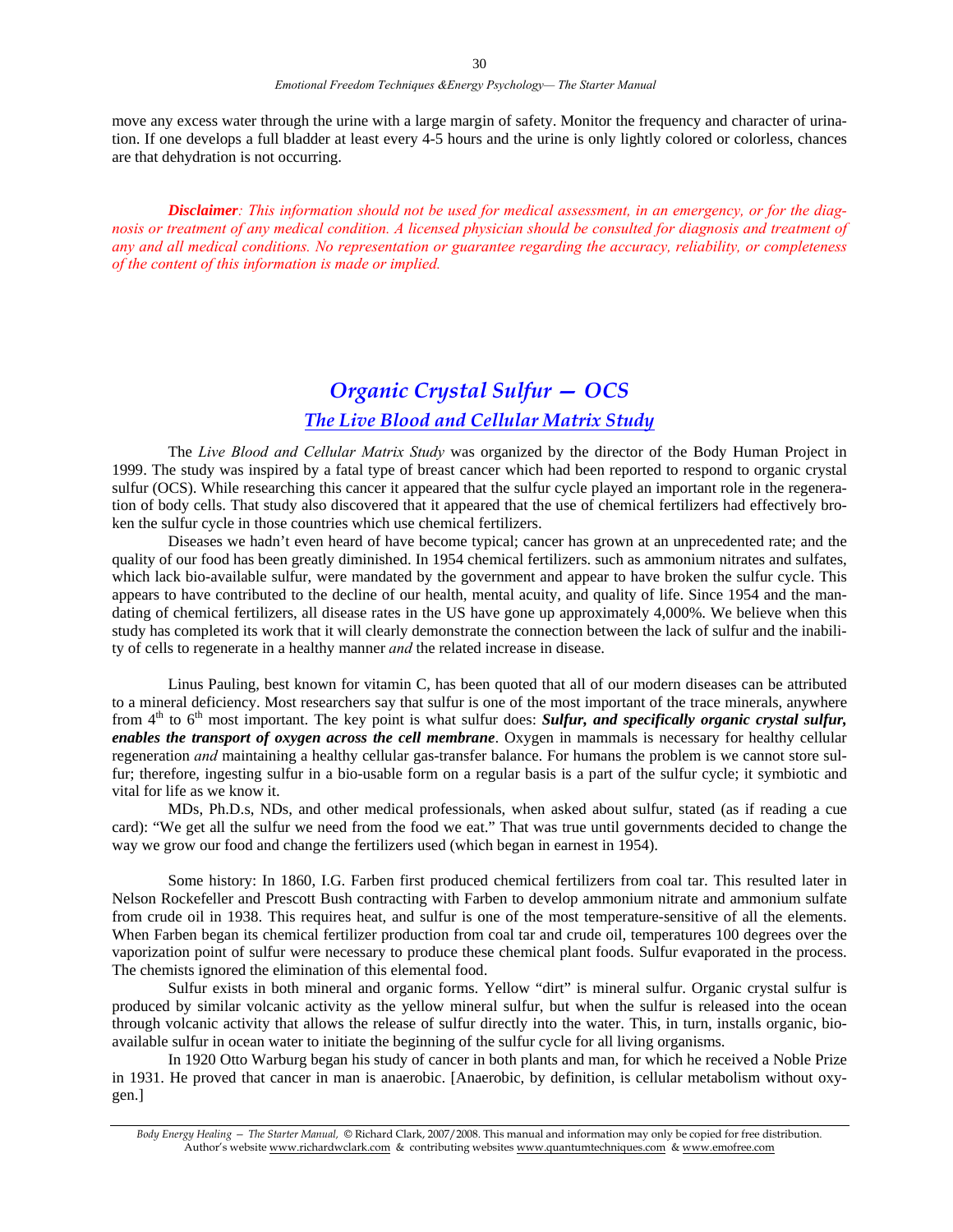Our *Live Blood and Cellular Matrix Study* originally had its participants using retail MSM—methylsulfonylmethane. What we observed did not coincide with what the literature reported about MSM. Except for some limited gastrointestinal improvements, our initial group had little improvement elsewhere. We found an article about the sixteen "deadly" additives—the anti-caking additives that are found in retail MSM products. Retail MSM is processed and packaged with anti-caking ingredients. This blocks the bio-availability of sulfur to the cells—the sulfur cannot be used properly because it is contaminated with the additives and anti-caking agents.

We realized this was why our early participants were not reporting any health improvements. The additives *greatly reduce* sulfur's effectiveness, and benefit only the packaging industry of retail sulfur supplements. For retail products, anti-caking agents are deemed necessary for the production of capsules and pills, and these additives and the pulverizing of the sulfur into powder seriously interferes with the body's uptake of the sulfur. Our study had to find a bio-available source of sulfur, meaning natural organic sulfur that was not "processed" for the retail market. Our study is now based on organic crystal sulfur that's not processed and is biologically available to the body.

*Note: Our OCS is not the yellow dirt sulfur from mining. It is not related to the sulfa drugs that some people are allergic to. This is not the less effective and much more expensive MSM that is available in retail stores.* 

#### *Organic Crystal Sulfur and Catalyst Altered Water are foods not vitamins or drugs.*

 Sulfur, with an atomic number of 16, is known to bond with almost every other mineral. As soon as it bonds with another element or compound, sulfur weakens its ability to facilitate oxygen transfer in our bodies. If it is thusly weakened, it cannot facilitate the detoxification of heavy metals, effectively enable the transport of oxygen across the cell membrane, foster cell regeneration, or act as the key player in the utilization of amino acids. [Amino acids are the body's building blocks, of which some 70% are sulfur based.] Only a pure and unprocessed organic crystal sulfur can contribute to our health.

Our methylsulfonylmethane (OCS) is in crystal form, precipitated from lignin based DMSO. No fillers, anticaking agents, or preservatives are added. This is a pure, uncontaminated form of methylsulfonylmethane in course sulfur crystals which are "fresh" from the precipitator and have no further processing. This is NOT the MSM that is purchased in retail outlets.

 Our organic crystal sulfur is supplied to the members of this research study (at about \$30 US per pound plus shipping; price is subject to change). For the standard healthy maintenance of body cells, one pound lasts about 4 or 5 weeks.

### *Benefits of Organic Crystal Sulfur*

Our skin is the largest organ and is like a huge kidney or lung. The skin is the back up organ for the liver. Someone in liver distress shows it in the cells of their face. When our internal detoxing filters are working well, our extra cellular fluids are not polluted and our immune system is allowed to protect our body from infections. Sulfur can be used both internally and externally in creams (see p. 33). We can report the following dramatic examples of cellular regeneration:

- Organic crystal sulfur, by comparison to commercially available MSM, is a remarkable mineral for arthritis. Those who had been taking OCS reported much less pain and increased motility. Many reported the straightening of finger joints and the resolution of internal scar tissue around the joints.
- Gastrointestinal disorders including acid indigestion, GERD, irritable bowel syndrome, leaky gut, and chronic constipation, have been addressed with a twice-daily dosage of organic crystal sulfur. Other digestive disorders such as ulcerative colitis and Chron's disease have not been observed to date, but we feel that they will be alleviated with the use of sulfur.
- Skin conditions including acne, psoriasis, rosacea (red blotches on the skin), toe nail fungus, burns, liver spots, and disorders associated with Lupus Erythematosus have been eliminated. The cells which manifest these problems originate from the endothelial layer of the skin.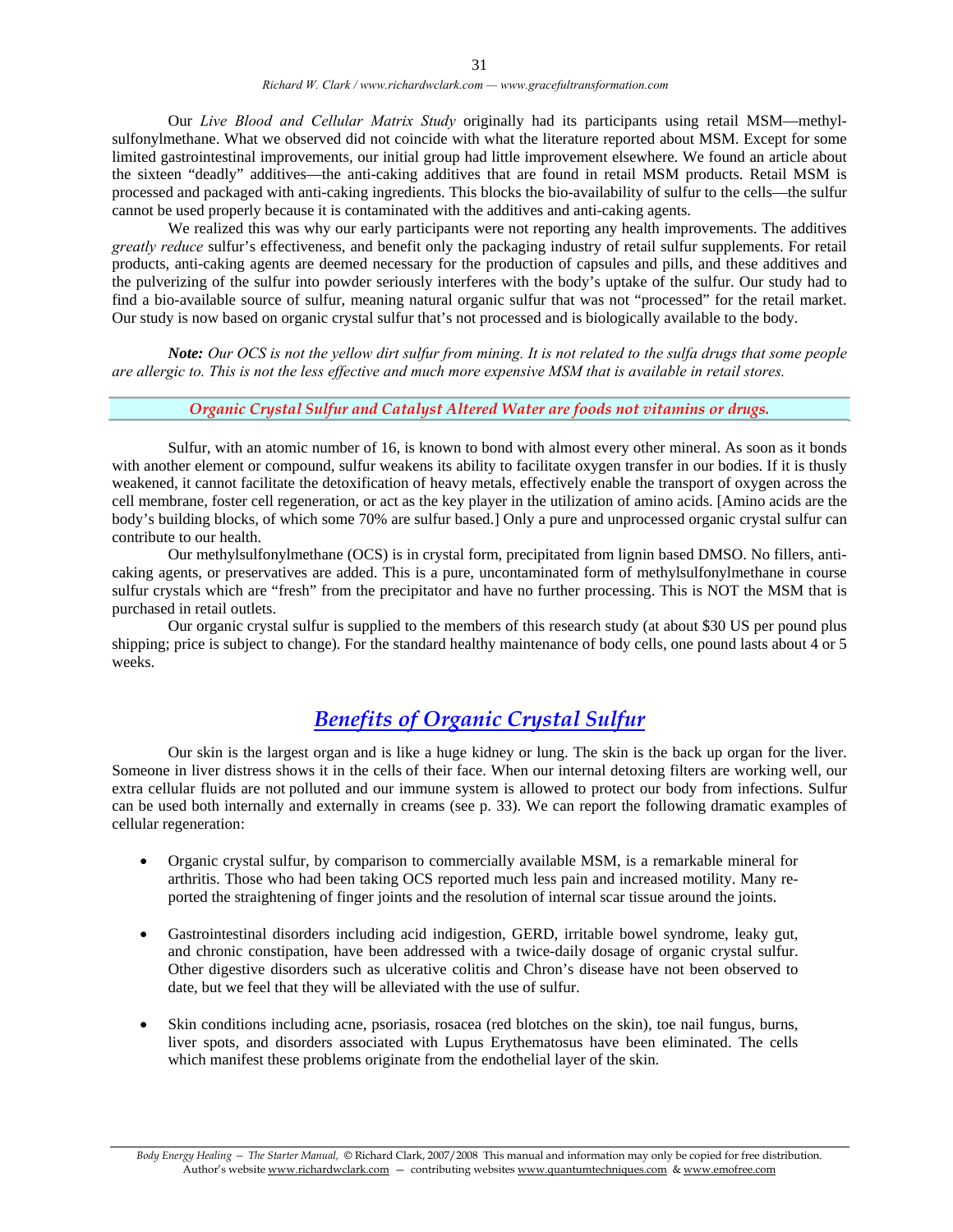- The most startling results were the number of open heart procedures which had been scheduled and were cancelled when the individual's EKG returned to normal. This happened in as little as six weeks of ingesting organic crystal sulfur. Fifty-four (54) cases of cancelled surgery have been reported. Blood vessels quickly regenerate with OCS and we believe that these cancelled surgical procedures could be an example of such regeneration.
- The group has also seen the reduction of scar tissue, the elimination of high blood pressure, and the breakdown of calcium plaque in the arteries. Organic crystal sulfur would therefore benefit Alzheimer's sufferers.
- Osteoarthritis has been reported to respond to the ingestion of organic sulfur. Older people were not bent over prior to the breakdown of the sulfur cycle (c. 1954). This can be observed in photographs of older people prior to 1954. Osteoporosis has also been addressed, though the numbers are too few to be significant. Bone density tests are demonstrating reversal of bone thinning or loss of bone density.
- Just as impressive were the study participants who found relief from lung dysfunctions such as allergies, asthma, and emphysema. Some with more serious conditions stopped depending on the bottled oxygen they had been toting around in spite of the fact that they continued smoking.
- Diabetes is helped. OCS is necessary in the production of insulin and other sulfur based amino acids, which are themselves necessary for the metabolism of carbohydrates.
- The stomach and intestines become very "pliable or slippery" and parasites cannot attach themselves to the digestive tract.
- ADD, ADHD, hyperactivity, depression, and mood swings are greatly relieved with the use of organic crystal sulfur. It acts as a stabilizer or mood elevator (probably from increased oxygen metabolism) and relaxes the nervous system. We have reports of people getting off of antidepressants and Ritalin within as little as three days of taking organic crystal sulfur. Those who had been on antidepressants for a long time, took a little longer. The ability of the body to produce its own glutathione, which is dependant on the sulfur cycle, appears to be the reason for this.
- Many grey and white haired members have experienced a return to their natural color hair. The natural color returns beginning at the nap of the neck. Usually, naturally lighter-haired people return to their natural color sooner than dark- or brown-haired people. The mechanism is the regeneration of the pigment glands at the base of the hair follicle.
- Glaucoma reduction has been reported by Dr. Eldon Haus, M.D. and a few members of the study. There's a regeneration of the cells of the "drainage" system of the trabecular meshwork at the inner base of the iris. Subjects who suffer from increased intraocular pressure find that the drops used to control this pressure are often inhibited in their ability to drive or read. Using OCS has not demonstrated any such corneal disturbance.
- Organic crystal sulfur, in facilitating oxygen transfer, may be best demonstrated in its ability to eradicate gum disease. OCS, when used as a tooth paste, eliminates the plaque build-up on teeth. It also, possibly more importantly, regenerates the gums, and "tightens" previously loose teeth. Dissolving OCS in Miracle II alkaline gel and using that as tooth paste works well (see p. 35). This also avoids all the chemicals in retail toothpastes.
- Migraines and other headaches have also been alleviated. It is believed the OCS regenerates the capillaries, which greatly assists in the normalization of brain blood flow and intra-cellular oxygen transfer. Migraines take longer to alleviate than more normal pressure headaches. It is estimated that 98% or more of all headaches are stress induced. Tapping energy protocols and OCS virtually eliminate headaches.

*Body Energy Healing — The Starter Manual,* © Richard Clark, 2007/2008. This manual and information may only be copied for free distribution. Author's website www.richardwclark.com & contributing websites www.quantumtechniques.com & www.emofree.com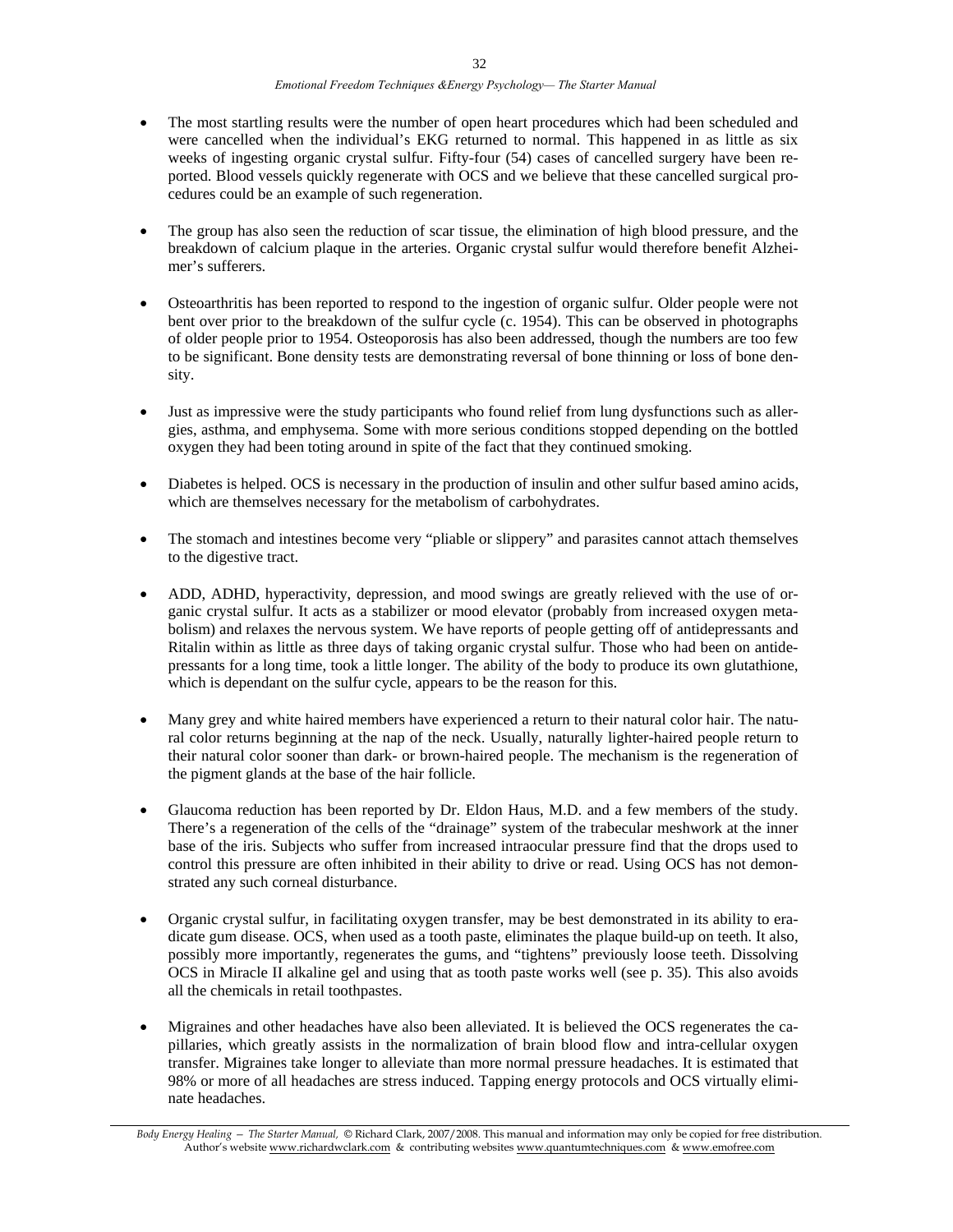- Organic crystal sulfur is not stored in the body. It is an elemental food and is considered non toxic. Oregon State Penitentiary death-row inmates failed to reach a toxic level at 200 grams a day (almost half pound).
- One study member regenerated his liver from twenty-five years of Hepatitis C with organic crystal sulfur after fifteen months of two tablespoons of sulfur twice a day.
- Cancer is an anaerobic condition. Study members with cancer, undergoing chemotherapy, who took thirty (30) grams of sulfur per day during chemotherapy (about four teaspoons twice a day), did not have any side effects from that therapy. There was no hair loss, nausea, or diarrhea. There was a surprisingly greater reduction of cancer cell counts as reported by their oncologists. Lymphomas have been responding to OCS both in pain reduction and in decreased size of tumors.

Cellular regeneration appears to be closely tied to our ability to transport oxygen across the cell membrane. As stated earlier, this is a primary function of organic sulfur. A study of the periodic table shows sulfur, selenium, and tellurium as being the only three oxygen transport minerals. Further study shows that chlorine and fluorine are detrimental to this oxygen transport, and yet these have been added to make our teeth "healthier" and our water "more pure" or free from bacterial infestation. These chemical elements are poisonous *and* when it comes to oxygen and sulfur, these poisons block the cellular uptake of both oxygen and sulfur. Drinking pure, filtered water is encouraged in the study for that reason.

*Remember: Organic crystal sulfur is a food not a drug.* 

 Since 1954 our food supply has been devoid of sulfur because of chemical fertilizers and the over processing of our foods. Companies are not about to cease the use of these profitable chemicals as it pertains to commercial agribusiness, medicine, and processed foods. This guarantees declining food quality. However, we can regenerate our internal sulfur cycle with methylsulfonylmethane (OCS), provided it has not suffered the indignity of commercial processing and additives.

 Finland, in the early 1980s, alarmed over the increasing disease rate of its population, and fearing the levels of cadmium, took a hard look at chemical fertilizers and banned all of them. At that time, the US and Finland were at the same marked disease levels. Finland was not aware of either the sulfur connection or Krebbs cycle (chemical reactions in organisms that are part of the process of aerobic cell metabolism). Since 1985, Finland has become a leading supplier of "bio-friendly", completely organic foods in Europe. They have also seen their disease rates drop to *one tenth* (10%) of the 1985 levels. Finland's disease rates continue to slowly drop. North America's disease rates continue to rise *and* we continue to use chemical fertilizers. It appears the epidemiology of countries using chemical fertilizers have an increase in disease, while those that use organically-based fertilizing methods do not.

 This study believes that the absence of sulfur is the mineral deficiency which may be responsible for the greatest increase in disease in North America. Healthy cellular metabolism is the basis for cellular regeneration of all of our cells. Without intracellular oxygen transfer we begin to degenerate and age *long* before our biologic clock runs out.

\* \*

The following information in italic is edited from an article by Jack Challem, © 2000 Jack Challem, The Nutrition Reporter™. This article originally appeared in *Let's Live* magazine and excerpts are reprinted with permission.)

### *The Sulfur Solution*

*Sulfur is unquestionably an essential nutrient—so why doesn't anyone consider it that?*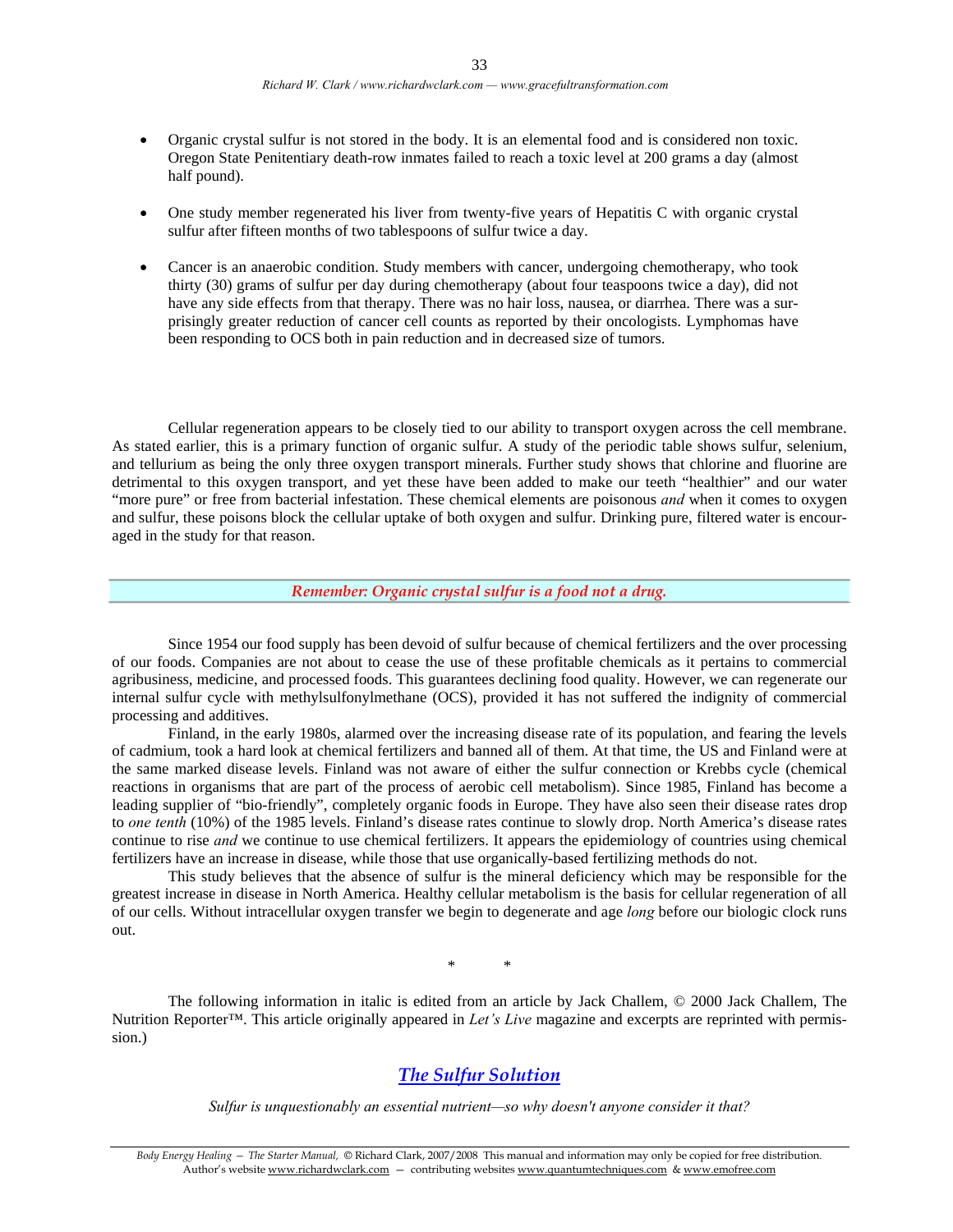*[Sulfur] is a food so essential for life that you would die without it. But it has been all but ignored by dietitians, physicians, and researchers. The nutrient is sulfur, referred to as brimstone in the Bible, and used medicinally for thousands of years. Flip through most nutrition textbooks, and you'll discover that sulfur is hardly ever mentioned, despite it being the third most abundant mineral (after calcium and phosphorus) in the body, accounting for one (1) percent of your weight.* 

*The dearth of research on nutritional sulfur is puzzling. Because it is an element, the body cannot make it and, instead, must obtain sulfur from food. "*Here is an essential nutrient that no one sees as being that," *says Ronald M. Lawrence, M.D., Ph.D., coauthor of The Miracle of MSM: The Natural Solution for Pain (G.P. Putnam"s Sons, 1999).* "We don't learn anything about sulfur in medical school. Sulfur has been the most understudied and overlooked nutrient."

 *Sulfur is found in every living cell. It's part of the molecules that form the amino acids (protein building blocks) methionine, cysteine, and taurine, which are essential for health. It's a constituent of vitamin B1 and biotin, the antioxidant glutathione, the anticoagulant heparin, and coenzyme A, which drives energy production in cells. Sulfur is an integral part of the biological cement that forms skin, hair, nails, and the cartilage that shapes your nose and pads your joints.* 

 *Yet, says Lawrence, there is no officially recognized "sulfur-deficiency syndrome". That's a problem other nutrients, such as vitamin E and selenium, had to suffer with for years, before they were recognized as essential for health.* 

*The medicinal use of sulfur goes back thousands of years to the Trojan Wars, when wounded solders healed in the sulfur baths of Agamemnon. Sulfur baths are still popular for treating joint and other diseases around the world. Similarly, sulfur-rich garlic has been used for several millennia to prevent and treat diseases. It contains powerful antibacterial substances, which may explain the garlic's extensive use as a folk medicine.* 

 *Sulfur is also a common ingredient in homeopathic remedies, developed in the 19th century and still popular today as over-the-counter remedies. In the 1920s, "colloidal sulfur" was used to treat arthritics. Now, researchers understand that sulfur forms part of the matrix of bone joints in the form of chondroitin sulfate and glucosamine sulfate.* 

 *Before the advent of antibiotics in the 1940s, sulfur-containing drugs were commonly used to treat infectious*  diseases. Sulfur has powerful antibacterial properties. Many of [those sulfur based drugs] *are still prescribed by physicians, and sulfur is a component of penicillin-class antibiotics and many other medicines.* [Organic Crystal Sulfur is NOT related to or a part of "sulfa" drugs.]

### *Organic Crystal Sulfur — Consumption and Amounts*

**by Richard Clark**  Associate Research Clinician *Live Blood and Cellular Matrix Study*

 When taking organic sulfur, remember the typical retail "MSM" products that are purchased through health food stores labeled MSM – "organic sulfur" are NOT the same product that is available through this study. Those retail products, in pills and capsules, are a processed version of sulfur and contain additives and anti-caking agents. The additives are harmful and significantly decrease the effect of the sulfur. The organic sulfur that is available through this study is a food not a vitamin or a "supplement".

> Standard amount: *4 gms (1 teaspoon) per 100 pounds of body weight twice a day, about 10 hours apart*; i.e.: for a 150 pound person: 1 ½ teaspoons early morning and 1 ½ teaspoons in the late afternoon. This amount is often increased, depending on the health concerns being addressed.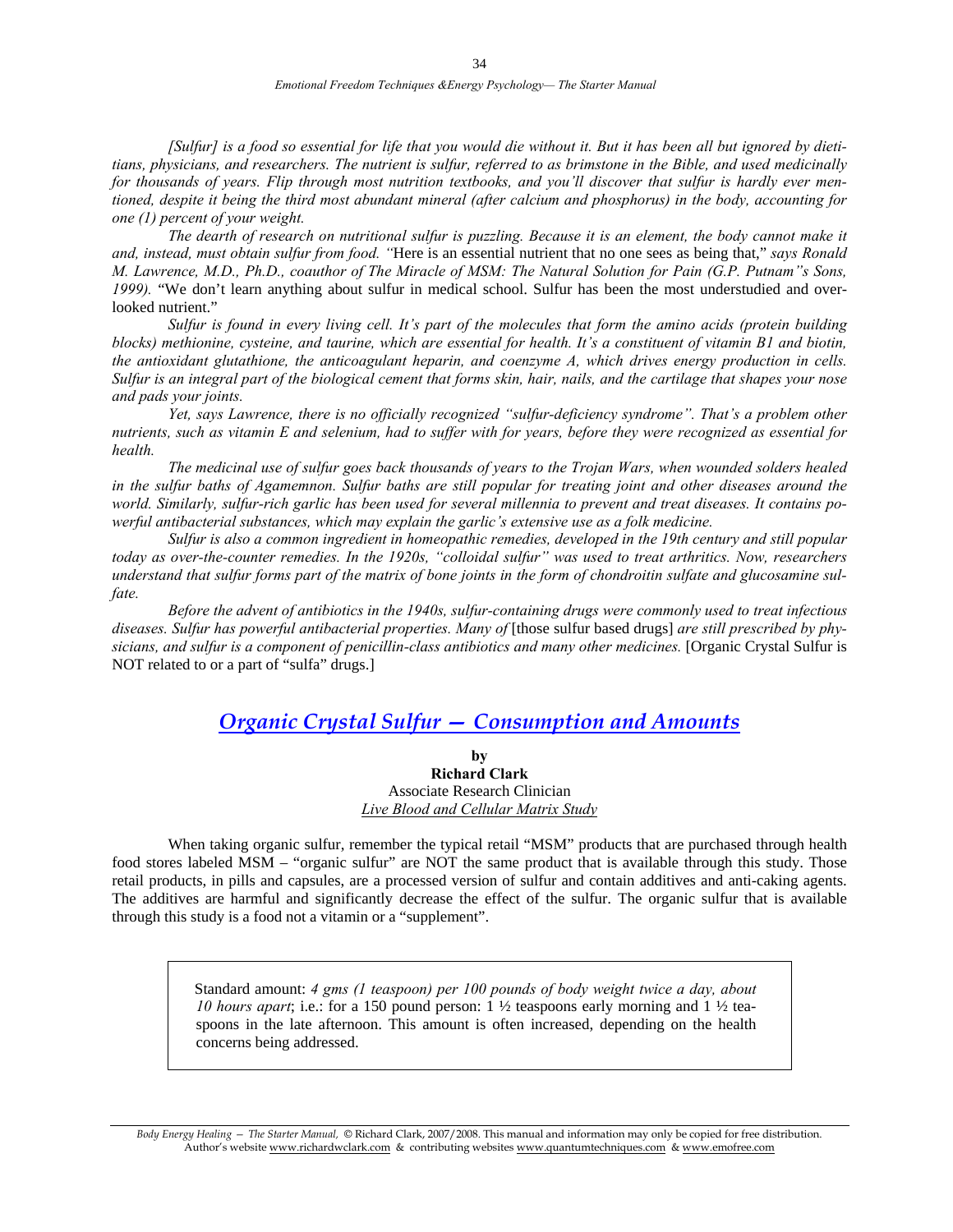Dissolve the amount in a 10 oz glass of warm water and drink it. Organic crystal sulfur is quickly made less effective by the chlorine in tap water. Whenever possible take it with pure/filtered water. Some study participants eat it—put the OCS in your mouth and chew and swallow it and follow this with drinking 8 or 10 oz of clear, plain, nonchlorine filtered water. If in doubt about the amount, err on the side of more than you need; "too much" sulfur has never been demonstrated. Take it with or without food. OCS can be eaten but most of our study members choose to dissolve the crystals in a small amount of warm non-chlorinated water  $(1 - 2 \text{ ozs})$  followed by a glass of nonchlorinated water ( $10 - 12$  ozs). If a microwave is used to heat the water do not add the sulfur until after the water is heated. Microwaves use temperatures at or above 400 F and sulfur vaporizes at 270 F. Proper hydration is *absolutely*  necessary—see the water section.

**The study suggests that sulfur should be taken thirty (30) minutes** *before* **any prescription medications or nutraceutical products. Silicon dioxide or silica, which are used in these products, blocks 100% the body's uptake of sulfur.** 

 **Organic crystal sulfur** has synergistic/positive effects on everything related to metabolism and cellular efficiency. Many study members report requiring much less vitamins, prescription drugs, and other supplements. OCS has no detrimental affect on any other supplements or health products.

- For chronic illness and serious healing concerns the amount is increased. This is discussed on an individual basis.
- For eye concerns, eye tiredness, eye dryness, retina scarring from surgery, poor eye sight: dissolve 3 teaspoons of organic crystal sulfur in 5 - 6 oz of chlorine free/filtered water. Use this solution as eye drops – two or three drops in each eye x 3 times a day—early AM, afternoon, and at bedtime.
- Purchase *Miracle II Alkaline Gel* (a thick paste) that is as described in the supplements section. In a sterilized jar mix about one (1) cup of the pH gel with four or five  $(5 - 6)$  teaspoons of organic crystal sulfur. The sulfur will dissolve and you now have an organic, sulfur-based, high-alkaline pH gel. Use this as a skin cream for skin conditions—rashes, scarring, acne, rough complexions, aged skin, wrinkles, scars, moles, herpes outbreaks, genital warts, birthmarks. Have a separate jar of the same mixture and use it for toothpaste.

This gel-sulfur paste leaves a fine white film on your skin when it dries. Over the course of several months, using the eye drops, taking the proper amount of sulfur orally, and using the sulfur/gel as a skin lotion, skin tone, wrinkles, and coloration will noticeably improve. After an extended period, (more than a year) scars will more than likely slowly become less noticeable.

 OCS is bitter tasting however, in the experience of those taking it, this bitter taste seems to lessen as your body becomes accustomed to it. If the taste is too bitter and you are reluctant to take it, in the evening dissolve the following morning's dose in water and let it sit overnight then drink it in the morning. In the morning dissolve the required evening's amount in a glass of water and let it sit all day and consume it in the evening. Letting it sit in water for several hours appears to lessen the bitterness and this does not reduce its effectiveness. (Providing the water has no chlorine in it.) Some people take it with juice, and some reports indicate cranberry juice diminishes the bitter taste.

 Some people, not many, report minor healing crises that manifest for the first short while i.e. headaches, joint pains, or very mild diarrhea. These vary, but some sort of detoxification or healing crisis is to be expected. And, over the first year, they may recur briefly. In the beginning, your body (cells, blood capillaries, oxygen transfer, etc.) isn't working well. The organic sulfur corrects this, and the pains and discomfort are clear evidence that your body is adjusting and healing. Should flu-like symptoms occur take 1 tsp MORE sulfur immediately; too much sulfur is better tolerated than too little. Persevere through this.

 Carry a few tablespoons of OCS with you in a small plastic bag or a clean/empty prescription bottle. Whenever possible, at the onset of a headache, eat (don't dissolve it in water and drink it), eat an extra teaspoon of organic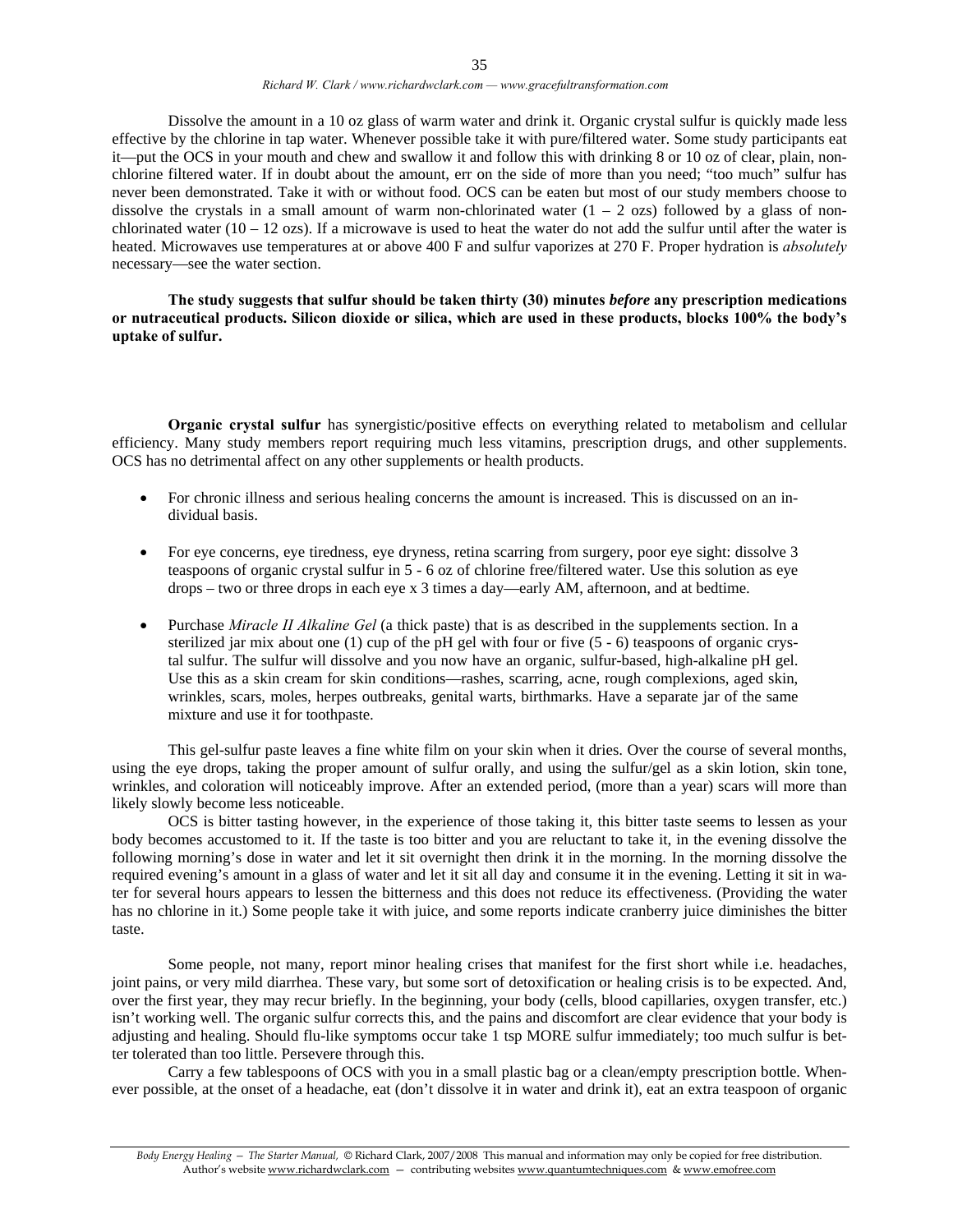sulfur and hold it in your mouth for a few minutes. This increases the efficiency of absorption and very often will reduce or eliminate the headache. *Persevere*. In the middle of a long, stressful day, take an extra teaspoon of sulfur.

### *Photographs For Research & Personal Affirmation*

Our face (upper neck to top of forehead) is an excellent mirror for our over-all state of health. We follow a participant's progress with photographs of their face (for comparison and analysis) and interviews in an effort to monitor cellular regeneration. Photographs for evaluation is the newest, and a very important aspect of the Study. In brief the photograph guidelines are:

- $2 3$  pictures when you begin and then again in four or five months
- 3 mega-pixel or greater digital camera; use full resolution
- $\bullet$  close up of face from upper throat to top of head a close-up head shot; eyes open
- use flash and in good light
- hair brushed off of forehead; no glasses, no makeup, no contact lenses

 We are seeing cellular regeneration in the face photographs within four months (but it takes up to seven years to regenerate all of our cells). Sulfur is known as the "beauty mineral". What we are really saying is that the skin is more beautiful if its cells are allowed to regenerate. Scar tissue has been reported to slowly resolve which is an example of cellular regeneration in cells that have been scarred and unable to regenerate.

On the day you start taking organic sulfur, take two or three well-lit, close up digital photographs of your face, i.e. top of head to upper throat; no makeup, eyes open, no glasses, no contact lenses, with hair off of forehead, with a digital camera of 3 mega pixel resolution or more. Take the pictures at full resolution. Have a clear view of your eyes, face, cheekbones, etc. Send one copy to myself and retain these photos on your computer. Take the sulfur as prescribed. Wait four or five months and take more photos. Send these to me. For yourself: enhance/enlarge the photos and compare before and after. Look at yourself carefully. You will be able to notice a difference in your skin condition and eyes. Skin pores, wrinkles, red capillaries in eyes, skin color, will all have improved.

You don't need to smile or look glamorous; it's for research. Regarding analysis: the full picture will never be published. Your identity will remain confidential. At times small portions of a photo may be used as "before and after" comparisons but not in any way that you could be identified. Email them to myself.

 The Study is accepting more participants. Since 1999, there have been 1100 members. Not everyone who agreed to participate has continued with the study, nor have all the participants persisted in taking OCS as we recommend. The study, based upon and supported only by its participants, and guided by their feedback, encourages *long-term* participation and commitment. We have observed many remarkable health improvements. If you would like to become a participant of the study please contact Richard Clark.

> **Richard Clark**  Assistant Clinical Director Live Blood and Cellular Matrix Study www.richardwclark.com / www.gracefultransformation.com email: rccs@telus.net 604-875-9311 (Vancouver, BC)

### *Disclaimer*

 This energy work, the body-energy techniques described here, including the noted/recommended elemental foods and supplements, are not intended to diagnose, treat, or cure any disease or health condition—physical, emotional, or mental. We are not physicians, medical doctors, psychologists, chiropractors, nutritionists, or naturopath doctors.

 We do not claim these treatments are "cures" for anything. None of this is intended to replace or substitute for licensed medical or psychological care. We do not suggest or advise that anyone discontinue, avoid, refuse, or ignore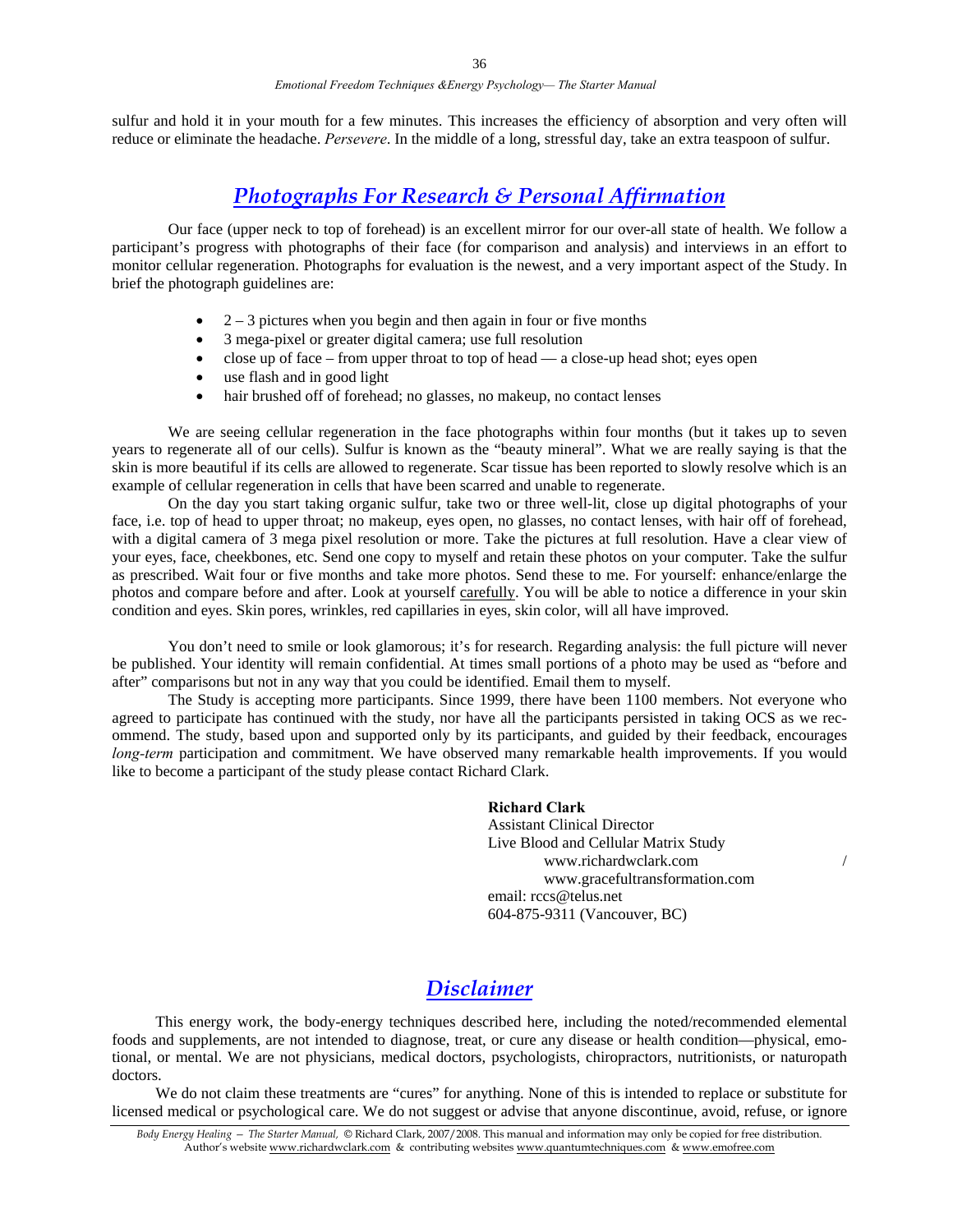medical or psychological consultations or advice. These are self-help, self-applied, coaching techniques intended to balance or rebalance body energy, and to reduce stress, enhance health, and resolve any dysregulation or dysfunction in the body's energy patterns. Because body-energy therapies have been very effective for many people does not guarantee they will be successful or effective for others. Body energy treatments are and must be considered to be in their research stage.

 This manual was written to introduce energy theories. Richard Clark is a trained and certified addictions counsellor and trained in the theory of body energy and its application as a self-help technique. Any lifestyle or dietary recommendations are suggestions based on experience. Any spiritual/emotional counselling provided is not part of any recognized religion, nor is it intended to be right, final, or absolute.

 People who seek counsel from myself or others at Graceful Transformation on matters of therapy, lifestyle, health concerns, diet, body-energy, problem-solving, motivation, emotional problems, addictions, and spirituality must use judicious common sense and take responsibility for themselves and their decisions. As of this writing, to our knowledge, there is no agency that governs or regulates body-energy therapies.

> *If you are trapped in a cage of turmoil, illness, and fear, the door always opens from the inside.*

### *Considerations*

 My writing such a disclaimer, and encouraging you to be mindful of it, may cause you to suspect the effectiveness of EFT body energy work. Bear in mind that there are no "guarantees" in our culture's accepted medical practices. Medications have dangerous side effects; surgeries often give less than the hoped for results; and, according to Dr. Mercola at www.mercola.com the leading cause of death in the USA (c. 2004) was medical-doctor's *properly* prescribed medications and other approved medical procedures.

 Advertising propaganda tells us medical science is getting smarter; but how effective is modern, accepted medical health care? They guarantee nothing. Autoimmune diseases, obesity, heart attacks, violence, cancers, diabetes, mental illness, addictions, are all on the rise. Drug companies are constantly being sued for all manner of negligence. Statistics show the appalling consequences of "approved" medications and "approved" medical or surgical treatments. There is mounting evidence that many government regulatory agencies are self-serving and negligent. Pharmaceutical and vitamin companies constantly offer "new and improved versions" of drugs and/or supplements over some earlier version of a new-and-improved version. Governments and corporations pour *trillions* of dollars into health care and research—so, why are we getting sicker?

 It is estimated that in the US, in 2011, \$9,000 will be spent *per person* on health care (about 2.8 trillion dollars); this will be about twice as much as the next highest country (Canada). The US spends the most and is rated *last* of the 36 nations for over-all population health. Altogether, in North America, the health-care situation is horrific, and it's getting worse.

 Traditional medicine offers no guarantees, either. I have never heard of a psychologist or psychiatrist who gives a money back guarantee if the therapy isn't immediately, noticeably effective in the first session. There are no guarantees of recovery offered in rehab centers, or in chiropractic treatments, or in traditional talk therapy and counselling. As "unquestioningly accepted" as these treatments are, their short-comings and failures—the incidents of unsuccessful treatments; the harsh, invasive protocols with damaging or questionable results, are legion.

 A case in point is the rhetoric and propaganda around weight-loss alone: With about 50% of our population clinically obese, and another  $20 - 25%$  obviously over-weight, and the billions of dollars spent by advertising agencies, corporations, "health consultants", and consumers on weight-loss schemes, exercise programs, diets, books, and supplements... why are we getting fatter? A similar scenario: We pour billions of dollars into addictions rehabilitation and make tens-of-thousands of monthly referrals to detoxification and treatment centers and… addictions are on the rise and the treatment success rate is appallingly low—less than 3 - 4 % (and apparently getting lower). Altogether, this can only generate a subtle, hopeless despair.

 I'm not accusing all doctors or other health-care providers (including naturopathic doctors, chiropractors, and therapists of various types) of malfeasance or negligence—certainly, I grant for the most part, they are wellintentioned—but lets face it: *accepted health-care practices are not working*. In my view, this deterioration hinges on several things—undiagnosed/denied addictions in health care providers and the population at large; competitive consumerism (selfishness and greed); righteousness; personal irresponsibility; and coveting our secret prejudices.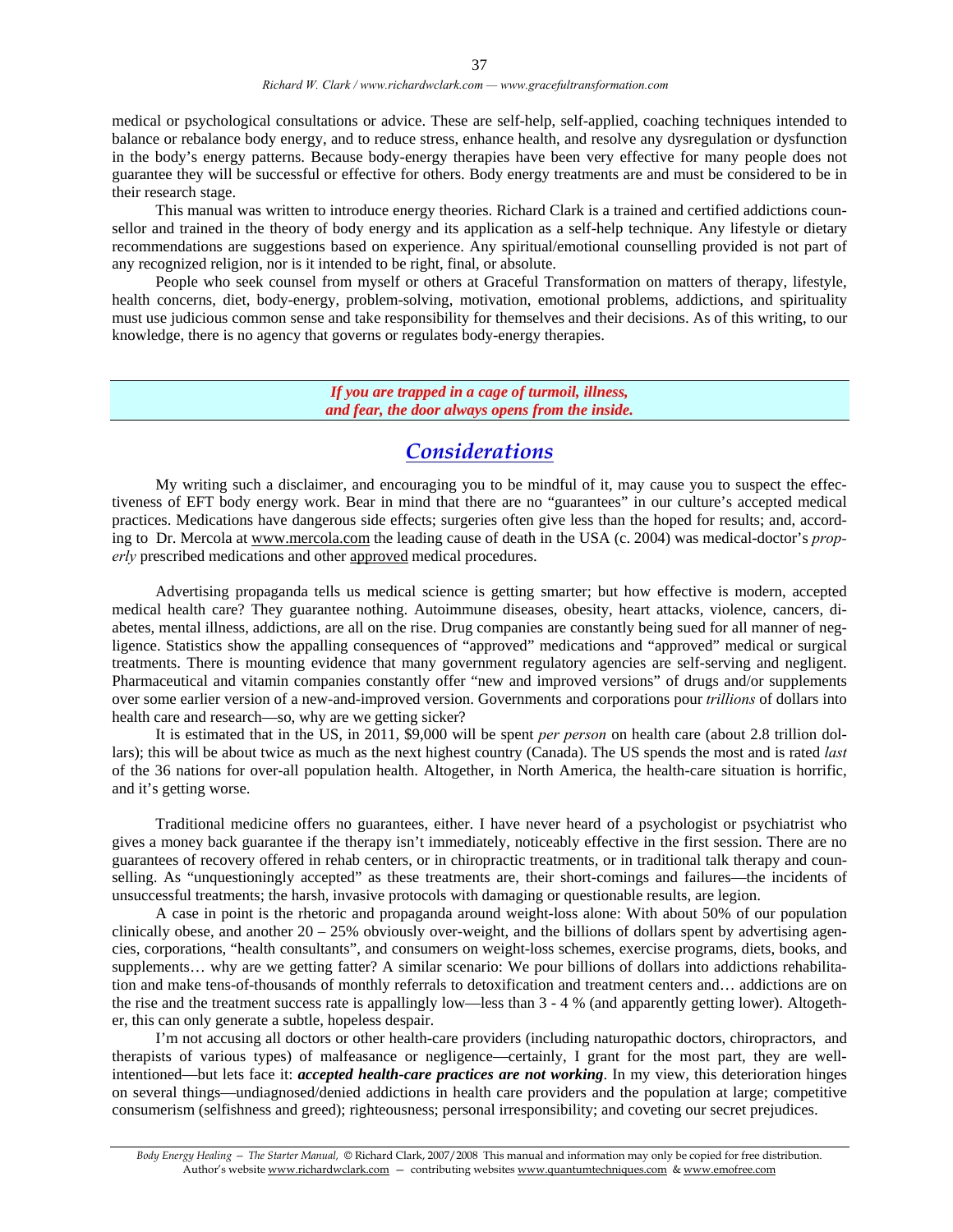From Stephen Daniel: *"One might have the correct combination of chemicals, vitamins, minerals, water, protein, carbohydrates, fats, etc., but none of these functions properly when there is miscommunication within the body's energy field."* I add this: You may also have the correct surgery, exercise regimen, food supplements, diet, and vitamins; and cook without a microwave, filter your water, and go to bed early… and neither will these work when there is dysregulation within the body's energy field, toxins, bio-cellular-level problems, and trauma.

 Psychologists, doctors, chiropractors, naturopaths, therapists, hospitals, etc., guarantee nothing. Every time you sign a release form for *any* medical treatment, that is their acknowledgement that it isn't guaranteed. Because body-energy work has no guarantee of success doesn't lessen its effectiveness; nor should it increase your suspicions about its effectiveness. EFT and energy treatments are not intrusive. There are no drugs. They don't have the dangers of harmful side effects. They are very often *very* effective, and *quickly* effective. They are generally painless. Aside from the money you pay a professional practitioner, they require only a dedicated and concerted effort on your part to learn a new way to take care of yourself. There may be some dietary changes, but these are biologically- and environmentally-friendly, completely non-toxic, and have no side-effects (except improved health).

 It does take some willingness to commit to a new way of viewing personal health care. In my experience: *changing your attitudes and taking responsibility is harder than the actual healing*. *This is a life-style change as much as a strategy for healing*. For the issues I have helped people address using body-energy work (listed on p. 8), the majority have achieved 100% relief and the remainder (at this writing) over 90% relief and improvement. For the small percentage that report very minimal change (probably 4 or 5 clients out of several hundred) it appears to me this is more their lack of commitment to active participation. As of October, 2008, after almost 4 years of practice, no one has ever asked me for a refund for their first session.

### *Is There A Conclusion?*

 My personal experience and the experience of my clients is: Where people have committed to body energy work as it is presented here, it resulted in them achieving complete resolution or lasting and dramatic improvement for the issues they wished to address—every time. If a person makes a sincere commitment to these self-applied techniques, they quickly come to believe that within them are the resources necessary to allow them to meet their destiny with confidence, integrity, and authentic good health.

 Yes, this is complex and it all probably sounds very weird and hard to believe. Be that as it may, *Emotional Freedom Techniques* and body energy healing are amazingly effective. If you learn them, and persevere in using them, you will thank yourself for the rest of your life.

### *Copying & Copyright*

 This manual is protected by copyright. This is an original work by Richard Clark, with brief, edited quotations from www.emofree.com (per: Gary Craig) and from www.quantumtechniques.com (per: Stephen and Beth Daniel). *If this booklet is copied it must be for personal use and/or for free distribution and education. The disclaimer applies continuously in copies*. The primary author and quotations from contributing websites must be included on the all copies. Richard Clark and associates are not responsible for translations, interpretation, or any subsequent representations.

 This cannot be sold, copied, or otherwise duplicated, included in another work, or distributed for profit. **For practitioners**: If you would like to use this as a free client education booklet, please use it. Create a hard-copy and duplicate it for free distribution at your office or workshops; or provide a link to my website where people can download it. For inquiries, contact Richard Clark through www.richardwclark.com or www.gracefultransformation.com, or call 604-875-9311 (Vancouver, BC).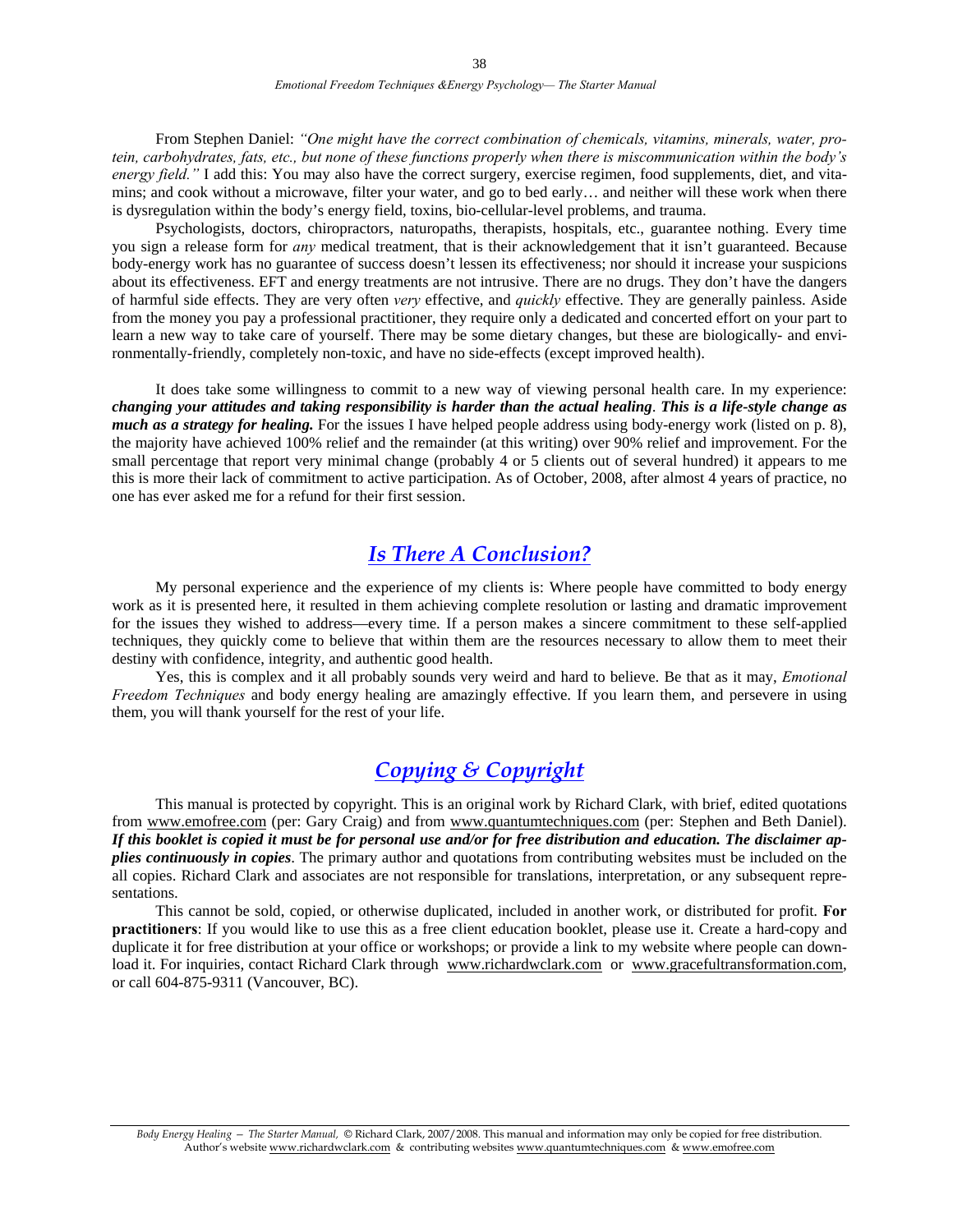*Richard W. Clark / www.richardwclark.com — www.gracefultransformation.com* 

## *Glossary*<sup>7</sup>

**Addiction**: This is defined by the World Health Organization as *a pathological relationship with a mood-altering experience that has life-damaging consequences.* This means to engage in behaviors (eating, shopping, exercise, television viewing, pornography, relationships, gambling, sex, righteousness, anger, alcohol, drugs, work, etc.) that you "cannot stop" that causes you or others spiritual, emotional, psychological, or physical harm—life-damaging consequences—even though you may think they are harmless through specious justification or are unaware they are harmful. (Ref.: *Addictions & Spiritual Transformation*, cited in the bibliography). **Also**: Using energy healing to resolve cravings or addictions to alcohol, drugs, pornography, violence, or gambling and the like, does NOT imply you will be able to recommence this behavior. Abstinence is an on-going requirement of being recovered. For spiritually oriented recovery programs like AA and other twelve-step groups, energy work makes that process less awkward therefore "easier", and your life generally more calm and peaceful

**Affirmation**: a positive declaration about "self", i.e. "I deeply and completely accept myself." Mind images cannot compute negatives. "I am not bad" appears to be a positive affirmation, but our mind-process only registers the concepts of "I" and "bad"; it can not translate an I-am-not statement into an "I am…" declaration. So… (1) Effective affirmations are specific and declare a positive rather than deny a negative. (2) Affirmations have *very minimal* impact on **polarity-reversed** energy systems. When affirming, do a brief PR clearing first, or touch and hold **ts** while declaring your affirmation.

**Algorithm**: an organized, specific sequence of tapping points; a tapping procedure that is designed to resolve energy dysregulation. EFT describes one effective tapping sequence. There are others. Algorithms vary in length and can sometimes be surprisingly brief (or long).

**Alkaline**: often referred to as pH level (pH is "potential of hydrogen"). Water, food, and our bodies are either acidic or alkaline. On a scale of 0 to 14, acidic is below 7 and alkaline is above 7. Bacteria and viruses cannot live in a relatively high "alkaline" system, meaning above approximately 7.6-ish. Avoiding highly acidic foods and consuming water and foods that have high alkaline properties is beneficial.

**Aspects**: the contributing factors to any emotional or physical (energy) condition. Illness and emotional problems will each have many different contributing factors. Each one of these contributing factors is one *aspect* of the condition and needs to be addressed for optimum health.

**Beliefs (**destructive): through family systems, indoctrination, education, and cultural conditioning, we absorb and adopt all manner of health-defeating beliefs. i.e. "Blood is thicker than water," (family loyalty at all costs); "Never wash your laundry in public," (keep secrets regardless of the personal cost). Overcoming the beliefs that enable dysfunction is difficult—they are numerous, subtle, and entrenched; but these must be uncovered and discarded for optimum health. (see **Vow**)

**Biogenealogy** refers to the transfer of **quantum energy** patterns, including illness and lifestyle, through multiple generations. See the bibliography for a reference book by Patrick Obissier.

**Body Energy**: in simplest terms, body energy is quantum "electric" energy that flows throughout our *entire* bodies. It flows generally clockwise and its primary conduit is along **energy meridians**. The conducting agent is water which makes proper **hydration** very important.

**Body-mind**: For ease of reference, humans are governed by three levels of brain functioning—the cerebral cortex ("thinking brain") and two levels below the cerebral cortex—the limbic brain and brain stem. These last two are responsible for autonomic or instinctual life systems. They store energy-memory (via **energy signatures**) in our mind and body cells, which has a definite and *crucial* influence on our responses to life and the state of our health.

 $\overline{a}$ 

<sup>7</sup> Some of these definitions are from the *Quantum Techniques* website (used with permission) and others are from EFT articles and my related training. The terms are defined generally, for ease of understanding and application.

*Body Energy Healing — The Starter Manual,* © Richard Clark, 2007/2008 This manual and information may only be copied for free distribution. Author's website www.richardwclark.com - contributing websites www.quantumtechniques.com & www.emofree.com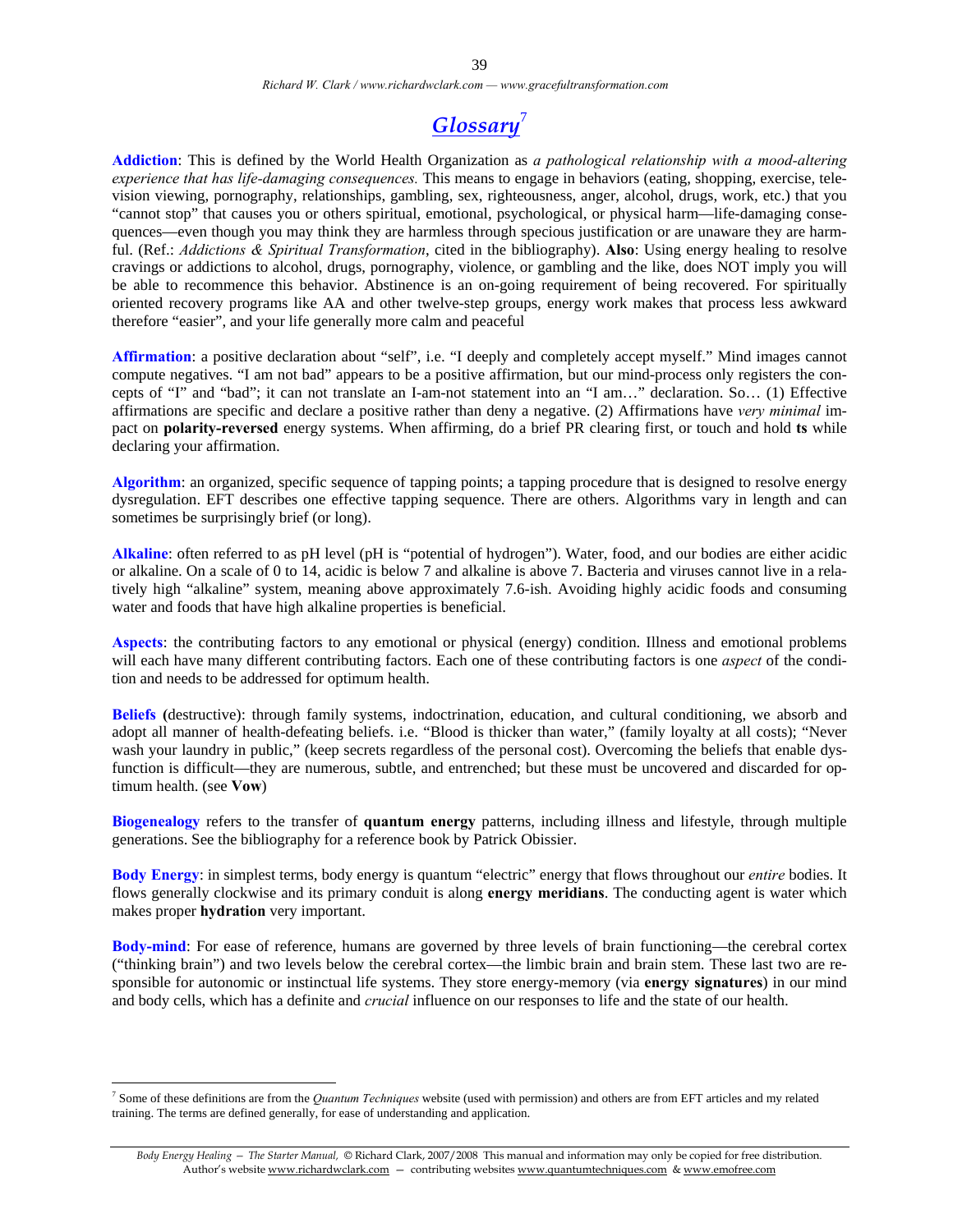**Emotional Fusion**: All **trauma**, from whatever source, is translated into a body energy signal and is subconsciously embedded in body-memory. Experiences that are externally different and separated by time, but have a similar subconscious energy signatures, will fuse together. This dynamic of brain energy makes healing from trauma extremely complicated.

 Example: A young child is made to participate in a research project on fear and their level of startle response. While playing with a white lab rat a researcher makes a loud sudden banging noise and frightens the child. Within a couple of days the child does not sleep well and will not place their head on their flannel pillow. At bedtime they become agitated. A few days later, when taking a blood sample, the child reacts with anxiety and crying when before they were quite calm about giving a blood sample. The child's primitive (limbic) brain, from the loud, frightening, sudden noise has now associated things soft and white (from the lab rat) with fear and danger (from the loud noise). The soft, white, flannel pillow (to the limbic brain) signals danger. The white cotton-batten for the alcohol swab signals danger. The experiences of "soft and white", although apparently unrelated to an adult intellect, to the limbic brain are fused together and interpreted as dangerous. (This example is loosely based on a true incident.)

With proper guidance, EFT is a remarkable tool for disconnecting over-coupled or emotionally fused energy signals. n.b. The dynamics of emotional fusion and **over-coupling** have a *tremendous* impact on addictions recovery. For related information see Chasing The Image in this manual.

**Energy Dynamics**: [Quantum] energy sits at the root of all existence. It moves and shifts constantly, forming matter and creating the physics of visible energy, i.e. electrical energy, caloric energy in living systems, temperature energy, nuclear energy, radiation energy. Quantum energy is the root of life as we know it—the creation and transformation of inert matter and plants; and for sentient beings: creation at inception, life through to death, and all emotions, illnesses, and good health. Energy is dynamic and demands constant change and transformation. All of this is the exquisite mystery of Energy Dynamics*.*

**Energy Field**: an "aura" of energy that all living organisms emit. This comes from the energy that flows along energy meridians and energy that exists in all tissue. An energy field envelopes an entire body and at the same time is unique to an organ, a specific area of the body, or a collection of body cells. Energy fields are electrical in nature and provide information relevant for healing.

**Energy Healing**: the correcting of various health and emotional issues by rebalancing the body's energy system, and maintaining that balance, which then allows the body to do its own healing work. (n.b. If you change your energy, you affect someone else's.)

**Energy Meridian**: an energy pathway (like a highway/freeway) that is a major conduit of body energy. There are fourteen major ones. Some energy meridians meet and cross over each other. Some are fairly short and others run the length of the body. Tapping points and algorithms utilize the energy meridians that are close to the surface of the body.

**Energy Signature**: All of life's experiences are translated into internal patterns of energy. All events and experiences, whether traumatic or not, have a particular energy frequency. They resonate within each person in a way that is unique to them. This is an energy signature. Your particular energy frequency and energy signatures are distinctive and unique to your body-memory (see **Body-mind**).

**Grounding**: The theory which is generally accepted by energy practitioners is that we, as sentient beings, are connected to the earth through energy. Briefly explained, it is that people are connected to the earth's energy patterns and for health and harmony we should be well *grounded—*solidly connected so our energy and the earth's energy are in line with each other. When this happens people often feel a sense of confidence and stability which promotes calmness under pressure and good health.

**Homeostasis**: being in a state of balance and equilibrium or having a tendency to return to equilibrium.

**Hydration**: People must be well hydrated for energy treatments to be most effective. Generally: consume 1 liter of clear/plain water per 50 pounds of body weight per day. In addition to this, for as much caffeine-containing liquids as you consume, drink an additional equal amount of water (see **Body Energy**).

**Intuitive Expertise**: In a well-balanced energy system, i.e. an energy practitioner or lay person who has done their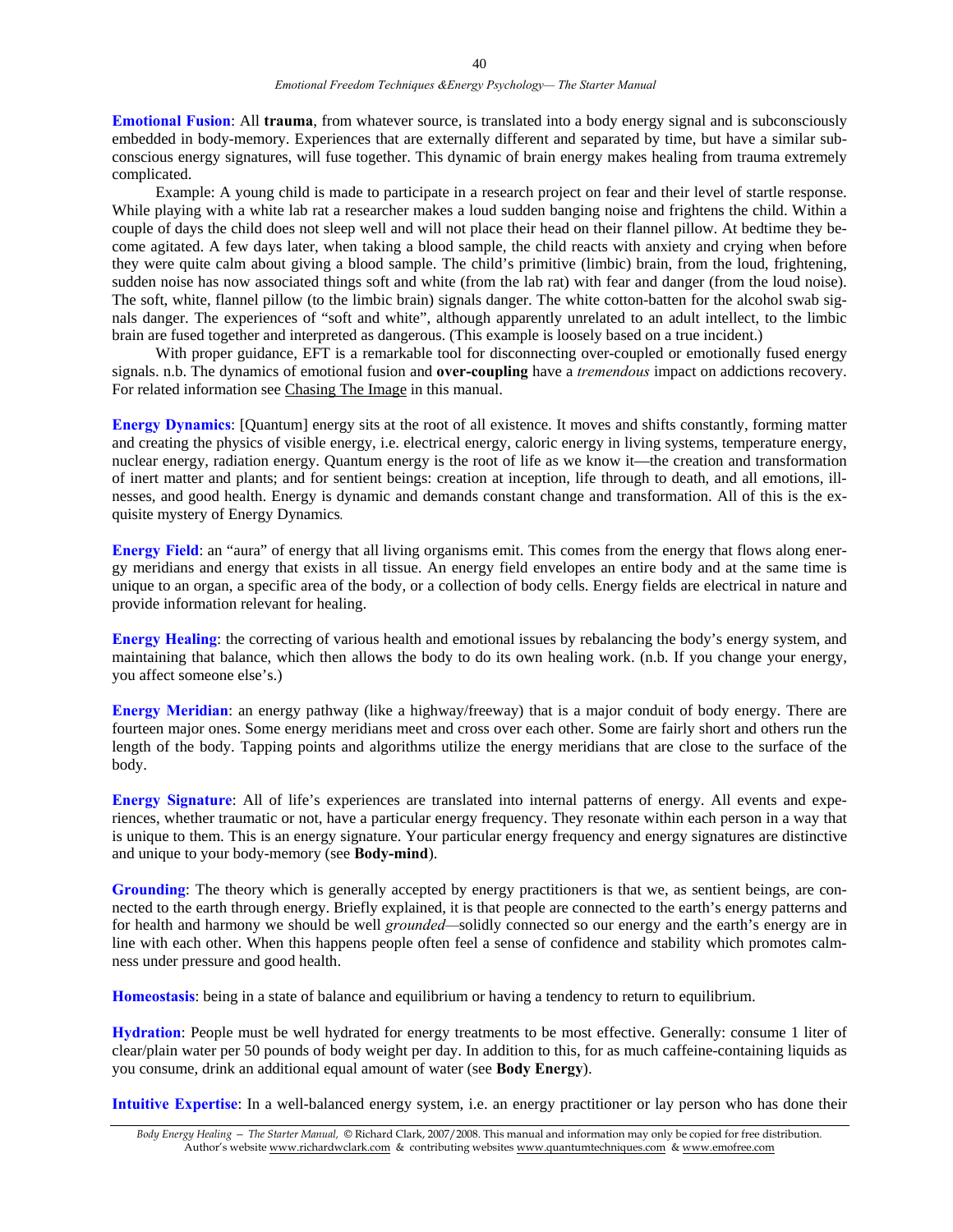own authentic healing, detoxification, energy balancing, and on-going maintenance, can sense and interpret the energy field of another person or animal, and most often be very accurate about the interpretation. This does require quite a bit of self-work, knowledge, training in energy techniques, and practice at **muscle testing**. With all of that, Intuitive Expertise is valid, valuable, and most often quite accurate.

**Meiosis** is the division of the cell nucleus. This is negatively affected by toxins, improper nutrients, and energy problems.

**Mitosis** is the process by which a complete cell divides into two cells, each having the same number of chromosomes as the original cell. This is negatively affected by toxins, improper elemental nutrients, and energy problems.

**Muscle Testing** (Applied Kinesiology): the intuitive art and science of evaluating the body's current energy condition through examining the energy response in muscles to specific substances or circumstances. Muscle testing determines various truths about how body energy interacts with the energy of its environment and provides access to information needed to develop algorithms and strategies for healing. There is self-testing and surrogate testing (see Frequently Asked Questions).

**Myelination**: embedded brain energy patterns, developed by entrenched **energy signatures** related to **emotional fusion** and **over coupling**, that promote automatic responses to triggering energy signals.

**Over-coupling**: a condition that exists when body or mind energy transactions link together emotion or trauma energy from disparate but circumstantially similar events. Because of the way images imprint and anchor themselves in our brain, similar **energy signatures** from similar circumstances separated by time are fused together and create a globalization and expansion of traumatic affect. This is fixable, but it is a complex and delicate process.

 Example: Every few months, throughout a person's childhood, they are scolded or reprimanded by an angry parent or teacher (or religious official). They "grow up" and become independent. Then, one day, years later, a casual acquaintance or a loved one suddenly frowns or becomes angry at their behavior. This "independent adult" collapses in emotional terror at a seemingly minor incident. The similar, frequent, emotional incidents from the past, even though apparently minor and infrequent, had become "fused" together via **energy signatures** to create a major emotional reaction later in life. (see **Emotional Fusion)**

**Polarity Reversal** – **PR**: (called Psychological Reversal in EFT and Polarity Reversal in QT). Body energy has an intended healthy frequency and flow pattern. Through toxins and all manner of trauma, a condition develops where body energy flows "backwards" or is otherwise grossly dysregulated. That condition is polarity reversal and it defeats all attempts at energy healing and must be corrected. PR is corrected by toxin elimination and tapping algorithms. Persistence in correcting PR is important, but that does not mean tapping or rubbing vigorously so that you hurt yourself, it means being determined and creative: not giving up. After correcting PR (see p. 15), tapping algorithms facilitate resolution of the body-energy problem being addressed.

**Quantum Energy**: For the over-simplified purposes of this discussion, there are two main types of energy. The first would be ordinary energy that we experience in our lives: heat energy from the sun or a fire or electrical energy we see in lightening or feel when we get an electrical shock. There is another level of energy that flows in all matter at a sub-atomic level that constitutes matter and creates life. *Everything* is made up of a special dynamic of *quantum* energy. It is quantum energy that underlies body cells and how they function.

**Set-up Sentences/Reminder Phrases**: phrases spoken when tapping on the body that are associated with the specific and particular issue being treated. They focus body energy and mind consciousness on *exactly* what it is to heal. These sentences are unique to the person, the aspect, and the issue at hand. There are certain set-up sentences that promote an awareness of repressed or forgotten images that anchor someone to trauma and illness. Creating effective set-up sentences is where training, experience, artfulness, and intuition play an important role.

**SUDs Level**: A **S**ubjective **U**nit of **D**iscomfort is your estimate of your own level of discomfort or pain. Before treating an issue ask yourself and estimate how uncomfortable you feel or how much pain you have in relation to the issue you are tapping on. On a scale of "0 to 10"—"0" being no discomfort/non-issue and "10" being maximum discomfort, rate your own level of discomfort. The number you assign is your SUDs level. After tapping rounds according to the algorithm make another SUDs assessment. The effectiveness of body energy work is evaluated by a "before and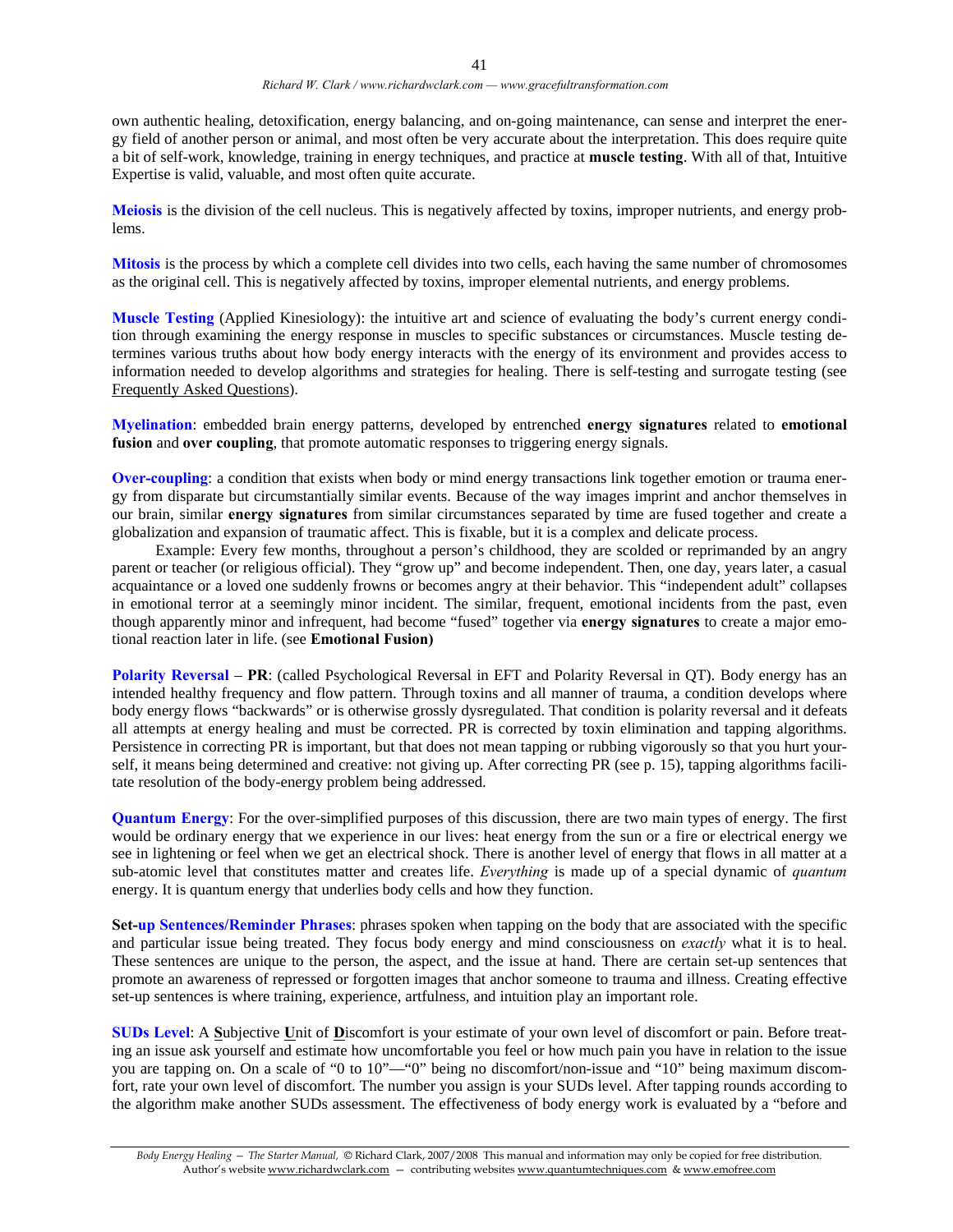after" SUDs level.

**Surrogate Tapping**: tapping an algorithm on yourself that is designed to benefit someone else. With the proper set up and affirmation, it is possible to complete a tapping algorithm on yourself in a way that affects and heals someone else who is at a distance away from you (*any* distance).

**Tapping Point**: a specific spot on the body that is immediately "on" an energy meridian, or on a spot that is an intersection of meridians. For this work there are thirty-nine (39) easily accessible tapping points. Not all of the points are used all the time.

**Toxin(s)**: chemicals, substances, matter, and energy that cause a disruption in body energy and thereby inhibit our body's ability to heal itself (see Complexities, p. 22).

**Trauma** (three types): *Developmental trauma* occurs when a child goes through the stages of growth and maturation (including fetal development) and their physical, emotional, or environmental developmental dependency needs are not met because of energy problems, physical or psychological abuse, other types of neglect, serious illness, or trauma from the environment. *Shock trauma* occurs from some defined, harmful physical event like accidents, natural disaster, violence, surgery, and misadventure. *Psychological trauma* results from the other two types of trauma *and* from significant upheaval, any type of abuse, sudden-onset terror, significant loss, shaming, ridicule, fears, drastic change, etc. Note that some events aren't necessarily "bad" *per se,* but do cause trauma. i.e. Even though surgery can be good and certainly saves lives, there are harmful effects from undergoing a general anesthetic and surgery—both are severe physiological shocks and result in trauma.<sup>8</sup>

**Vow**: a deeply felt and unyielding commitment to adhere to a certain course of action (often overtly verbal, but at times almost subconscious). "I'll *never* trust another… man, woman, priest, police constable, lawyer, doctor, therapist, ice-cream vendor... as long as I live!" "I will *never* get divorced." "I can *never* be happy if I'm single." "I'll *never* forgive you. *Never*!" Vows always carry chronic health and emotional concerns in their wake. (see **Beliefs)** 

### **Testimonials**

### *Emotional Freedom Techniques —*

*"EFT offers great healing benefits."* Deepak Chopra, MD

*"EFT is a phenomenal healing method and is an important centerpiece of my practice. It has helped cure many of my patients with chronic problems."* Eric Robins, MD, co-author "Your Hands Can Heal You"

*"Meridian based therapies such as EFT can have results out of all proportion to their cost and complexity."* Norm Sealy, MD, author of "Soul Medicine"

*"I have gotten results with EFT personally, and the results that my patients get are often nothing short of miraculous."* Ray Mazon, D.O.M.

*"Words escape me. EFT is truly astounding. It could change the human race."* Michael Killingback

#### *Quantum Techniques —*

 $\overline{a}$ 

*"It may seem crazy - DO IT ANYWAY! Child completely healed of ADHD symptoms, off medications, and excelling in school."* Ann

<sup>&</sup>lt;sup>8</sup> This definition of trauma is taken from *Addictions & Spiritual Transformation*, © Richard Clark, <u>Appendix III – Energy & Body Healing</u>, Trafford Publishers, 2007. That appendix is a very brief explanation of trauma and body-energy, written only to provide a general outline in relation to addictions recovery; to encourage curiosity so readers might explore EFT and QT as aides to addictions recovery.

*Body Energy Healing — The Starter Manual,* © Richard Clark, 2007/2008. This manual and information may only be copied for free distribution. Author's website www.richardwclark.com & contributing websites www.quantumtechniques.com & www.emofree.com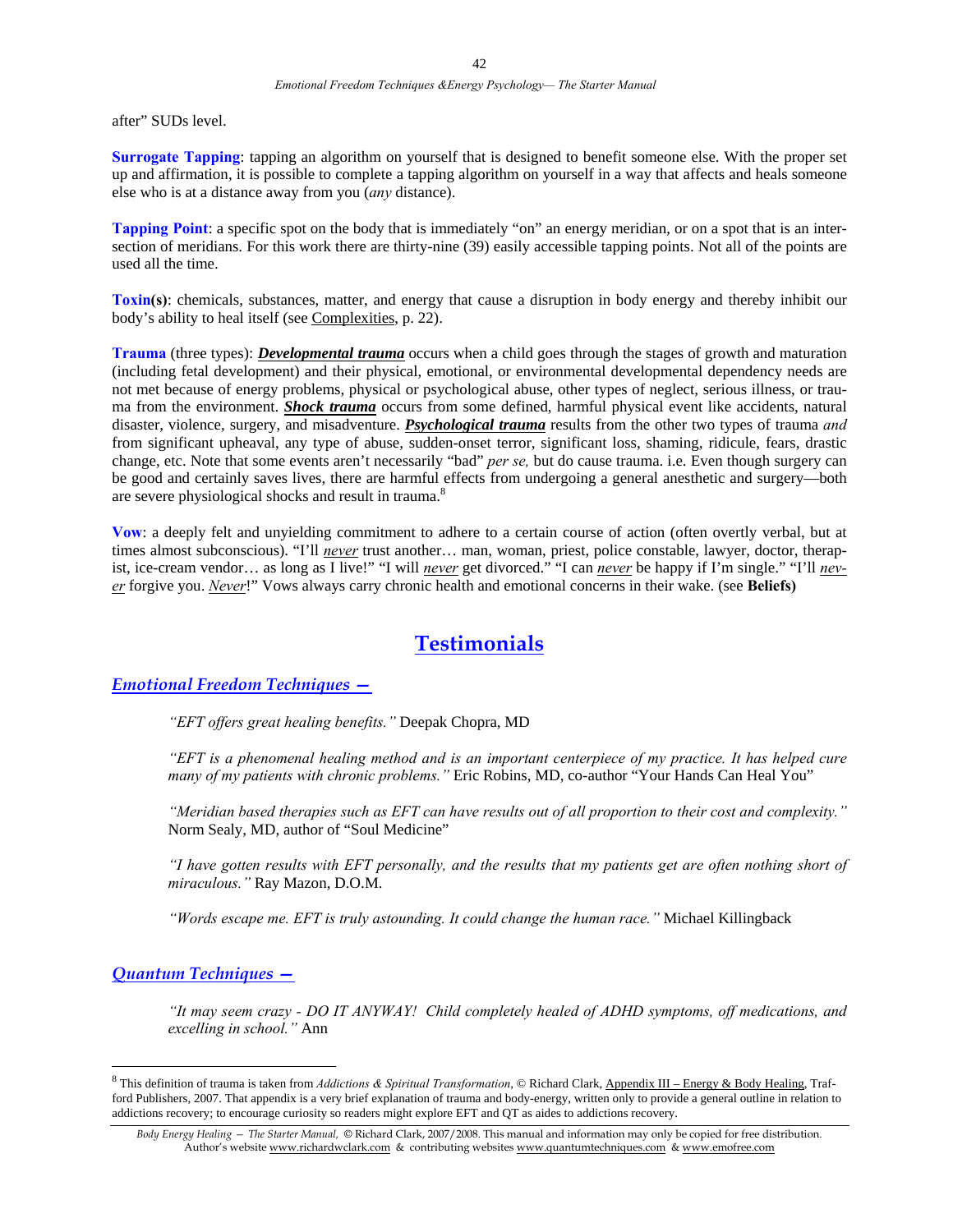*"Amazing changes! Ankle pain better, hips looser... Treatment brought new experience of love, joy, peace, gratitude, and patience."* Howard

*"Healed in only two months! Had tried more than 100 traditional and alternative therapies for 25 years of chronic fatigue and fibromyalgia."* Mary

*"Finally! 28 years of agoraphobia, allergies, migraines, hives, TMJ, and back pain. QT treatments stopped the symptoms."* Anonymous

*"I cannot repay what QT has done for me. M.S. symptoms completely gone after four months of QT. I feel better than I have in years."* Paige

*"Relief! I had struggled for years with headaches, anxiety, body picking, irritability, and viruses. QT changed my life by relieving all of these."* Anonymous

#### *Richard's book Addictions & Spiritual Transformation —*

*"A book like this is long overdue. Addicts trying to get recovered really need to get back on track. I really need it. I can't think of anyone in this field that doesn't need it."* J.R., British Columbia

*"I just passed twenty years of sobriety and during the twenty years my recovery was repetitious and confusing. I wish I'd had this book twenty years ago."* R.W., Washington

*"Finally it all makes sense to me. I was so lost and confused with everything I was hearing in twelve-step meetings. I felt like I was drowning and now I'm not. It's an amazing book."* J.M.B., British Columbia

*"It's hard to read. You use some words that people don't usually use and I had to get a dictionary and actually use it. I actually had to think... [chuckles]. What you wrote made me mad. I actually threw the book down a couple of times I was so mad. There just so much [nonsense] out there... and I wasted so much time. I learned my addictions are a lot more tricky that I thought... a lot more tricky than most people know about... and if I want to get recovered I really have to work for it. But that's kind-of okay now, because at least I know what I'm doing. And why. What you wrote in the book is true."* P.R.J., British Columbia (edited from a taped interview)

*"It's a powerful book. A bit scary, too… and it's hard to believe that so many people are so messed up in their recovery – especially me."* D.L., Maine

*"I've been wandering in twelve-step programs for ten years. I've tried AA and CODA and Alanon and ACOA, and spent most of that time being hit on by men and given all sorts of "advice" that never really made sense… I could never put my finger on how not to get hooked into more insanity. [Your] book straightened all that out for me. I feel a relief that now I know what is supposed to be going on and how to really make the twelve steps work for me."* L.B., California

> These testimonials are taken from: www.emofree.com www.quantumtechniqies.com www.richardwclark.com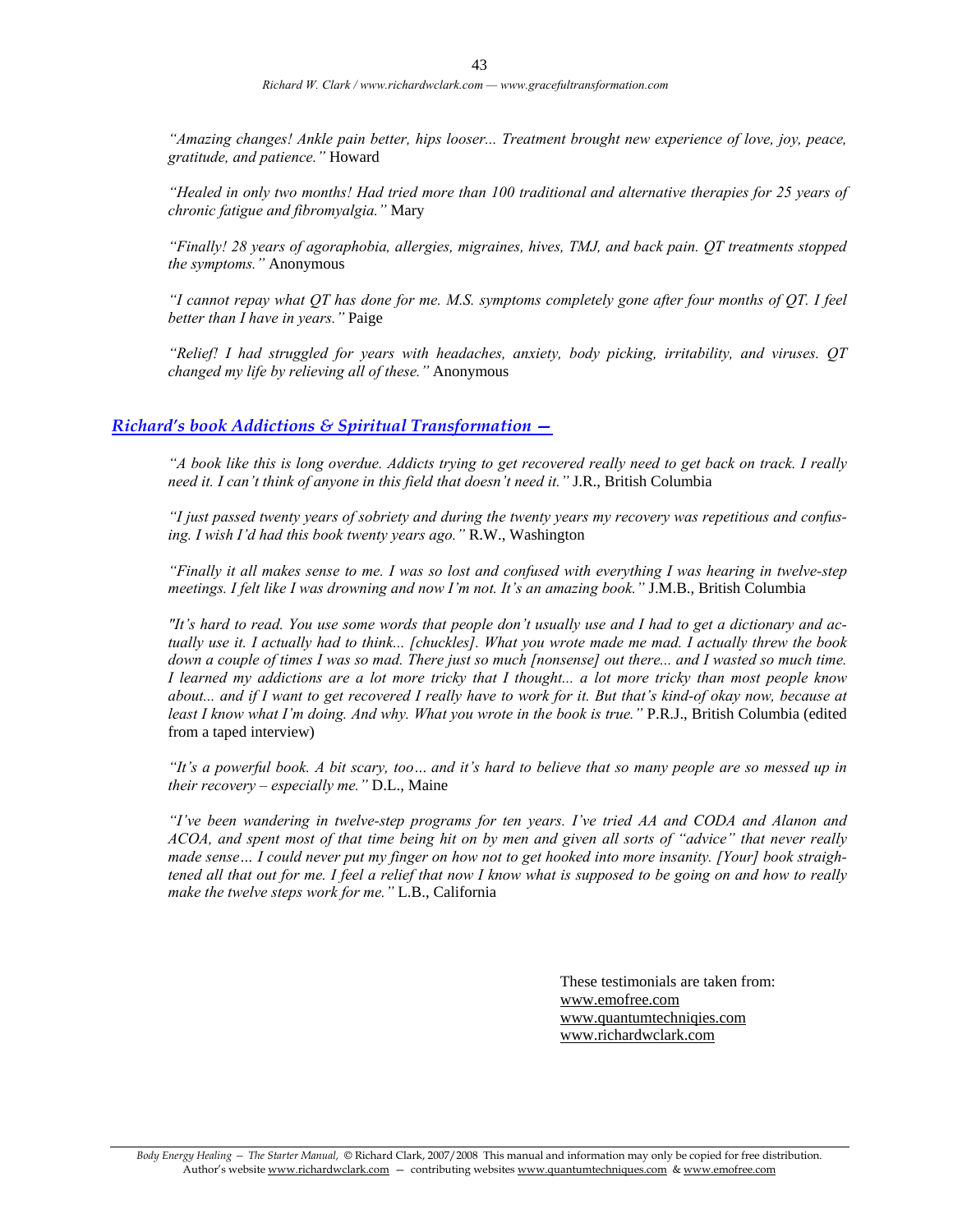*Emotional Freedom Techniques &Energy Psychology— The Starter Manual* 

### *Resources & Bibliography*

*These are for information only. Please read the disclaimer.* 

Free Manuals: *Energy Psychology & Body Energy Healing—The Starter Manual*  Richard W. Clark Free download by Jan 2009 at www.richardwclark.com — before Jan 2009, for copies please call 604-875-9311  *Emotional Freedom Techniques* Gary Craig Free download manual from www.emofree.com  *Quantum Techniques: The Client Manual* Beth and Stephen Daniel Free download manual from www.quantumtechinques.com DVDs: **Emotional Freedom Techniques** — There are three sets of DVDs, each set with about nine or ten DVDs available through www.emofree.com (about 150 hours of training DVDs). There are training DVDs available trough the www.quantumtechniques.com website. Carol Look's EFT work: www.attractingabundance.com has DVDs for sale

#### Books:

*The Promise of Energy Psychology*  David Feinstein, Donna Eden, Gary Craig ISBN: 1-58542-442-0

*Energy Medicine*  Donna Eden ISBN: 0-87477-945-6

*Biogeneaology: Decoding The Roots of Psychic Illness*  Patrick Obissier 1-7-089-1

*Biology of Belief*  Bruce H. Lipton ISBN: 0-9759914-7-7

*Acupressure's Potent Points*  Michael Reed Gach ISBN:0-553-34970-8

*Addictions & Spiritual Transformation*  Richard W. Clark Trafford Publishers www.trafford.com ISBN: 1-4120-8398-2

Note: both of these books on catalyst altered water are privately published and may be hard to find.

*Catalyst Altered Water* Beth M. Ley A Health Learning Book BL Publications

*Aqua Vitae: The Story of Dr. John W. Willard Catalyst Altered Water*  Roy M. Jacobsen